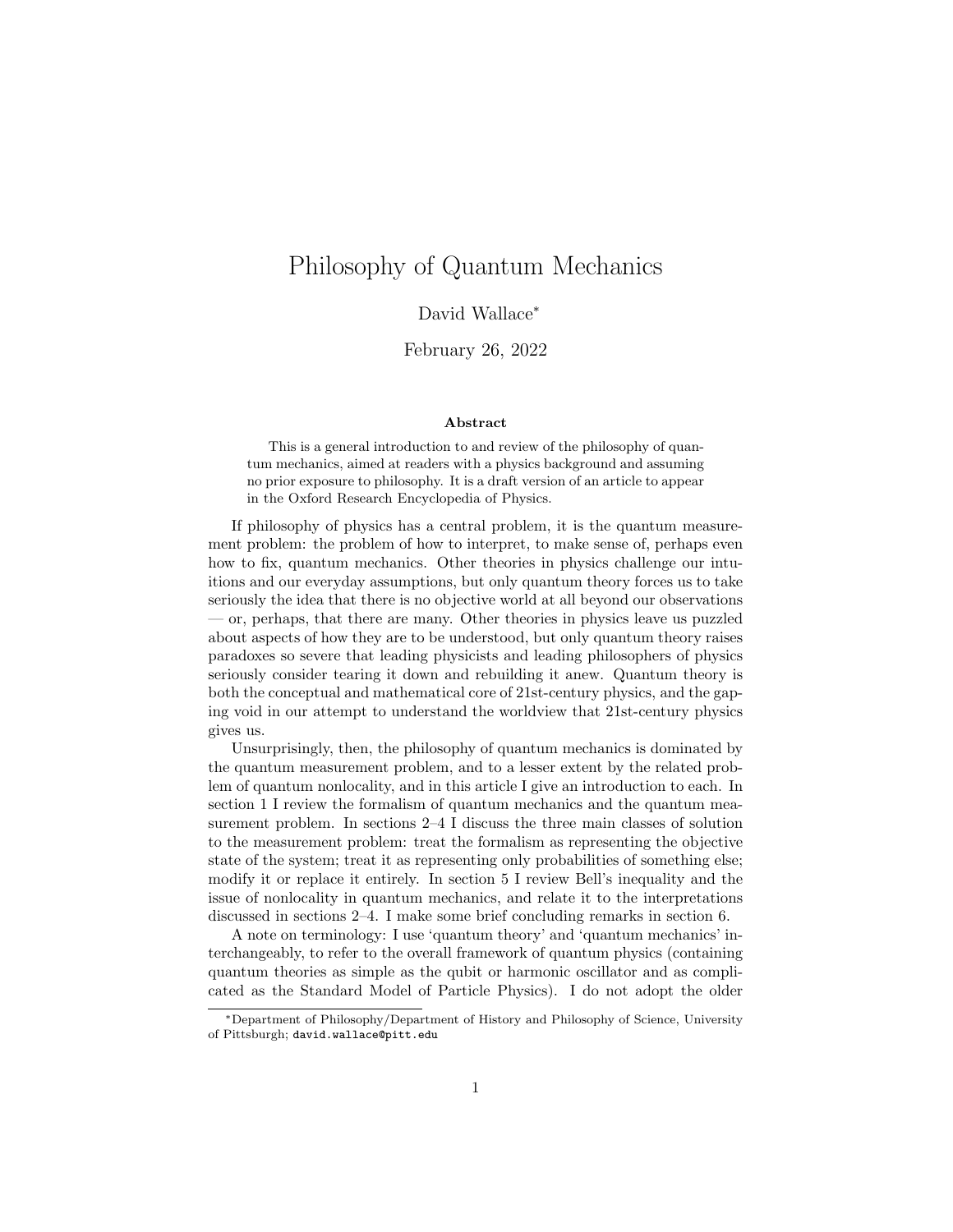convention (still somewhat common in philosophy of physics) that 'quantum mechanics' means only the quantum theory of particles, or perhaps even nonrelativistic particles: when I want to refer to non-relativistic quantum particle mechanics I will do so explicitly.

# 1 The quantum formalism and the measurement problem

In general, scientific models of systems tell us what those systems are and how they behave; they explain the observed phenomena in terms of the dynamical processes of those systems; through doing so, they make predictions about the system's properties, and those properties can then be tested through observation and experiment. The quantum measurement problem arises because quantum mechanics appears to be different: it is not obvious how to understand the formalism at all, let alone how to understand it as telling us about the dynamics and properties of systems prior to those systems being observed, and although there is a rough and tacit consensus among physicists about how to use the theory in practice, it is notoriously difficult how to make clear theoretical sense of, far less justify, that consensus.

The problem is most obviously associated to what happens when a system is measured in the lab — hence 'measurement problem' — but equally apt names would be 'the problem of quantum-classical transition' (since it is through that transition that the theory makes observable predictions, whether or not a formal experiment is carried out) or 'the problem of interpretation' (since at issue is what the quantum formalism means and what kind of account it gives us of quantum systems).

#### 1.1 The quantum formalism

To see how the measurement problem arises, let's briefly review the quantum formalism, which can be thought of as having four parts.

- 1. To each quantum system is assigned a state space: a complete, complex inner-product space (i.e. a Hilbert space). The states are represented by rays in this space: that is, by normalised vectors, up to a phase factor, representing the fact that  $|\psi\rangle$  and  $e^{i\theta} |\psi\rangle$  are physically equivalent. (So strictly the state space might better be identified as projective Hilbert space, the space of rays.)
- 2. The self-adjoint operators on the Hilbert space are taken to represent the physical quantities (sometimes called observables) that characterise the system, and at least some of those operators are explicitly treated as representing specific physically meaningful quantities, such as particle positions or the values of conserved quantities like momentum.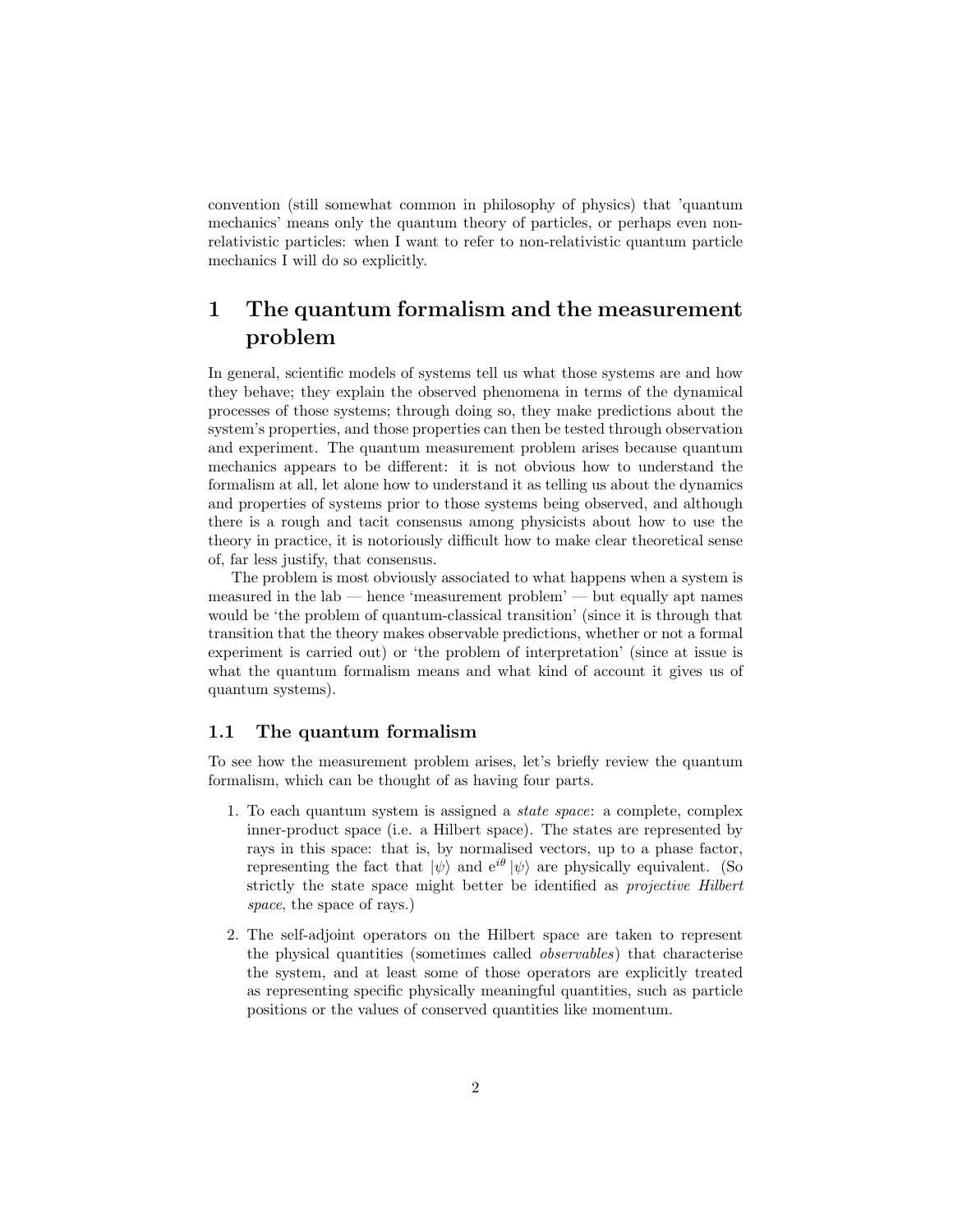3. One dynamical variable, the Hamiltonian (identified with the system's energy) has a particular physical role: it determines the evolution of the system's state via the *Schrödinger equation*:

$$
\frac{\mathrm{d}}{\mathrm{d}t} \left| \psi \right\rangle = -\frac{i}{\hbar} \hat{H} \left| \psi \right\rangle. \tag{1}
$$

4. An explicit rule — the *Born probability rule* — relates the quantum states and the observables to the result of experiments. The rule has two aspects, each of which applies to a measurement of a physical quantity represented by self-adjoint operator O for a system with state  $|\psi\rangle$ . Any such operator (ignoring some infinite-dimensional technicalities) can be written as

$$
\widehat{O} = \sum_{o} o \widehat{\Pi}_{o} \tag{2}
$$

where the sum is over all eigenvalues of  $\widehat{O}$  and  $\widehat{\Pi}_{o}$  is the projector onto eigenstates with eigenvalue o. (In the simplifying special case where  $\hat{O}$  is nondegenerate, this becomes

$$
\widehat{O} = \sum_{o} o \left| o \right\rangle \left\langle o \right| \tag{3}
$$

where  $|o\rangle$  is the unique eigenstate of  $\widehat{O}$  with eigenvalue o.) Then:

- (a) The measurement process is in general indeterministic, and the possible outcomes of the measurement are the eigenvalues of  $\hat{O}$ ;
- (b) The probability of outcome o obtaining is given by  $Pr(o|\psi) = \langle \psi | \hat{\Pi}_o | \psi \rangle$ . In the nondegenerate case this simplifies to  $Pr(o|\psi) = |\langle \psi | o \rangle|^2$ .

The Born rule can equally be expressed as a rule for the expectation value of a measurement: If the dynamical quantity corresponding to  $O$  is measured, the expected value of the outcome is

$$
\langle O \rangle_{|\psi\rangle} = \langle \psi | O | \psi \rangle.
$$

(The reason that this is equivalent is that for any eigenvalue  $o$  of  $\widehat{O}$ , there is a function  $f_o$  such that  $f(o) = 1$ ,  $f(o') = 0$  for any other eigenvalue; the expected value of a measurement of  $f_o(O)$  equals the probability of measuring  $\hat{O}$  and obtaining  $o$ .)

It is through the Born rule — and only through the Born rule — that we connect the formalism to experiment and observation. Only via the Born rule can we connect the abstract formalism of state and observable with any claims about what values of observables will actually be measured when a quantum system is observed. The form of this connection is entirely novel, in that it builds the notion of measurement into the very formalism of the theory, and it is that novelty that gives rise to the measurement problem. We can see this clearly by comparing the quantum formalism with two classical formalisms.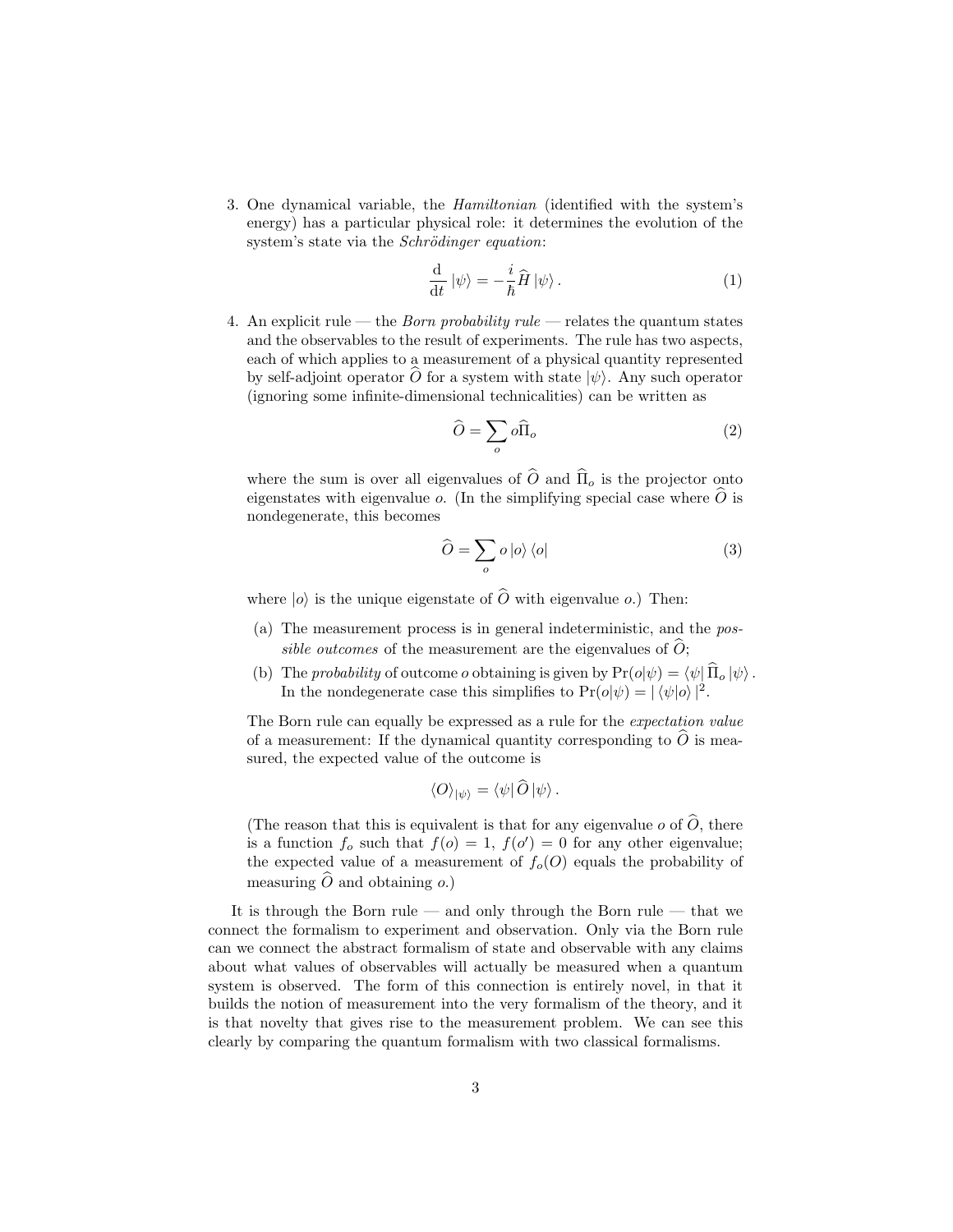#### 1.2 Comparison: The formalism of classical mechanics

Firstly, consider the Hamiltonian formulation of classical mechanics. Here, there are clear analogs of the first three parts of the quantum formalism:

- 1. A classical system is assigned a state space (phase space), with states represented by points in this space.
- 2. Certain functions on phase space are assigned physical significance by taking them to represent the physical quantities that characterise the system (in particle mechanics, for instance, we identify certain coordinate functions with the components of position and momentum of each particle).
- 3. One dynamical variable, again called the Hamiltonian and again identified with the system's energy, determines the evolution of the system's state via Hamilton's equations.

But there is no need for an analog of the Born rule, since the the interpretation of the system is simple, transparent, and makes no mention of probabilities: the classical state assigns a unique value to each physical quantity, such that given a physical quantity represented by function  $O$ , and a system in state x, the value of the physical quantity is just  $O(x)$ . Indeed, since the physical quantities coordinatize the phase space, the classical state just is an assignment of values to all the physical quantities. In classical mechanics, whether some further physical process accurately measures the value of a physical quantity depends on the dynamics of that process, and is a matter for the designers of experimental apparatus: the formalism of the theory just says what values the quantities actually have, and 'measurements' are just processes that attempt to report those actually-possessed values.

In classical Hamiltonian mechanics, the system's state is representational: the state represents the physical properties of the system, and different states correspond to different ways the system might be. (An alternate name in the literature is ontic, borrowing from the philosophers' term ontology, meaning what exists, what there is.)

The representational notion is not the only notion of 'state' in classical mechanics. Another arises in classical statistical mechanics, the formalism of which might be summed up as:

- 1. A classical statistical state is not a point in phase space, but a probability distribution over it  $-$  so that the space of statistical states is not phase space, but the much larger space of such distributions.
- 2. Just as in Hamiltonian classical mechanics, certain functions on phase space are assigned physical significance by taking them to represent the physical quantities that characterise the system.
- 3. The statistical state evolves by the Liouville equation, which is just the equation for how a probability distribution over phase-space points changes with time if those points themselves evolve under Hamilton's equations.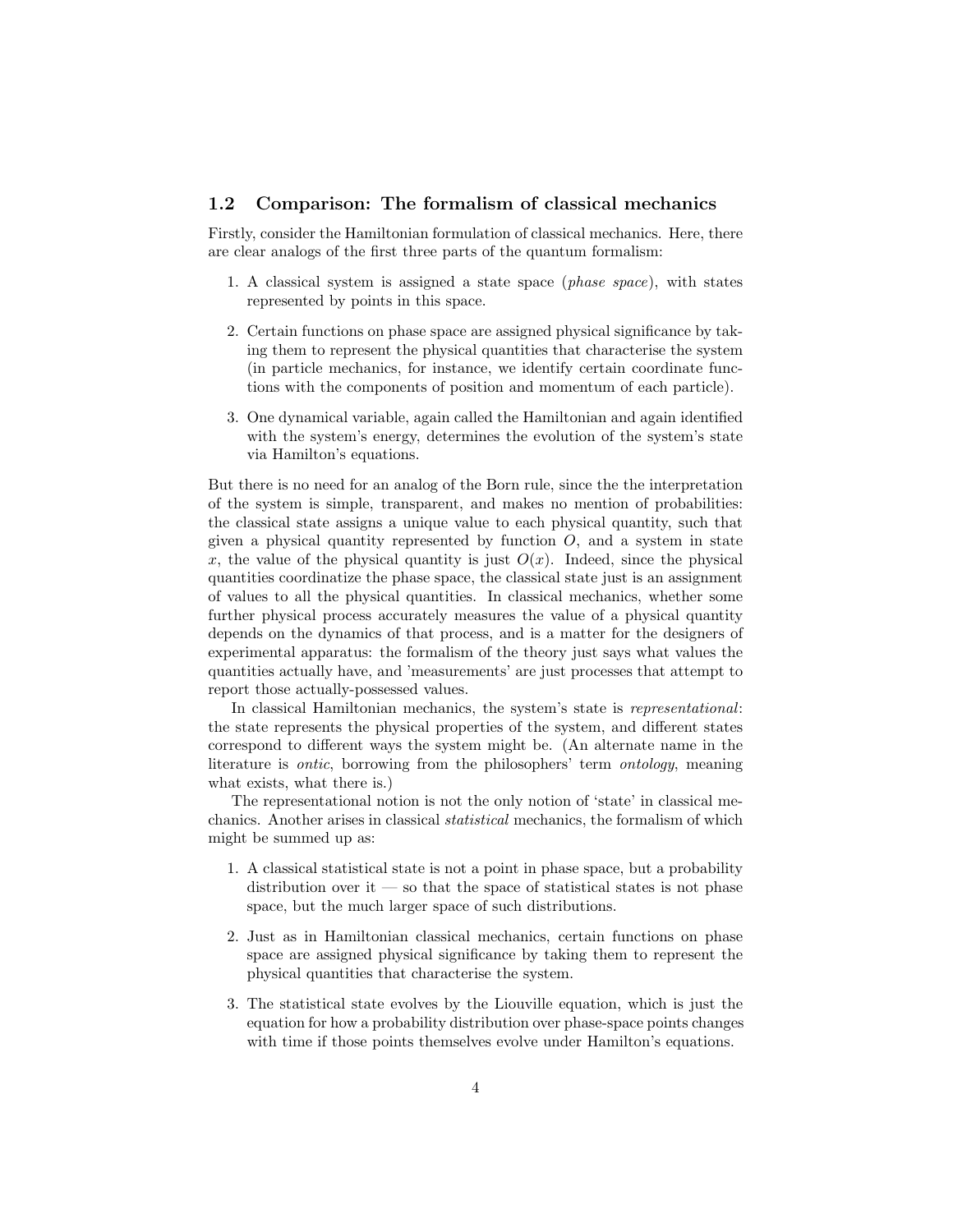4. Given a physical quantity represented by function  $O$ , and a statistical state  $\rho$ , the expectation value of O is

$$
\langle O\rangle_{\rho}=\int\mathrm{d}\mathbf{p}\,\mathbf{q}\rho(\mathbf{p},\mathbf{q})O(\mathbf{p},\mathbf{q}).
$$

(This can readily be reformulated as a rule for the probability density of the system having a given value of  $O.$ )

Again, the first three parts of the formalism match the quantum case, and the Hamiltonian case: a state space, the representation of physical quantities by mathematical objects defined on that space, and a dynamical equation for states. The fourth part imposes the interpretation of the statistical state as a probability distribution over the physical quantities. In classical statistical mechanics, the state is not representational: it is probabilistic, encoding the fact that the system might have many possible values of its physical quantities, and assigning a probability to each possibility. (An alternate name in the literature is epistemic, borrowing from the philosophers's term epistemology, meaning the study of knowledge and reflecting the common interpretation of statistical-mechanical probability as ignorance of the true state.)

We can now ask: which version of state dynamics, mechanical or statisticalmechanical, applies to quantum mechanics? Or, put another way: is the quantum state representational or probabilistic? And the measurement problem arises because neither conception of state straightforwardly works in quantum mechanics.

#### 1.3 Why the state doesn't seem to be representational

The problem with a representational concept of the quantum state is that it is apparently incompatible with the Born rule. Consider a measurement of some quantity represented by operator  $\hat{O}$ . It is reasonably simple to make the representational concept work if the system's state is an eigenstate of O, say  $|o\rangle$ with eigenvalue o. In that case, a measurement of  $\widehat{O}$  returns o with 100% certainty, and so we could suppose that  $|o\rangle$  represents a system with value o of that quantity. But what about a superposition  $\alpha_1 |o_1\rangle + \alpha_2 |o_2\rangle$ , where  $|o_1\rangle, |o_2\rangle$  are eigenstates of  $\widehat{O}$  with different eigenvalues  $o_1, o_2$  — what value of the quantity does that state represent? It is common to say that it represents the system having an 'indefinite' value of the quantity, but it is not at all clear what that means — and more importantly, the Born rule tells us that if we measure that quantity, the result of the measurement is not 'the quantity has an indefinite value', but either 'the quantity has value  $o_1$ ' or 'the quantity has value  $o_2$ ', with some probability of either. So 'measurements', whatever they are, do not seem to return the actually-possessed value.

The problem can be sharpened by considering a measurement as a physical process (measurement devices, after all, are made of atoms, and atoms are subject to the Schrödinger equation). For definiteness, suppose we have a spinhalf particle, and measure its spin along the z-axis. A very simple model of a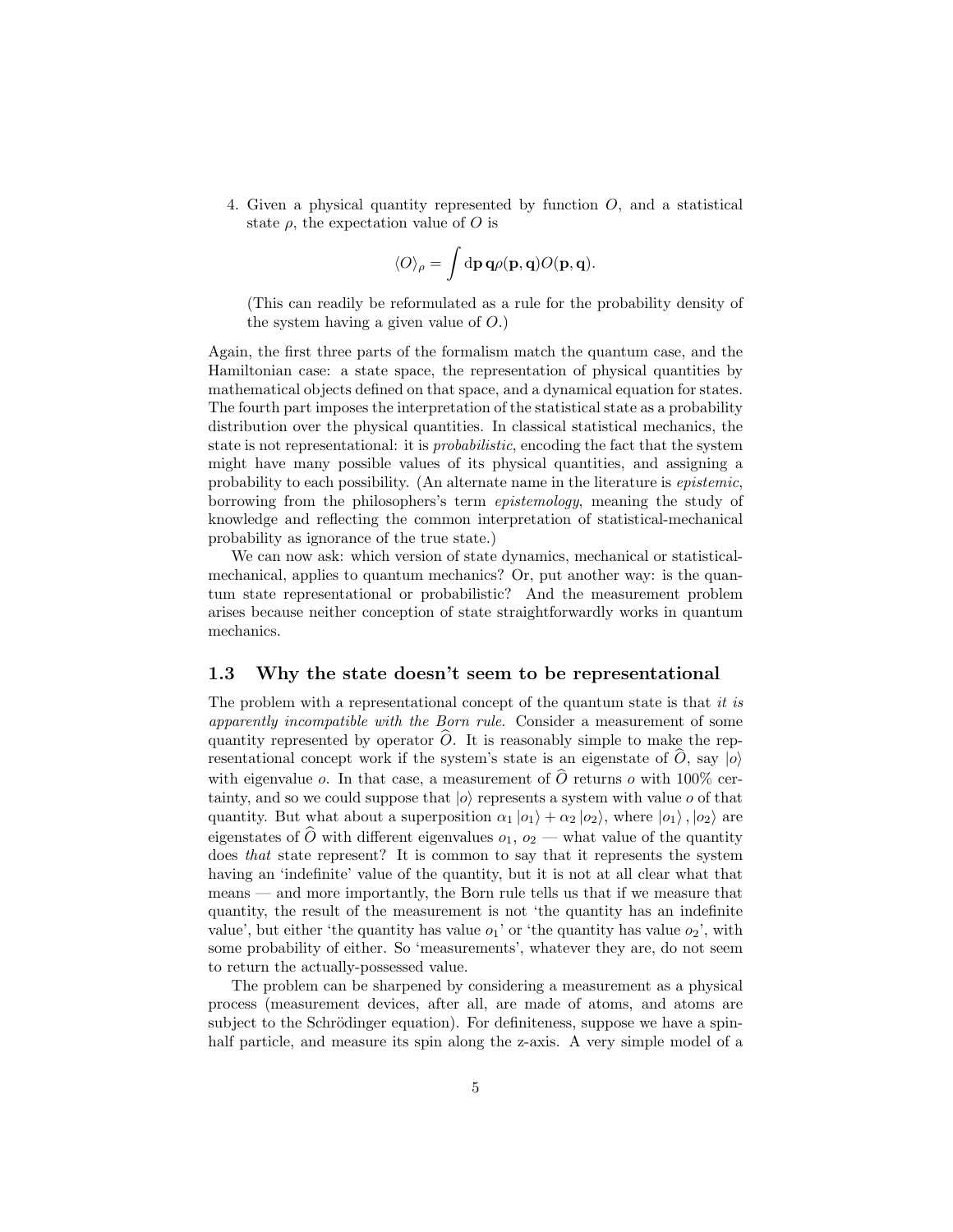measurement device would have the device begin in some 'ready' state,  $|Ready\rangle$ , and evolve into some state  $|Re cords'Up'\rangle$  if the particle initially has spin up in the z direction, and  $|records$  'Down' if it has spin down. That is, the combined system of device and particle implements this dynamics:

$$
|+_z\rangle \otimes |\text{Ready}\rangle \longrightarrow |+_z\rangle \otimes |\text{Records 'Up'}\rangle
$$
  

$$
|-_z\rangle \otimes |\text{Ready}\rangle \longrightarrow |-_z\rangle \otimes |\text{Records 'Down'}\rangle.
$$
 (4)

But if the device is now used to measure a spin-half particle with an indefinite value of z-spin, from the linearity of the Schrödinger equation we know that the result is

$$
(\alpha_+ |+_z\rangle + \alpha_- |-_z\rangle) \otimes |\text{Ready}\rangle
$$
  
\n
$$
\longrightarrow \alpha_+ |+_z\rangle \otimes |\text{Records 'Up'}\rangle + \alpha_- |-_z\rangle \otimes |\text{Records 'Down'}\rangle. \tag{5}
$$

The measurement device (more precisely: the combined system of measurement device + particle) is in an indefinite state, neither definitely recording 'Up' nor definitely recording 'Down'. It is extremely hard to understand what a state like this could represent, but more to the point, it flatly contradicts what the Born rule would predict, which is that the measurement interaction in this case should be indeterministic:

$$
(\alpha_+ \mid +_z \rangle + \alpha_- \mid -_z \rangle) \otimes |\text{Ready}\rangle \longrightarrow |+_z\rangle \otimes |\text{Records 'Up'}\rangle \text{ (probability } |\alpha_+|^2)
$$
  

$$
(\alpha_+ \mid +_z \rangle + \alpha_- \mid -_z \rangle) \otimes |\text{Ready}\rangle \longrightarrow |-_z\rangle \otimes |\text{Records 'Down'}\rangle \text{ (probability } |\alpha_-|^2).
$$

(It is not difficult to see that this indefinitess arises simply from the linearity of the Schödinger equation: a more realistic model of the measurement would allow for the possibility of macroscopically many post-measurement states but would not change the basic result.)

A particularly vivid realisation of the problem arises when the device 'records' the measurement outcome via Schrödinger's unfortunate cat: the cat is killed if the measurement outcome is 'Up', spared if it is 'Down'. If the input state is a superposition of z-spin states, then according to the representational concept of state, the cat is in an indefinite state of alive and dead; according to the Born Rule, it is alive with some probability, dead with some other probability.

#### 1.4 Why the state doesn't seem to be probabilistic

The probabilistic conception of the quantum state, by contrast, handles macroscopic superpositions very naturally. On that conception, a state like

$$
\alpha_{+}|+_z\rangle \otimes |\text{Reords 'Up'}\rangle + \alpha_{-}|-_z\rangle \otimes |\text{Reords 'Down'}\rangle
$$
 (6)

just describes a situation where the measurement device has probability  $|\alpha_+|^2$  of recording 'up' and probability  $|\alpha_-|^2$  of recording 'down'; similarly, a Schrödingercat state just represents a cat that might be alive and might be dead, not some weirdly indefinitely-alive creature. The problem with a probablistic conception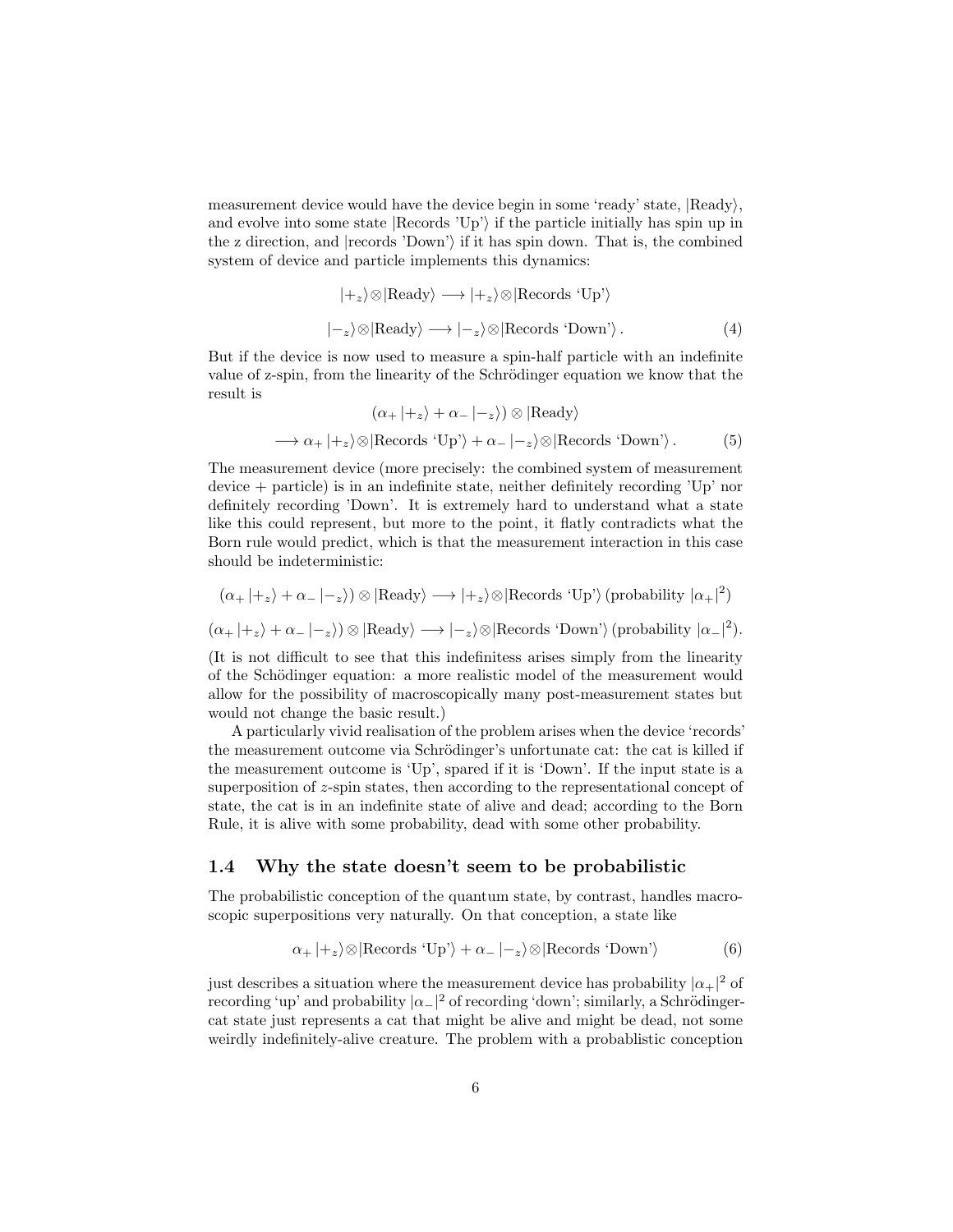Figure 1: Mach-Zender interferometer



of the quantum state is, instead, that it is apparently incompatible with microscopic superposition and interference. We can begin seeing this by asking how, on that conception, we should interpret a state like

$$
\frac{1}{\sqrt{2}}\left(|+_z\rangle+|-_z\rangle\right) \tag{7}
$$

— is it a system that is equally likely to have spin up or spin down in the  $z$ direction, or a system that definitely has spin-up in the  $x$  direction? Quantum mechanics does not distinguish the two, but at least on the face of it, the probabilistic conception has to do so.

The problem gets sharper when we consider how an interference experiment plays out on this conception. Consider a Mach-Zender interferometer like the one in Figure 1, tuned so that detector 'A' always fires (that is: the two paths to A constructively interfere, while the two paths to B destructively interfere and cancel out). Schematically, we can represent the quantum physics as

$$
|\mathrm{input}\rangle\rightarrow\frac{1}{\sqrt{2}}\left(|\text{Path 1}\rangle+|\text{Path 2}\rangle\right)
$$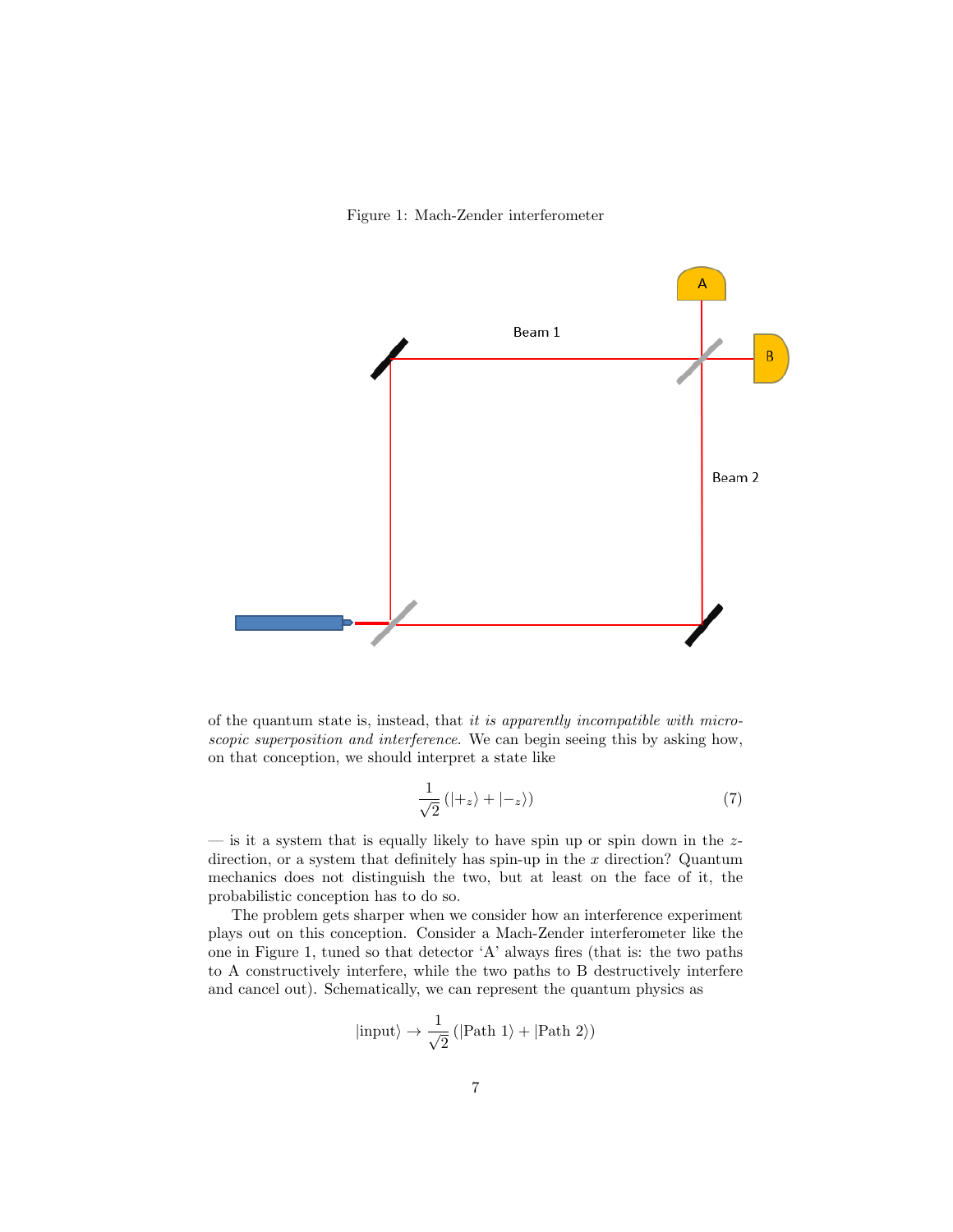$$
|\text{Path 1}\rangle \to \frac{1}{\sqrt{2}} \left( |\text{Approxching A}\rangle + |\text{Approxching B}\rangle \right)
$$
  

$$
|\text{Path 2}\rangle \to \frac{1}{\sqrt{2}} \left( |\text{Approxching A}\rangle - |\text{Approxching B}\rangle \right).
$$
 (8)

So if we block one path so that all photons have to go down the other, there will be an equal chance of detecting the photon at each of A and B, but if we allow it to go down either path, interference means that the photon is certainly detected at A. On (at least the most straightforward version of) the probabilistic conception, a superposition like

$$
\frac{1}{\sqrt{2}}\left(|\text{Path 1}\rangle + |\text{Path 2}\rangle\right) \tag{9}
$$

represents a photon that is either in Path 1, or in Path 2. But now we can reason as follows:

Either the photon is in Path 1, or in Path 2.

—

If it is in Path 1, it is 50% likely to be detected at each detector.

If it is in Path 2, it is also 50% likely to be detected at each detector.

So whichever path it is in, it is 50% likely to be detected at each detector.

We seemed to have used no more than elementary  $logic<sup>1</sup>$  and the basics of the probabilistic conception — and yet we reach a contradiction with experiment. We can reach a similar conclusion by noting that the detections can be shifted from 'A with certainty' to 'B with certainty' by changing the path length by 1/2 wavelength in either Path 1, or Path 2 — which seems to imply that something physically relevant is going on on both paths, on every run of the experiment.

#### 1.5 The measurement problem and its solutions

We can now give a clean statement (following [5]) of the quantum measurement problem:

The quantum measurement problem: How do we understand quantum theory in general, and the quantum state in particular, given that we are led to paradox if we think of it as either representational or probabilistic?

This is far from the only statement in the literature. (Influential alternatives include [6, 7, 8].) Philosophers of physics often take for granted that the quantum

<sup>1</sup>There is a long tradition of considering whether 'elementary logic' itself needs to be revised in light of quantum mechanics. The idea was mooted in philosophy by Quine [1] and Putnam [2], and led to the field of quantum logic; despite interesting technical results, though, that field has largely fallen from favor in contemporary discussions of the measurement problem Recent reviews are [3, 4].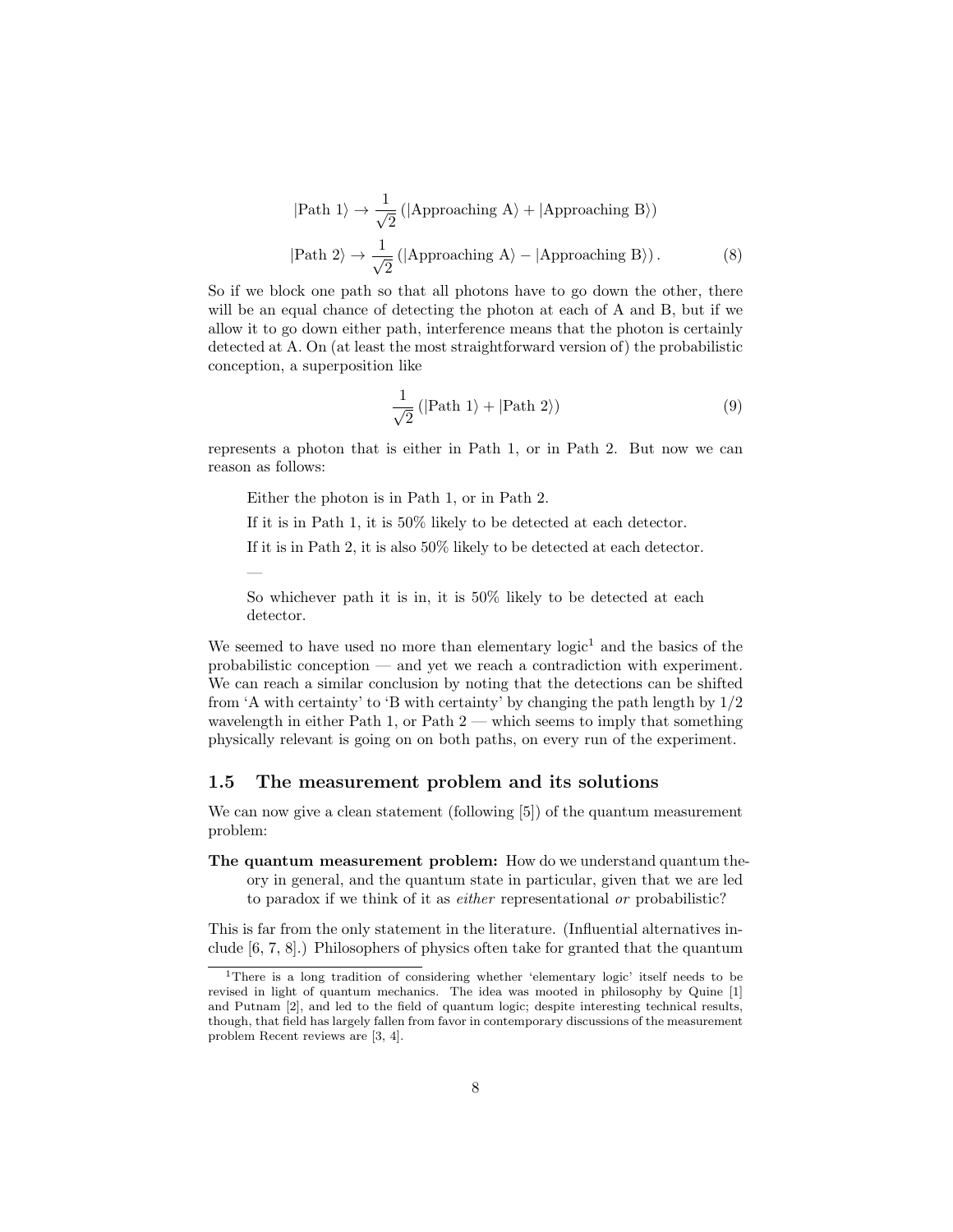state is supposed to represent the world, and phrase the measurement problem as: how can we reconcile this with macroscopic superpositions? Less commonly, one finds versions that take for granted that the quantum state is probabilistic, and phrase the measurement problem as: what is the probability space on which quantum probabilities are defined? The virtue of the statement I give here is that it avoids confusing the problem ('how can we understand the quantum state?') with aspects of the solution ('given that the state represents the world, how do we make sense of macroscopic superpositions?')

So: how do we solve the problem? Physical practice finesses it by moving inconsistently between the representational and probabilistic conceptions: in interference experiments we treat the state as representational; at macroscopic scales, or when we make a measurement, we shift to treating it as probabilistic. We could try to resolve the inconsistency by defending either the representational or probabilistic conception of the quantum state against the criticisms I have given — and as we will see, there are substantive defenses available for both the conceptions. For the second in particular, a popular move — going back to the founders of the field — is the *instrumental* (or *pragmatic*) conception of the quantum state, which I treat here as a subcategory of the probabilistic conception. On this conception, we abandon any attempt to extract understanding of the underlying physics from quantum dynamics and the quantum state, and instead treat the state as an instrumental tool to predict and manipulate other physical systems. The urgent issue for such approaches is to tell us how those 'other physical systems' are to be described, if not using quantum physics.

The remaining conception of quantum mechanics is *revisionary* (or *modi*ficatory). Adherents of this approach take at face value the apparent contradictions embedded in the representational and probabilistic conceptions of the state, and conclude that quantum mechanics is wrong, or at least not completely right; they seek modified versions of quantum mechanics that avoid the measurement problem. Ideas of this kind again go back to the dawn of quantum mechanics, to Dirac and von Neumann's postulate of wavefunction collapse upon measurement (indeed, sometimes this postulate is actually counted as part of the quantum formalism), but this approach uses an unalysed concept of 'measurement' that most have found unsatisfactory or even in contradiction with the known microphysics of measurement devices, and contemporary advocates of the revisionary conception have looked to develop more microphysically principled modifications. Several are known, at least in the domain of nonrelativistic particle mechanics — extending any such approach to quantum field theory, and carrying out decisive empirical tests that distinguish the revisions from unmodified quantum mechanics, remain open problems.

In the next three sections I will consider each of these three conceptions of quantum mechanics: representational, probabilistic (including instrumental/pragmatic), and revisionary. A great deal has been learned about each over the years, even if the community remains far from consensus on which is preferable.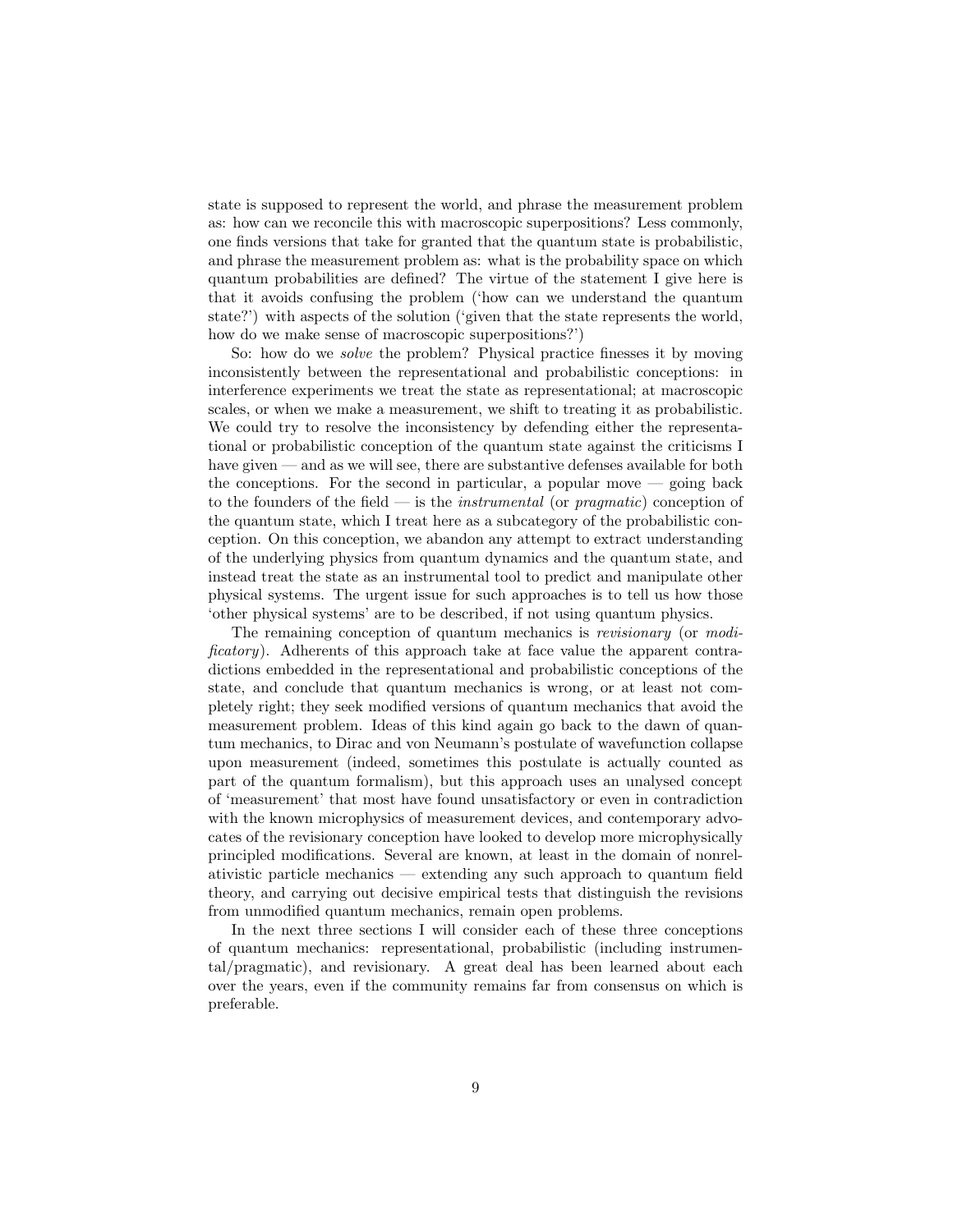# 2 The representational conception of the quantum state: decoherence, Everett, shut-up-andcalculate

The distinctive feature of representational approaches to quantum theory is that the unitary dynamics of quantum theory suffices to analyze any quantum problem, including those in which measurement and observation occur. The most pressing problem for these approaches is then how to provide this unitary analysis of measurement, and there is a fairly wide consensus that this requires decoherence theory, which I review briefly in section 2.1 (see also [ORE decoherence article] and [9]). In the remainder of this section I consider whether decoherence suffices by itself, and if not then what else is needed.

#### 2.1 Decoherence and the quantum-to-classical transition

As I observed above, physical practice attempts to avoid the measurement problem by inconsistently moving between different conceptions of the state: representational when we need to think about interference or entanglement, probabilistic when we need to think about measurements and observations. It is not obvious why this works: why couldn't interference or entanglement effects persist at the scale of macroscopic observation and lead to outright contradiction in our physics?

The answer  $-$  known in outline since the dawn of quantum theory, but enormously clarified since the development of decoherence theory in the late 20th century<sup>2</sup> — is that it is difficult to place large physical systems in superpositions without them becoming uncontrollably entangled with their environment, in a way which makes superpositions impossible to distinguish from probabilistic mixtures. As an extreme example, suppose that we somehow placed Jupiter in an equally-weighted superposition of two different positions X and Y, millions of miles apart. To distinguish this quantum state from the merely probabalistic state 'Jupiter has a  $50\%$  chance of being at X and a  $50\%$  chance of being at  $Y'$ , we would need to carry out some kind of interference experiment, some experiment that would give different results for

$$
|J+\rangle = \frac{1}{\sqrt{2}} (|\text{Jupiter at X}\rangle + |\text{Jupiter at Y}\rangle)
$$
 (10)

than for

$$
|J-\rangle = \frac{1}{\sqrt{2}} (|\text{Jupiter at X}\rangle + |\text{Jupiter at Y}\rangle)
$$
 (11)

But now consider a single photon, coming in from interstellar space and passing through X. If Jupiter is at X, the photon will be affected (reflected, let's assume). If it is at Y, the photon will pass through X undetected. So the joint quantum

<sup>&</sup>lt;sup>2</sup>See, e.g.,  $[10, 11]$  for detailed reviews.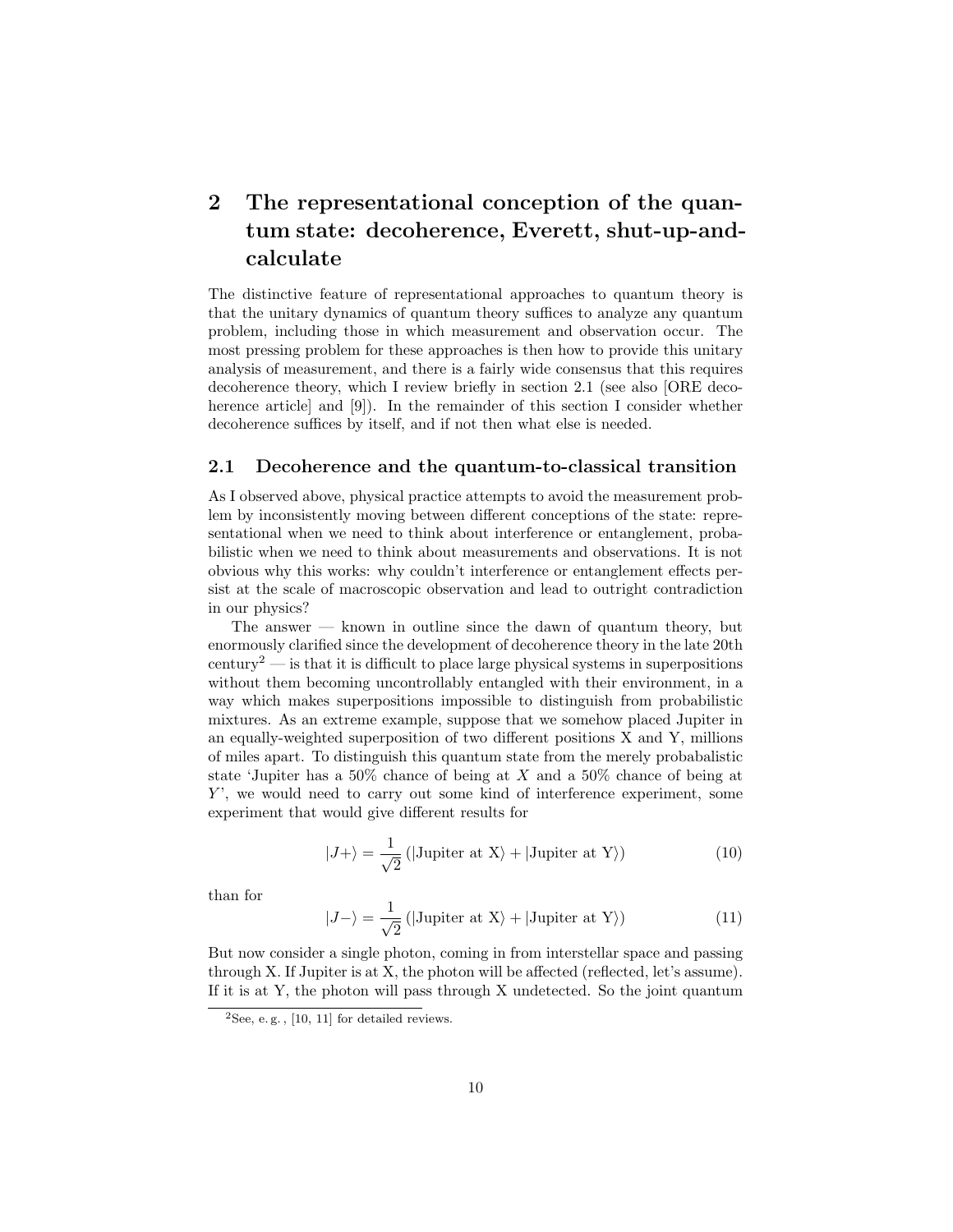state of photon and Jupiter is now

$$
|J\pm; \text{photon}\rangle = \frac{1}{\sqrt{2}} | \text{Jupiter at X} \rangle \otimes | \text{photon scattered} \rangle
$$
  

$$
\pm \frac{1}{\sqrt{2}} | \text{Jupiter at Y} \rangle \otimes | \text{photon unaffected} \rangle. \tag{12}
$$

And it is now impossible to distinguish  $|J+;$  photon)  $|J-;$  photon $\rangle$  and hence, impossible to distinguish Jupiter-in-superposition from Jupiter-inprobabilistic mixture — by any physical process involving Jupiter alone. We could see this formally by constructing the density operator for Jupiter in the absence of the photon and noting that it is the same for both states, but it is simpler just to see that a phase transformation made on the photon alone (flipping the phase of the deflected photon, leaving the unaffected photon alone) is enough to move us from one state to the other. So an interference experiment that confirmed that Jupiter is really in a superposition would have to be an experiment operating jointly on Jupiter and the photon.

But of course, interstellar space contains more than one photon. Countless numbers scatter off Jupiter every second, along with dust motes, cosmic rays, and all manner of other detritus, and every single one of them will get entangled with Jupiter's position just as our first photon does. The only way to carry out that interference experiment on Jupiter is to make it a joint interference experiment in which we manipulate both Jupiter and the vast number of degrees of freedom of Jupiter's environment. And even if, impossibly, we were actually to capture that environment, it would no more be possible to perform the experiment than it would be to turn back time in a complex macroscopic system by reversing the velocities of all the constituents.

This is the process of environment-induced decoherence. Its hallmarks are that a physical system's environment is constantly and redundantly measuring it with respect to some basis (usually — as in the case of Jupiter — the position basis, or in some coarse-grained combination of position and momentum), and that as a consequence:

- no remotely realistic interference experiment could distinguish between a superposition with respect to that basis, and a mere probabilstic mixture of basis terms;
- no remotely realistic preparation process could *prepare* the system in a superposition with respect to that basis, without it instantly and irreversibly becoming entangled with its environment;
- the internal dynamics of the system itself (e.g., Jupiter's movement through space) cannot involve interference between terms in that basis, and so will be formally indistinguishable from some deterministic or stochastic process.

Of course, systems don't need to be as big as Jupiter to decohere. Even dust motes are very rapidly decohered by the atmosphere or by ambient radiation, and the process only gets quicker for larger systems. Nor does the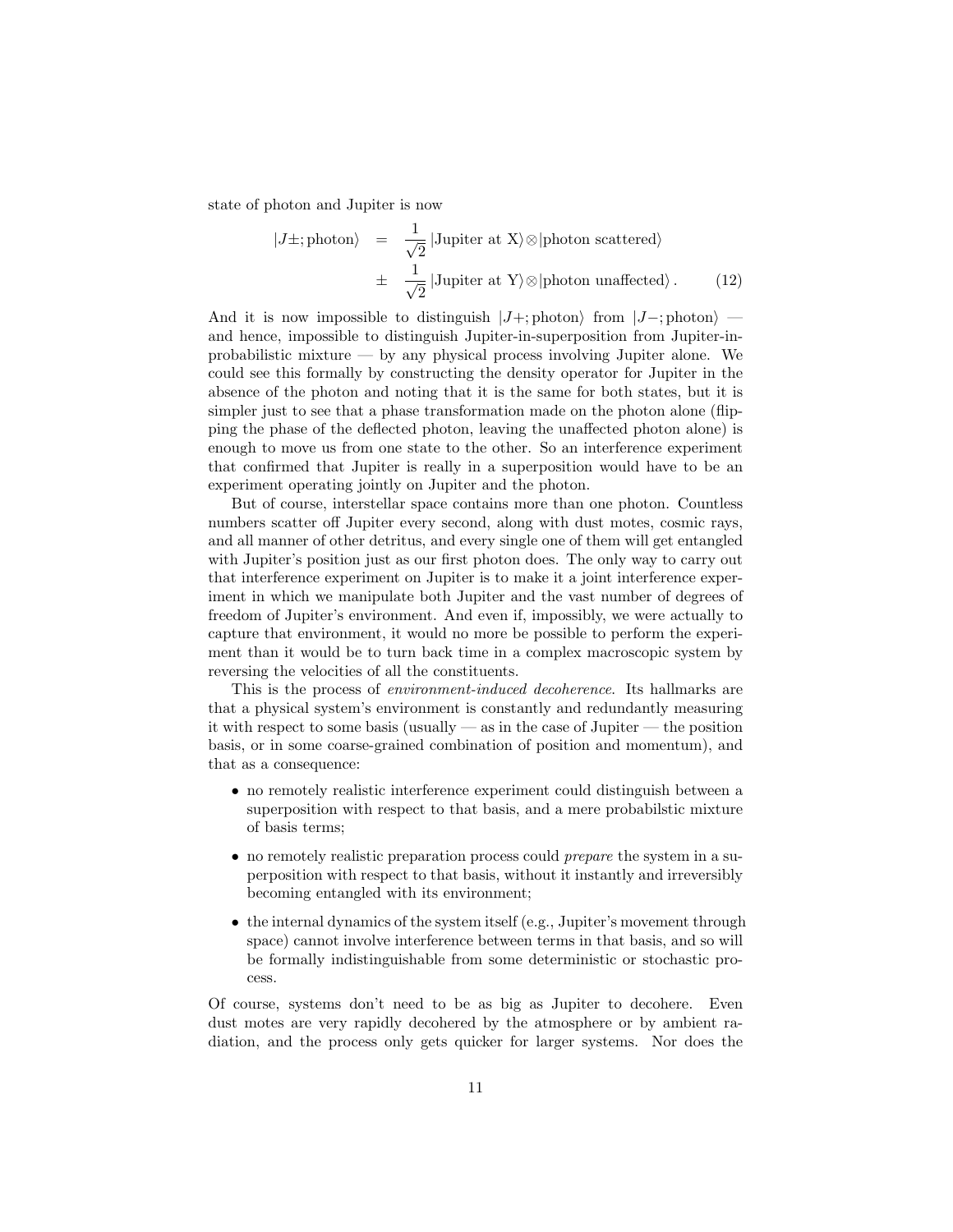'environment' doing the decohering have to be external to the system: the lowwavelength vibrational modes in an iron bar can be decohered by the bath of shorter-wavelength phonos in that same bar; the various cells and tissues of Schrödinger's poor cat swiftly and redundantly record whether it lived or died.

Decoherence has by now been studied extensively by a variety of theoretical methods and in a variety of experimental contexts. Much remains to be learned about it, but there is not much disagreement that it is a ubiquitous feature of unitary quantum dynamics for large, complex systems, and that at least 'for all practical purposes' (to use John Bell's [8] intentionally-derisive phrase) it explains why we can get away with ignoring interference and treating the quantum state probabilistically when we apply quantum theory to those systems.

## 2.2 The Everett interpretation: many worlds?

Nonetheless decoherence alone does not appear to solve the measurement problem. It tells us that a probabilistic interpretation of the state can work in certain large-scale situations, but that interpretation is still unavailable at the microscopic level. And decoherence is by its nature an emergent, approximate process. It does not define a sharp boundary beyond which interference disappears, but only a fuzzy boundary beyond which it is extremely small. And although it tells us that macroscopic superpositions like Schrödinger's cat will rapidly get entangled with their environment, that just seems to make the superposition still more macroscopic (now cat and environment are in a superposition). The problem remains: we don't observe systems in superpositions at all.

Or do we? Following Hugh Everett [12], let's see what happens if we model observation itself — say, observation of the cat — within unitary quantum mechanics. If I observe a dead cat, I go into a quantum state (more precisely, one of a large class of quantum states) that could be schematically written as  $|I|$  see dead cat). Similarly, my observation of a live cat puts me in a quantum state  $|I \rangle$  see live cat.). But then the linearity of quantum mechanics tells us that if I observe a cat in a superposition of alive and dead, the joint state of me and the cat after the observation looks something like

$$
|\psi\rangle = \frac{1}{\sqrt{2}} |\text{Dead cat}\rangle \otimes |\text{I see dead cat}\rangle + \frac{1}{\sqrt{2}} |\text{Alive cat}\rangle \otimes |\text{I see alive cat}\rangle.
$$
 (13)

Importantly, there is no term in the superposition that we would write schematically as

#### I see weird indefinite cat...

According to unitary quantum mechanics itself, the result of measuring a macroscopic superposition would not be to experience something bizarre; it would be to end up in a superposition of having two mundane, non-bizarre experiences.

So how are we to understand a state like (13)? The idea which de Witt [13] and many others took from Everett (it's a matter of controversy [14, 15] whether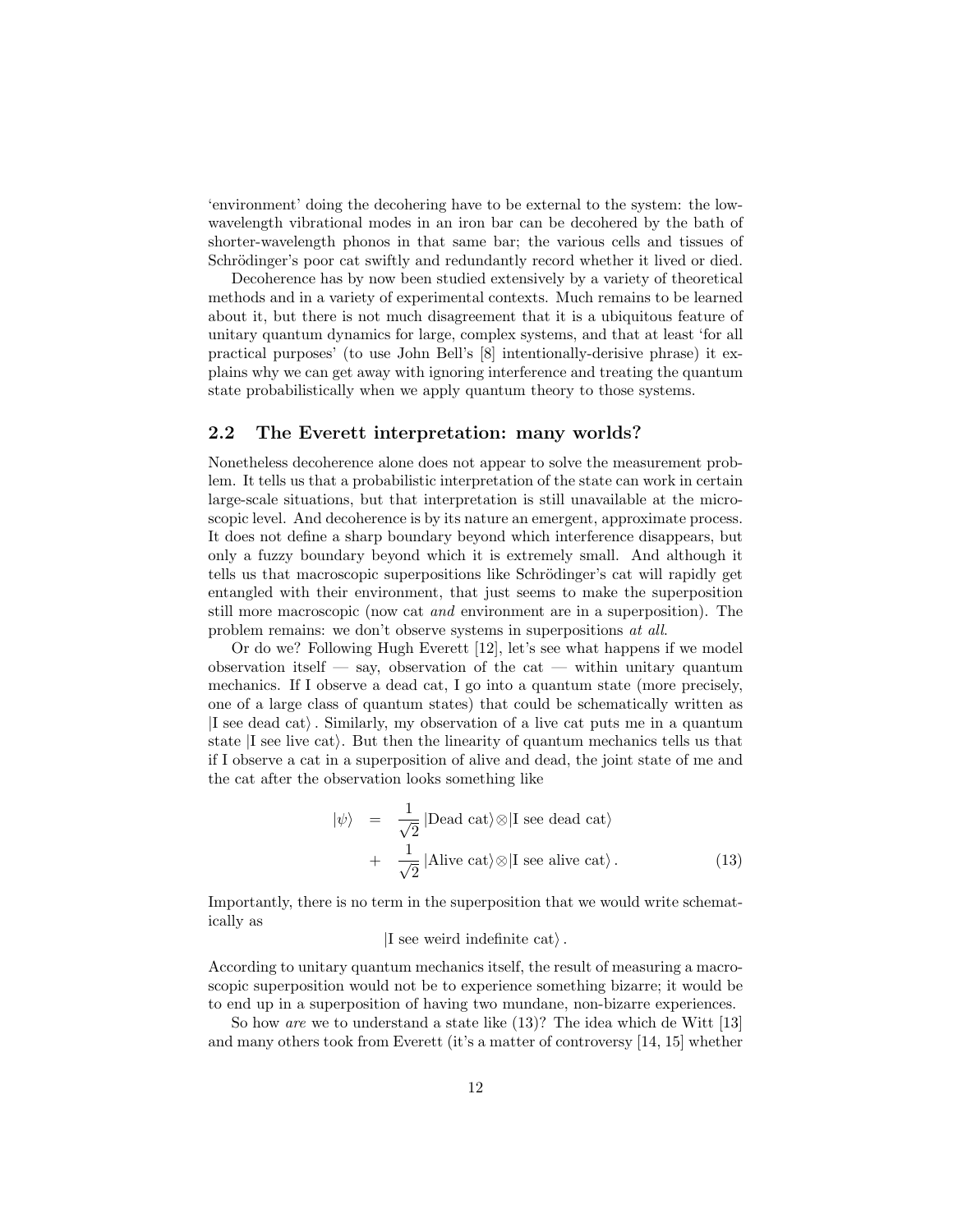it was Everett's own interpretation) is that (13) is to be interpreted as multiplicity: as two (or two families of) observers, one seeing a dead cat, one seeing a live cat — and indeed, as two cats, one dead and one alive. On a broadly physicalist interpretation of the human mind, experiences and thoughts depend on physical processes in the brain, and these processes are multiply present, so the quantum state describes multiple, independent observers, each with their own definite experiences. And as more and more observers and other physical systems get entangled with the original cat-observer pair, the quantum state quickly ends up as something like

$$
|\psi\rangle = \frac{1}{\sqrt{2}} |\text{Dead cat}\rangle \otimes |\text{Everyone on Earth records 'dead cat'}\rangle + \frac{1}{\sqrt{2}} |\text{Alive cat}\rangle \otimes |\text{Everyone on Earth records 'live cat'}\rangle. \quad (14)
$$

In short order we have not just two observers, but two Earths, and before long two Solar systems. Hence the more popular name for Everett's interpretation of quantum mechanics: the 'many-worlds theory'.

The basic content of the Everett interpretation<sup>3</sup> is:

- 1. The quantum state is representational: different states correspond to different physical systems, not to different levels of knowledge about the system.
- 2. Unitary quantum mechanics is complete.
- 3. Correctly understood, unitary quantum mechanics describes a branching multiplicity of approximately-classical worlds.

Given the frequency with which quantum theory magnifies microscopic superpositions up to classical scales (any flickering fluorescent light-bulb does so; so do classically chaotic processes), there really are many, many worlds  $-$  the Everett interpretation describes a Universe vastly more complex and highly structured than what we see around us. (Although of course this complexity was not added by hand: mathematically it is present in the unitarily-evolving state, however we interpret that state.) Many critics have been regarded such claims as grandiose, radically violating Ockham's Razor and committing us unscientifically to the existence of unobservable entities. Defenders have responded that Ockham's Razor is concerned with the simplicity of theories rather than crudely with the number of entities they posit, that we don't regard the vastness of the astronomical Universe as a reason to reject astrophysics and cosmology, that we are justified in accepting other worlds because of the essential explanatory role they play in well-confirmed science, and that in any case their unobservability is a matter of degree and that degree changes every time we test the superposition principle in new circumstances.

<sup>3</sup>For detailed presentations see [16, 17].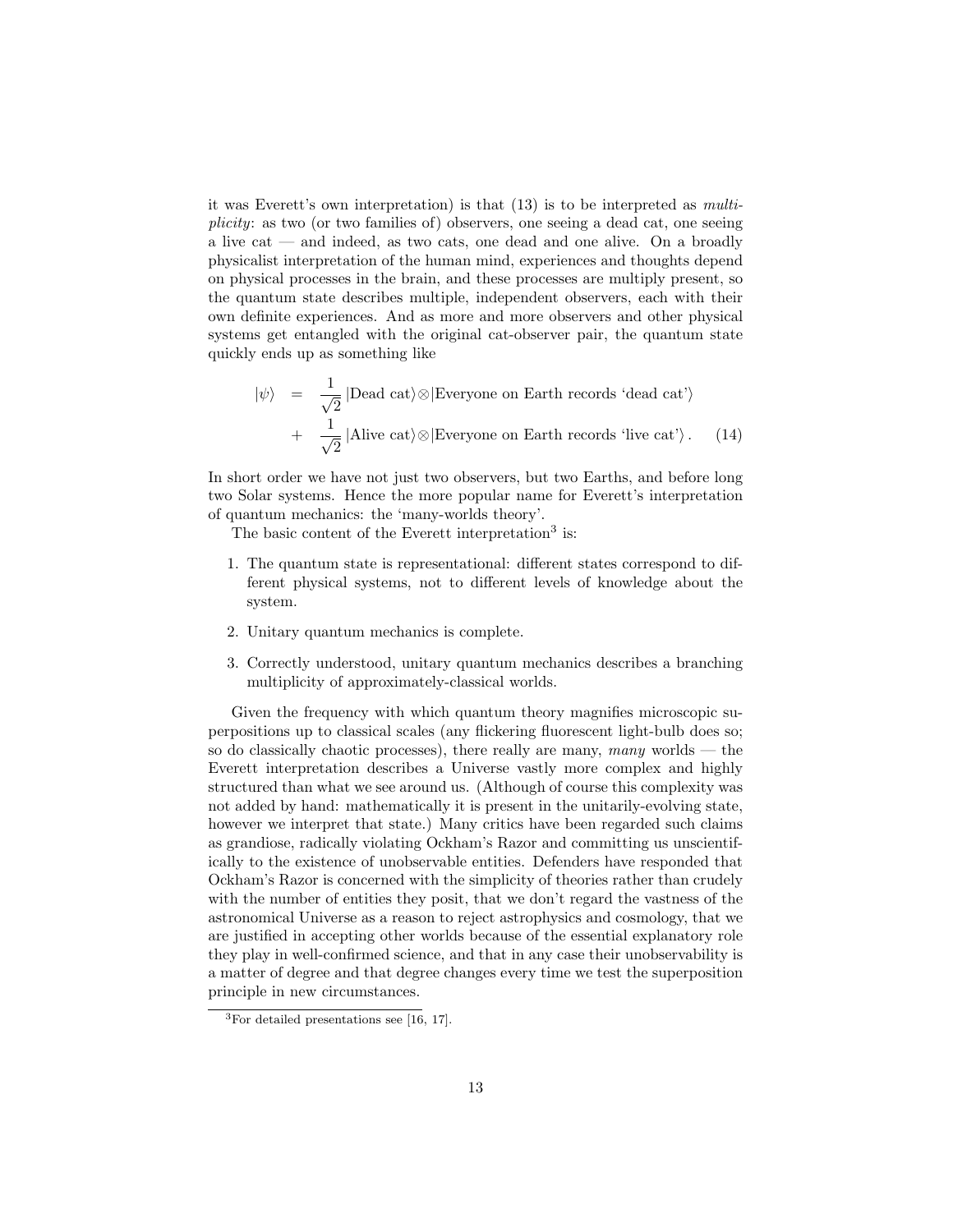More productive criticisms<sup>4</sup> of the Everett interpretation have mostly fallen into two classes, known collectively as the 'preferred basis problem' and the 'probability problem'. The preferred basis problem asks: if superpositions are to be understood as parallel worlds, with respect to which basis does this take place? Why is a state like (13) correctly described as two worlds in each of which the cat is definite, rather than one world with an indefinite cat in? Doesn't unitary quantum mechanics need to be supplemented with some explicit rule that tells us which the preferred basis is — and in doing so, doesn't it after all become a revisionary theory? The probability problem asks: since unitary quantum mechanics is deterministic, how is it to be reconciled with the probabilistic nature of our evidence for quantum theory? And how do we understand unequally weighted superpositions: if

$$
|\psi\rangle = \alpha |\text{Dead cat}\rangle \otimes |\text{I see dead cat}\rangle + \beta |\text{Alive cat}\rangle \otimes |\text{I see alive cat}\rangle
$$
 (15)

describes a living cat and a dead cat irrespective of  $\alpha$  and  $\beta$ , what becomes of the Born rule intepretation of  $|\alpha|^2$  and  $|\beta|^2$  as probabilities? Shouldn't the probabilities be 50% irrespective of  $\alpha$  and  $\beta$ , and in contradiction of the evidence for the theory?

It is fairly widely accepted that decoherence provides a solution to the preferred-basis problem. It does not provide a precise definition of the preferred basis, nor should it be expected to, because the 'worlds' or 'branches' in the Everett intepretation are not part of its fundamental structure but are high-level, emergent entities. The core physical idea here [21, 22] is that the decoherence-preferred basis is the one in which we can find autonomous, robust higher-level dynamics - fluid dynamics and the like in the first instance, but ultimately the still-higher-level processes of biochemistry and biology. What makes the decomposition into 'dead' and 'alive' branches is that with respect to that decomposition - but not with respect to wildly nonclassical ones — we find those autonomous high-level processes playing out multiply and independently. More philosophical work in the 2000s [23, 24] incorporated this approach to quantum branches into a more general framework of emergence and higher-level science in which emergent entities in general — phonons, tigers, mountains are to be understood in this structuralist way (so that the Everett interpretation just arises from quantum theory when we apply already-understood principles of emergence to this specific case).

(The preferred-basis problem continues to concern some authors who object that no emergent account of the macroscopic world can be understood without a clear account of the microscopic world, and that unitary quantum mechanics fails to provide this account. According to this position (often called 'primitive ontology' [25] or 'primary ontology' [26]) a physical theory should be specified by first giving an ontology (a list of those entities which the theory describes, preferably understandable as local entities like particles or classical fields) and only then specifiying a dynamics for those entities. Unitary quantum mechanics

<sup>4</sup>For details see [17, 18, 19, 20] and references therein.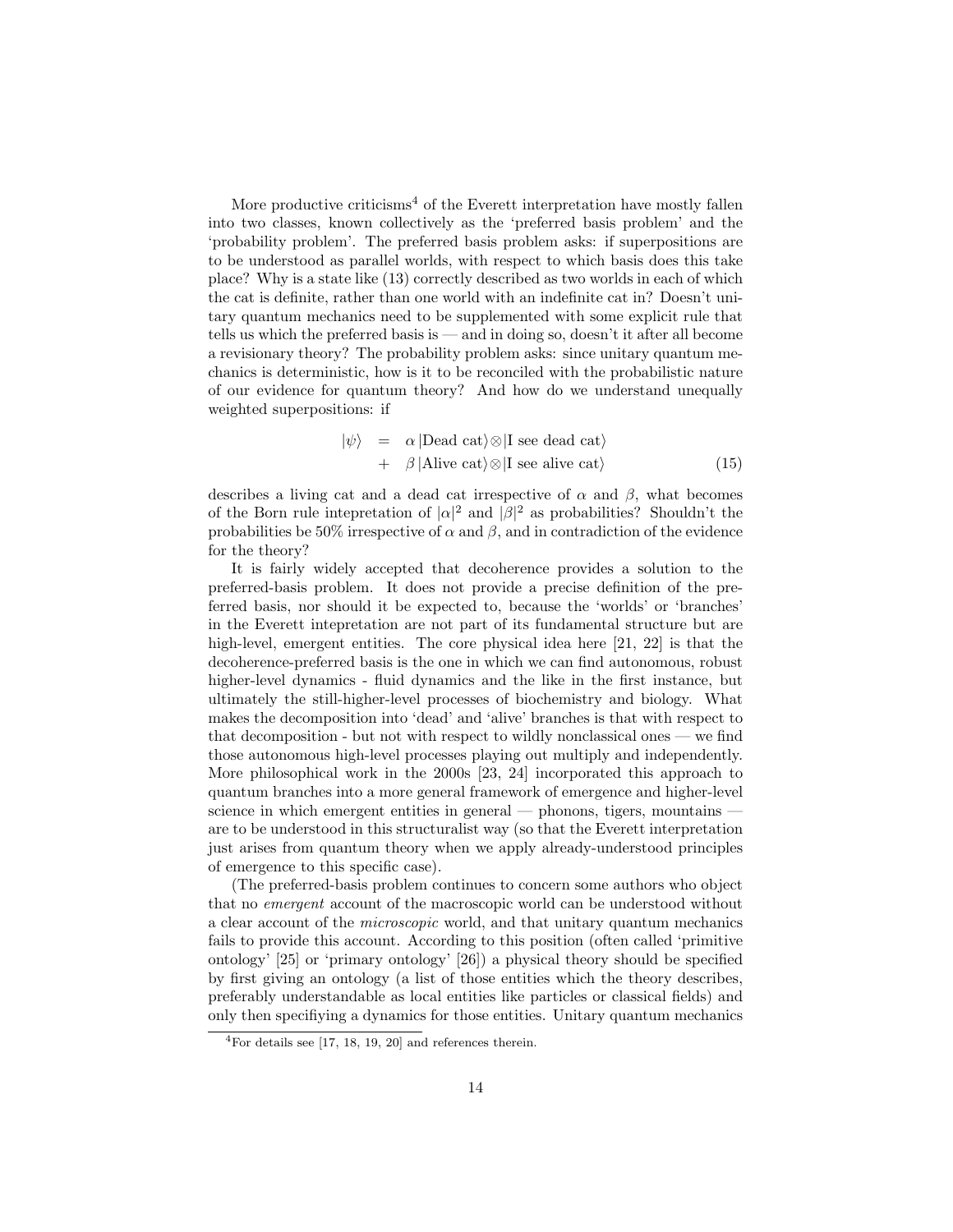certainly fails this requirement, as do most physical theories of the 20th and 21st century; whether this is an indictment of physics or of the primitive-ontology strategy lies beyond the scope of this review.)

The probability problem remains largely intact when decoherence is considered, and has been the main locus of controversy about the Everett interpretation in 21st-century discussions. But decoherence does clarify what the conditions are by which the mod-squared amplitudes have the right formal properties to act as probabilities, in particular when they can be used to define transition-probabilities in a consistent way. (In the 'consistent histories' [27, 28] or 'decoherent histories' [21, 29] approach to decoherence, this so-called 'consistency condition' is taken as a formal definition of decoherence.) And so it shows that the problem is essentially philosophical: given that some quantity in our mathematically-stated theory has the right mathematical properties to count as probability, what more needs to be said to justify the claim that it emphis probability. A range of arguments has been advanced as to why there is indeed a problem here; defenders of the Everett interpretation have variously argued (i) that formal properties are sufficient and that any further issue is part of the general problem of understanding probability and is not specific to this context [30, 31, 32],[16, ch.4], or (ii) that the Born rule can be derived in unitary quantum mechanics by various frequency-based [33], symmetry-based [16, ch.4], decision-theory-based [34, 35, 16], entanglement-based [36] or other [37, 38, 39] methods. (For criticism see, e.g., [40, 41, 42]).

## 2.3 Everett without the worlds

Although decoherence theory has been associated with Everett's ideas since its inception (see, e.g., [43]), also since its inception there have been attempts (mostly, though not exclusively, by physicists) to get the advantages of decoherence, and of Everett's insights about measurement processes in unitary quantum mechanics, without the (arguably) unattractive commitment to a plethora of unobservable 'worlds'. Prominent examples of approaches along these lines include (but are by no means limited to):

- Griffiths' and Omnes' 'consistent-histories' approaches [27, 44, 45], in which (roughly) each precisification of the decoherence basis provides a legitimate probability space but it is impermissible to describe physics using more than one such space at a time.
- Gell-Mann and Hartle's decoherent-histories approach [29, 22] (and Halliwell's related approach [21, 46]) which is very closely related to the Everett interpretation as I described it above but is at least officially not committed to a multiplicity of really-existing worlds.
- Zurek's decoherence-based interpretation [47], which attempts to combine aspects of the Copenhagen interpretation with Everettian quantum mechanics.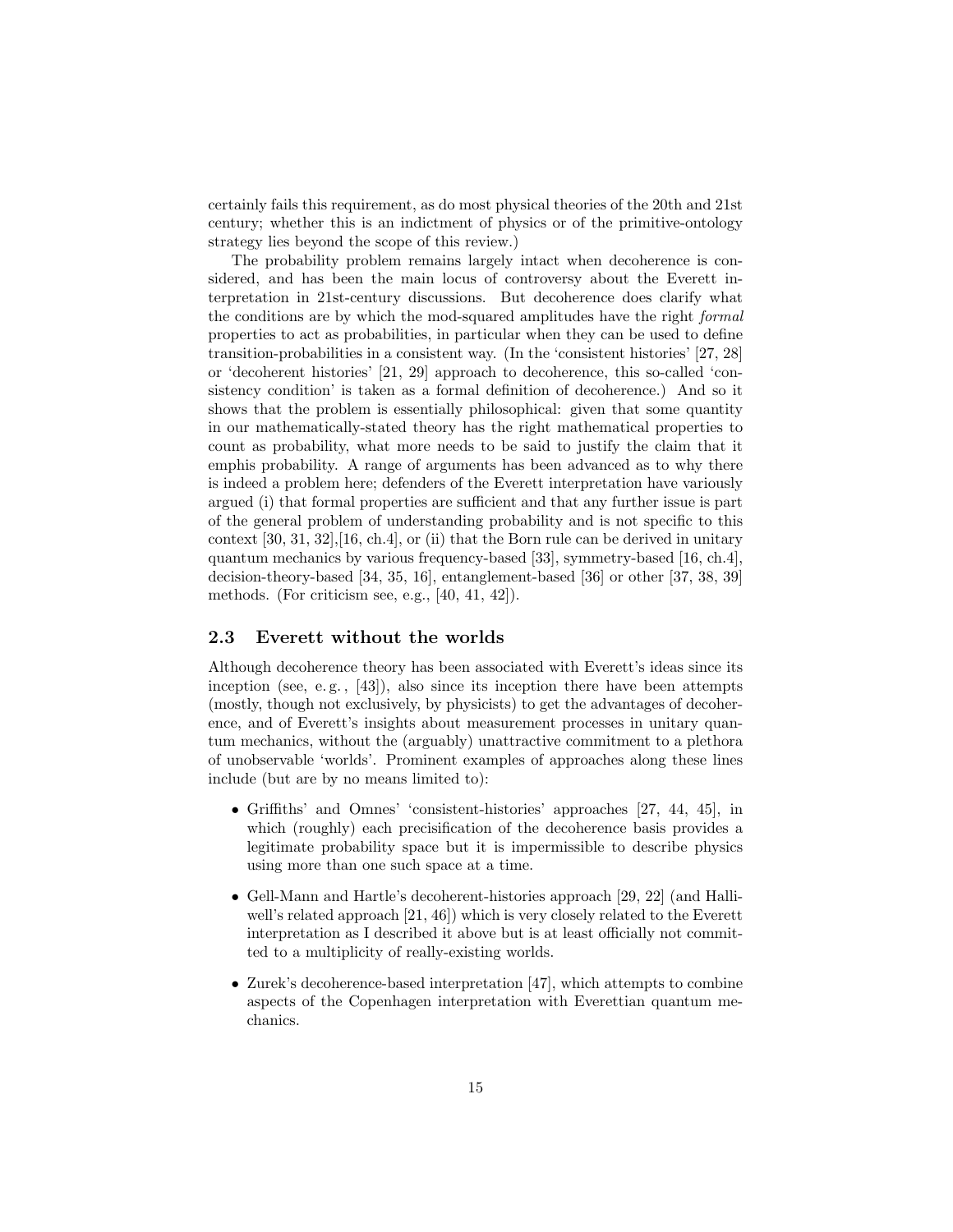• Rovelli's relational quantum mechanics [48, 49], which abandons the idea of giving any description of a physical system in isolation and instead incorporates as a central principle that any system can be described only from the perspective of another system (without any requirement, however, that this second system be a conscious observer or similar).

These approaches have had less attention in the philosophical and foundational literature than the 'mainstream' Everett interpretation (for critical discussion of consistent- and decoherent-histories approach, see [50, 51, 52, 53, 54]; for critical discussion of relationalism, see [55, 56]). The challenge for them is to state a view that (a) is sufficiently clear and unambiguous to be an intelligible solution to the measurement problem, without (b) collapsing into to Everett interpretation. (So, for instance, Gell-Mann and Hartle officially disavow many worlds, but it is difficult to find any actual difference between their discussions of decoherence, quasi-classicality, and emergence and those of self-confessed 'manyworlders', raising the suspicion that the difference is not much more than verbal). Those approaches that do seem to meet this challenge mostly do so at the price of abandoning an unequivocal, objective, third-party-available description of a physical system; of course, their advocates (like Griffiths or Rovelli) would see this not as a price but as a substantive discovery about the nature of science and/or the world.

# 3 The probabilistic conception of the quantum state: toy models and no-go theorems

There are really two different  $-$  though related  $-$  probabilistic conceptions of the quantum state, which share the idea that quantum states simply code probabilities but differ as to what the probabilities are probabilities of. In what we might call 'objective' or 'epistemic' versions, there is an underlying subquantum reality, and an as-yet-unknown physical theory which describes that reality; quantum theory encodes our partial information about the underlying facts. On the more 'operationalist' or 'measurement-first' versions, quantum states directly encode outcomes of measurements or operations, or perhaps our beliefs or expectations about them, or the best advice available to us as to what to expect from them. I discuss the two versions in order.

# 3.1 The ontic-model framework and  $\psi$ -epistemic hidden variable theories

The ontic models framework [57] provides a very general way to fill in the details of the more 'realist' probabilistic conception of the quantum state.. There is an underlying state space  $\mathcal{S}$ , say  $\mathcal{S}$  each point of which represents a possible actual, underlying state of the system, and a dynamics on  $S$ . On any particular run of an experiment, the results of the experiment are determined by the underlying state (this determination could itself be probabilistic, say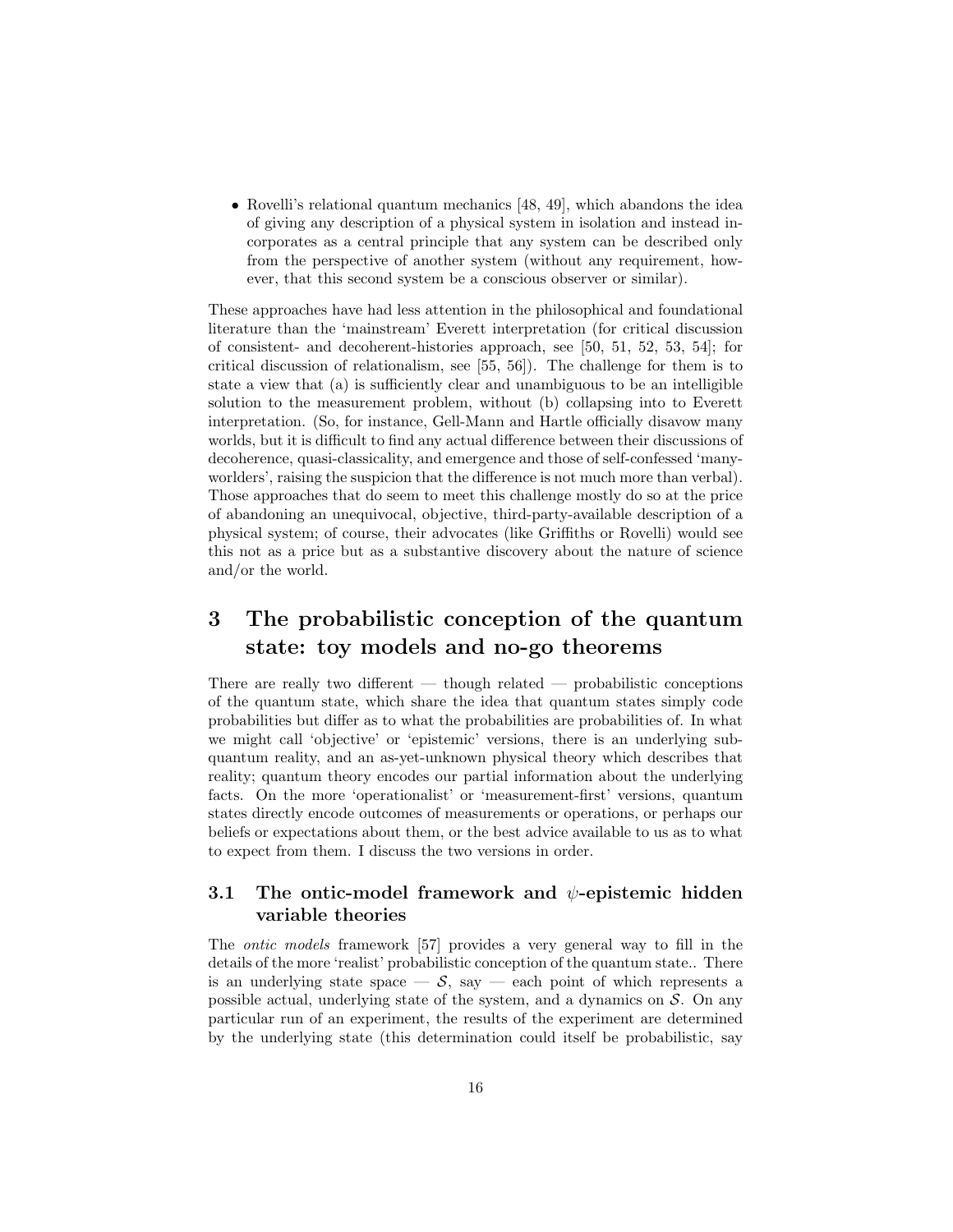if the underlying dynamics is stochastic). Concretely, we can assume a set of measurement probabilities  $\mathcal{M}_A$ , indexed by quantum observables A:  $\mathcal{M}_A(a|x)$  is the probability that a measurement of  $A$  gives result  $a$ , given that the underlying state is x.

There is then a probability distribution on  $S$ , to be interpreted in the same way we interpret statistical-mechanical probability distributions,<sup>5</sup> In an experimental context, this probability distribution will be determined by the physics of the state-preparation process. For each quantum state  $|\psi\rangle$ , we can define a probability distribution  $\rho_{|\psi\rangle}$ , so that  $\rho_{|\psi\rangle}$  is the probability that the system's underlying state is  $x$ , given that the system is prepared by some method which, according to quantum mechanics, would give it quantum state  $|\psi\rangle$ .

If we then carry out an experiment whose description in the language of quantum mechanics would be 'prepare system in state  $|\psi\rangle$ , measure A' then the probability of getting an outcome  $\alpha$  is fully determined by the two distributions  $\rho_{|\psi\rangle}$  and  $\mathcal{M}_A$ :

$$
\Pr(A = a) = \sum_{o \in \mathcal{S}} \mathcal{M}_A(o) \rho_{|\psi\rangle}(o).
$$

And to reproduce the predictions of quantum mechanics, this will need to equal the Born-rule probability of that same outcome: that is, an ontic model for a quantum-mechanical system must satisfy

$$
\sum_{o \in \mathcal{S}} \mathcal{M}_A(o) \rho_{|\psi\rangle}(o) = |\langle \psi | \hat{\Pi}_a | \psi \rangle| \tag{16}
$$

for all  $|\psi\rangle$ , A and a. (The summations would need to be generalized to integrals in case of a continuum state space.)

Theories of this kind were once called hidden-variable theories, the idea being that the underlying  $-$  'hidden'  $-$  physics is the physics of the variables represented by points in  $S$ , and quantum mechanics is obtained from the hiddenvariable theories in a manner analogous to how statistical mechanics is obtained from classical mechanics. More recently, 'hidden-variable theory' has come also to be used for theories which retain the quantum state in their microphysics but supplement it with additional degrees of freedom (this is an example of the revisionary approach; we will discuss it more in sections 4.3.–4.4). Theories of the current type are now called  $\psi$ -epistemic hidden-variable theories, in reference to the idea that the quantum state is a probabilistic summary of our partial knowledge and does not represent some independent part of reality.

## 3.2 Observable-based hidden variable theories

An extremely natural choice for the hidden variables is to suppose that they assign actual values to the various quantum observables (and then measurements of observables just return those actual values). In an observable-based hiddenvariable theory like this, we suppose that at least some of the observables are

<sup>5</sup>Not that it there is any consensus on how that should be done; see [reference ORE top-level article on statistical mechanics].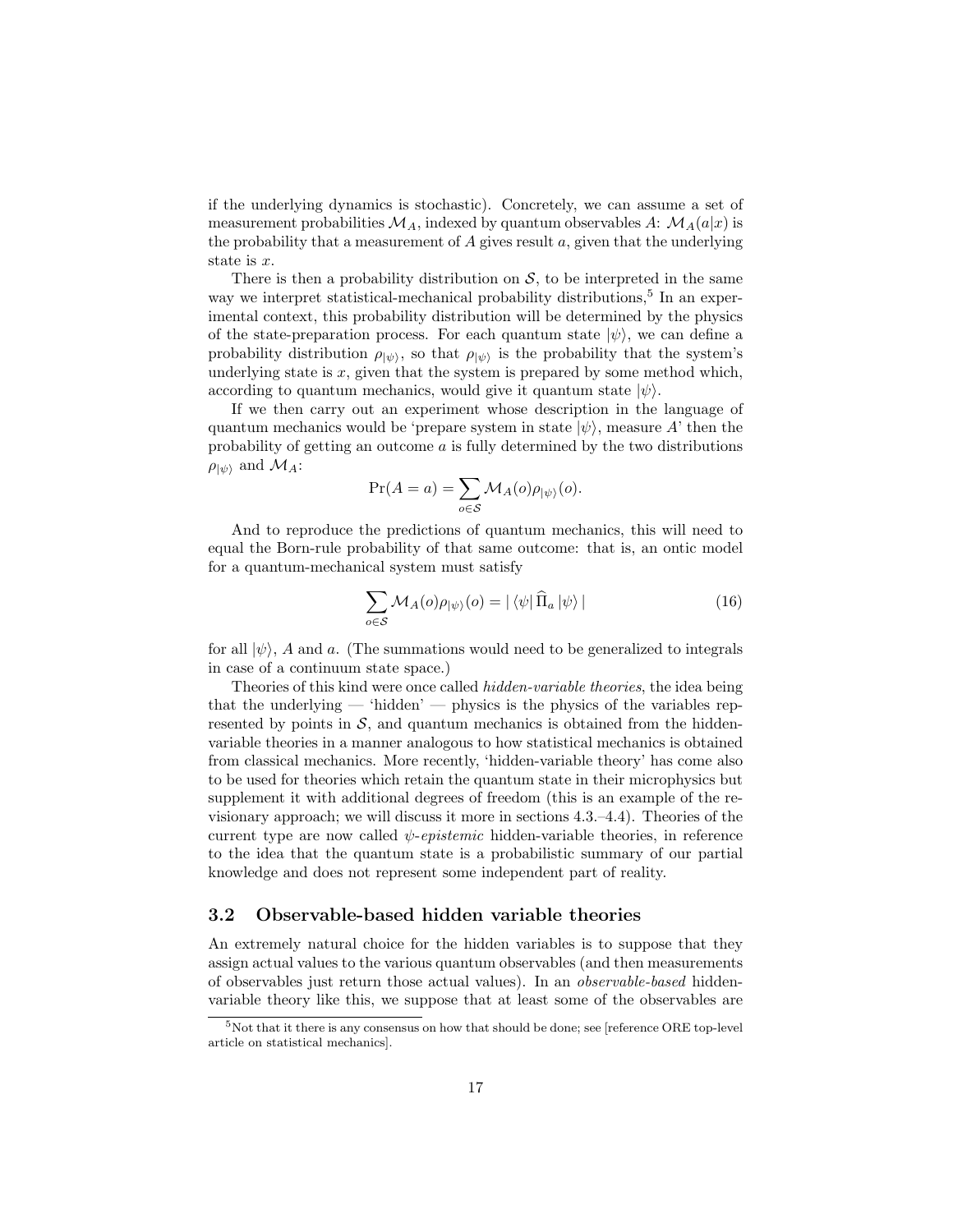represented by functions on the state space  $S$  of the hidden variables. I write  $V_A: \mathcal{S} \to \mathbf{R}$  for the function corresponding to observable A, so that if the underlying state is x, the value of A is  $\mathcal{V}_A(x)$ . In a *complete* observable-based hidden variable theory, a point in  $\mathcal S$  encodes the values of all the quantum observables, and then condition (16) for the viability of an ontic model reduces to

$$
\int dx \, \mathcal{V}_A(x) \rho_{|\psi\rangle}(x) = |\langle \psi | \, \widehat{A} | \psi \rangle|^2 \tag{17}
$$

for all  $|\psi\rangle$  and A. This appears to have been Einstein's own conception of quantum mechanics (see [57]); it is extensively discussed in [58].

There are concrete models that reproduce some fragments of realistic quantum theories in this way. A good example is Gaussian quantum mechanics [59], the sector of nonrelativistic quantum mechanics we get by (i) restricting attention to Gaussian wave-packet states (or incoherent mixtures of those states), and (ii) requiring the potential function in the theory to be quadratic (so that Gaussian states remain Gaussian). (With further restrictions, the theory can also incorporate at least some classes of repeated measurements.) It is reasonably straightforward to interpret this sector of the theory probabilistically, so that there are underlying classical trajectories in phase space and the quantum state just represents our ignorance of those trajectories; it is also possible to construct Gaussian quantum mechanics directly from classical mechanics by adding an epistemic restriction on how much we can know about the classical microstate. And the resultant model can reproduce a number of quantum-mechanical phenomena, such as teleportation and the no-cloning theorem which at first sight might have appeared intrinsically quantum-mechanical.

However, there are strong no-go theorems which make it quite unlikely that an observable-based hidden-variable theory can be found for the whole of nonrelativistic quantum mechanics, or indeed for any quantum-mechanical system with a Hilbert space of three or more dimensions. (Concrete models are known in two dimensions.) These results arise from two classes of assumptions: that the hidden-variable theory is *complete*, which is to say that  $V_A$  exists, and (17) holds, for *any* observable A, and that the algebraic relations between observables are mirrored at least to some degree by the functions  $\mathcal{V}_A$ .

The strongest such relation that could be assumed is

$$
\mathcal{V}_{(f(A,B)}(x) = f(\mathcal{V}_A(x), \mathcal{V}_B(x)).
$$
\n(18)

For instance, if the Hamiltonian is given by  $H = p^2/2m + U(q)$ , then this would require that

$$
\mathcal{V}_H(x) = \mathcal{V}_p(x)^2 / 2m + U(\mathcal{V}_q(x)).\tag{19}
$$

von Neumann demonstrated [60] that no complete observable-based hiddenvariable theory can satisfy this relation (even in two dimensions); indeed, that none can satisfy the linear restriction of this relation,

$$
\mathcal{V}_{\lambda A + \mu B} = \lambda \mathcal{V}_A + \mu \lambda \mathcal{V}_B. \tag{20}
$$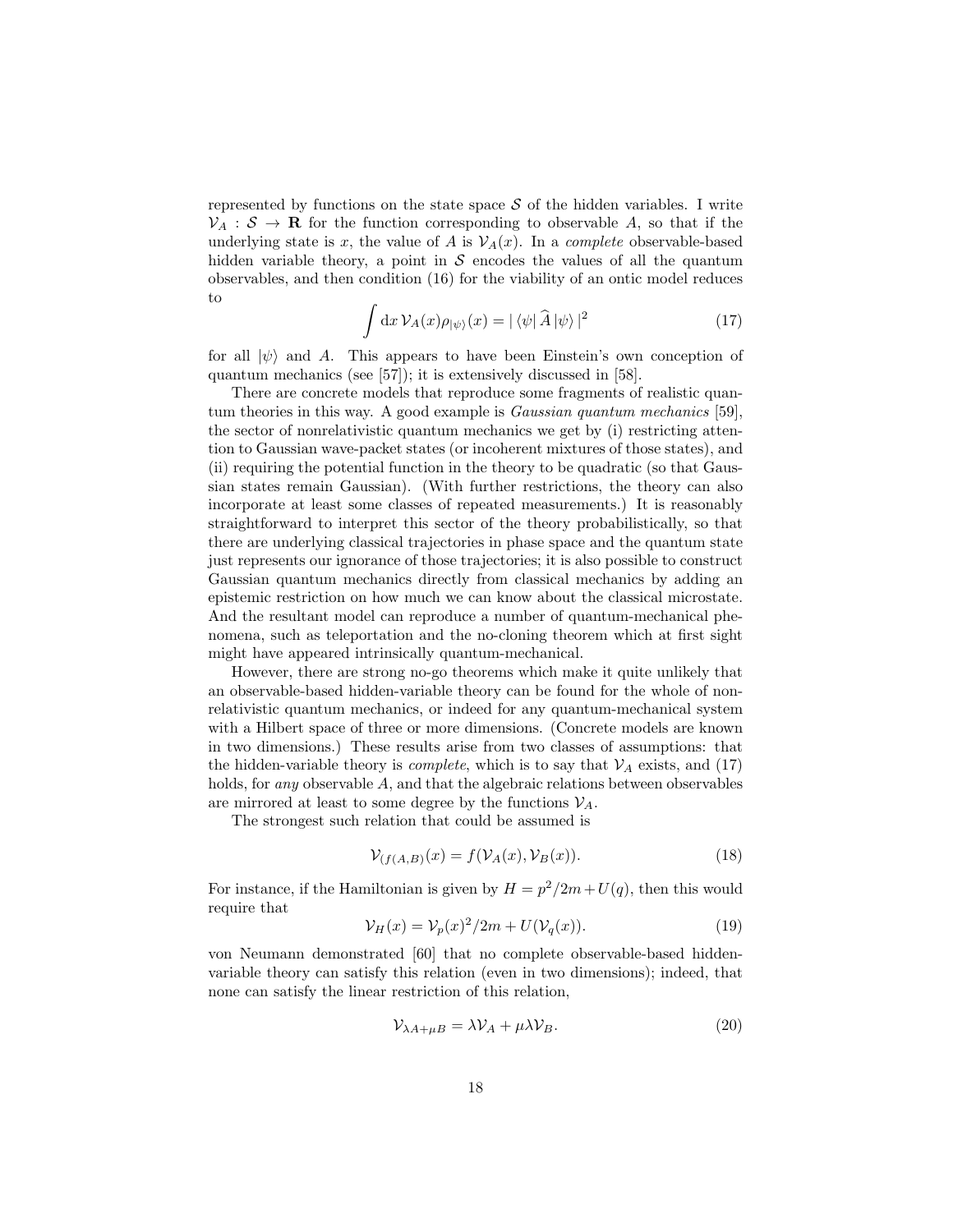John Bell [61] sharply criticized relations of this kind, however, in part on the grounds that they relate non-commuting observables, which according to the rules of quantum mechanics cannot be measured simultaneously: we cannot then operationalize the claim that measured values of (e.g.) position, momentum and energy should be related via (19). Whether or not this would be a reasonable objection to von Neumann's proof in the context of observable-based hidden variable theories is moot (Bell raised the objection in the context of the de Broglie-Bohm theory, which is not a hidden-variable theory of this kind) since in any case he, and Kochen and Specker [62], demonstrated that even a much weaker relation suffices to ground a no-go result.

Specifically, let us describe a hidden-variable theory as non-contextual if it satisfies (18) whenever  $\hat{A}$  and  $\hat{B}$  commute. In this circumstance, it is possible to measure A and B simultaneously, and indeed one standard method of measuring  $f(A, B)$  is just to measure A and B and then calculate  $f(A, B)$ . In fact, since whenever A and B commute there is some C, and some functions  $f_1, f_2$ , such that  $A = f_1(C), B = f_2(C)$ , we can rewrite the requirement of non-contextuality as

$$
\mathcal{V}_{f(A)} = f(\mathcal{V}(A)).\tag{21}
$$

And now non-contextuality looks almost trivial: what is it, after all, to measure  $A<sup>2</sup>$ , if not to measure A and square the result? Yet the Bell-Kochen-Specker theorem demonstrates that in a Hilbert space with 3 or more dimensions, there can be no complete and non-contextual observable-based hidden-variable theory.

If we tighten the conditions of the theorem so as to require a 4-dimensional Hilbert space, it becomes simple enough to demonstrate here (following [63]). Consider two spin-half particles, and let  $\hat{\sigma}_x$ ,  $\hat{\sigma}_y$ ,  $\hat{\sigma}_z$  be the usual sigma-matrices for a spin-half particle, satisfying  $\sigma_i \sigma_j = i \epsilon_{ijk} \sigma_k$  ( $\epsilon_{ijk}$  is the usual completelyantisymmetric 3-tensor). Then we can set up the following grid of observables for the pair of particles:

| $\widehat{\sigma}_x\otimes 1$                   | $1\otimes \widehat\sigma_x$                     | $\widehat{\sigma}_x \otimes \widehat{\sigma}_x$ |  |
|-------------------------------------------------|-------------------------------------------------|-------------------------------------------------|--|
| . $\otimes \widehat{\sigma}_y$                  | $\widehat{\sigma}_u\otimes 1$                   | $\widehat{\sigma}_y\otimes \widehat{\sigma}_y$  |  |
| $\widehat{\sigma}_x \otimes \widehat{\sigma}_y$ | $\widehat{\sigma}_y \otimes \widehat{\sigma}_x$ |                                                 |  |
| $\mathbf{W}$                                    |                                                 |                                                 |  |

 $\begin{array}{c|c} \n\widehat{\sigma}_x \otimes \widehat{\sigma}_y & \widehat{\sigma}_y \otimes \widehat{\sigma}_x \n\end{array}$ <br>We can easily verify that in each fully-filled in row, and each fully-filled-in column, the first two operators commute and their product is the third operator.

Suppose there is a complete, non-contextual hidden-variable theory for the two spin-half particles. Then each hidden variable must assign some value to each operator in the table, and that value must be an eigenvalue of the operator: that is, it must be  $\pm 1$ . Fix some choice of hidden variables, and let the values they assign to the operators in the top-left four boxes be  $a, b, c, d$ , like so:

| $\it a$ |   |  |
|---------|---|--|
|         | а |  |
|         |   |  |

Then by non-contextuality, the remaining four values are fixed, so we have

| a  | h  | ab |
|----|----|----|
| c  | đ. | cd |
| ac | bd |    |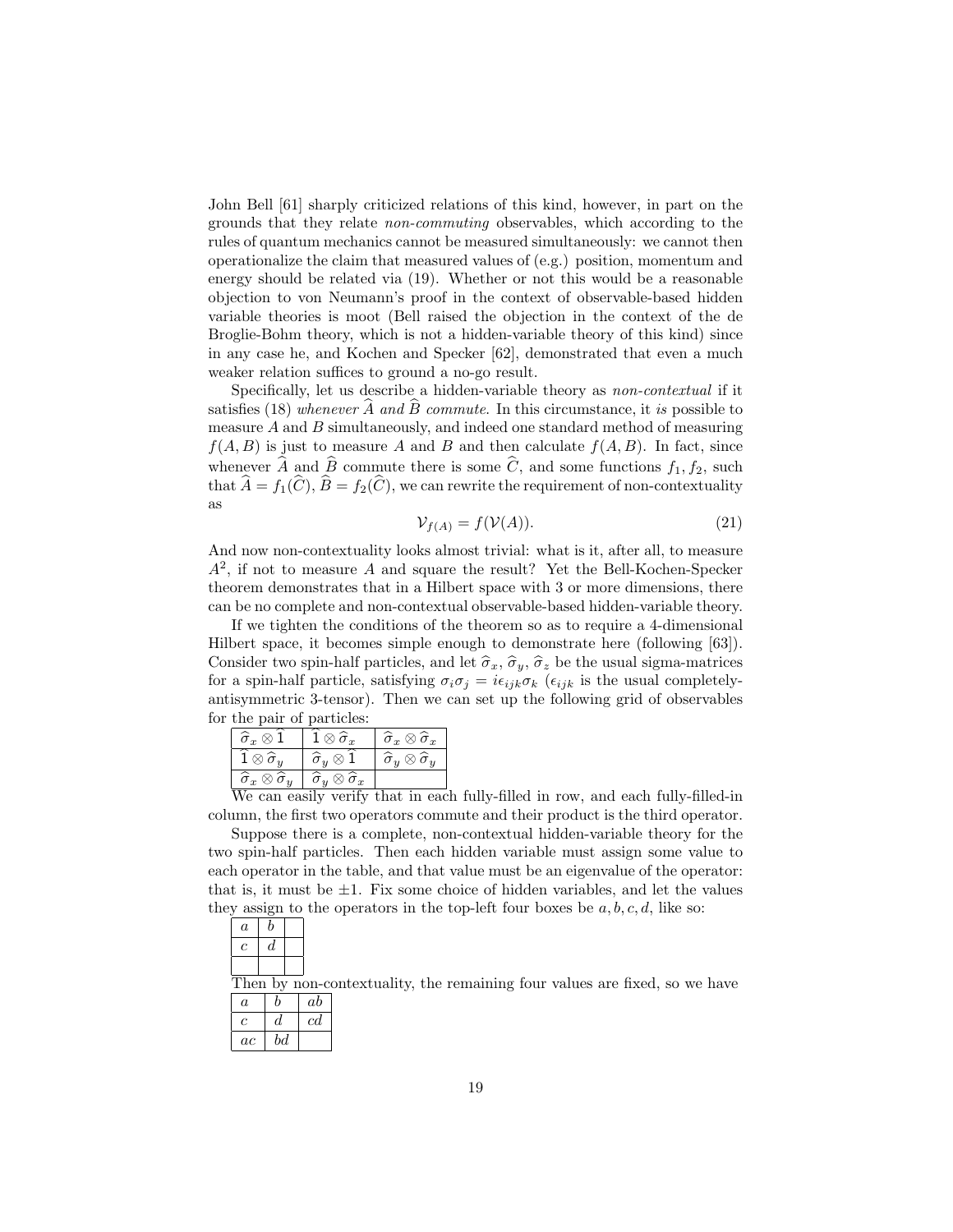Now, the two operators on the bottom row also commute. So by noncontextuality, the hidden variables must assign value abcd to their product. And the two operators in the right-hand column also commute, so the hidden variables must assign abcd to their product. But

$$
(\hat{\sigma}_x \otimes \hat{\sigma}_y)(\hat{\sigma}_y \otimes \hat{\sigma}_x) = +\hat{\sigma}_z \hat{\sigma}_z \tag{22}
$$

and

$$
(\hat{\sigma}_x \otimes \hat{\sigma}_x)(\hat{\sigma}_y \otimes \hat{\sigma}_y) = -\hat{\sigma}_z \hat{\sigma}_z.
$$
 (23)

So we are assigning value abcd both to  $\hat{\sigma}_z \hat{\sigma}_z$  and to  $-\hat{\sigma}_z \hat{\sigma}_z$ . Again using noncontextuality, we get  $abcd = -abcd$ . But each of a, b, c, d must equal  $\pm 1$ , so this is impossible.

What do we learn from the Bell-Kochen-Specker theorem? That at most a subset of the quantum-mechanical observables (the 'non-contextual observables') of the system can correspond to objective features of the system in the usual sense. For the others, their measured value depends on the context of measurement, which is to say that what is being measured is not a property of the system alone but some joint feature of the system and the measurement process. If we want to hold on to the idea of an observable-based hidden-variable theory as simply encoding already-possessed properties of the system, we instead need to drop completeness, so that only some observables actually correspond to possessed values.

In this sense, incompleteness and contextuality are two sides of the same coin: at most a subset of observables have non-contextual values; the processes that quantum physicists call 'measurements', when applied to the other observables, do not in the literal sense 'measure' anything. And in fact, the restrictions on the size of that subset are severe [64, 65]: if  $\hat{O}$  is a nondegenerate observable, then for a generic state  $|\psi\rangle$  the only noncontextual observables are functions of  $\widehat{O}$ .

Of course, a probability distribution over the outcomes of measurements of any one observable severely underdetermines the quantum state: if  $\{|o\rangle\}$  are the eigenstates of  $\hat{O}$ , then

 $|\psi_1\rangle = \sum$ 

and

$$
|\psi_1\rangle = \sum_{o} \lambda_o e^{i\theta_o} |o\rangle
$$

o

 $\lambda_o\ket{o}$ 

determine the same probability distribution. But since the phase information encoded in the  $\theta_o$  may be dynamically relevant — even to the probability distribution over measurements of  $O$  at later times — this tells us that the noncontextual hidden variables are not the whole story, and hence (in the terminology of section 3.1) that no observable-based hidden variable theory can be fully  $\psi$ -epistemic. The quantum state is not *simply* probabilistic; at least some features of it encode features of the system directly.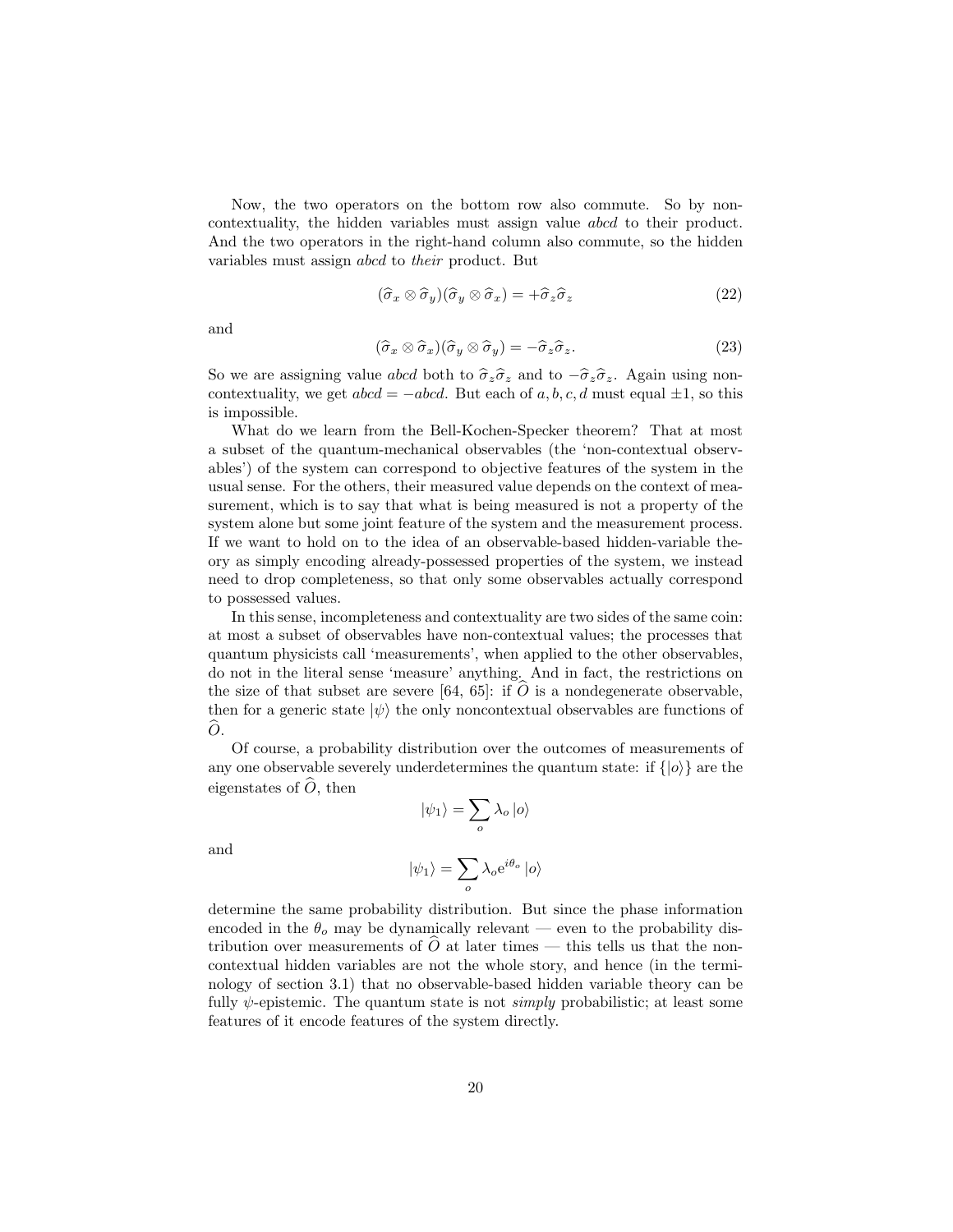In fact, one can go further than this. The Pusey-Barrett-Rudolph (PBR) theorem establishes that under weak assumptions, essentially all features of the quantum state directly encode features of the system: no part of the state can be understood purely probabilistically, in terms of the probabilities of underlying properties of the system.

#### 3.3 The PBR theorem and related results

The PBR theorem [66] is proved in the very general ontic-models framework of section 3.1. PBR (following [57]) assert that for the quantum state to be at least partially epistemic (that is, probabilistic), there ought to exist distinct quantum states  $|\psi_1\rangle, |\psi_2\rangle$  which are compatible with the same ontic state — that is, there should be some ontic state  $x$ , or set  $X$  of such, that is given nonzero probability by both  $|\psi_1\rangle$  and  $|\psi_2\rangle$ :  $\rho_{|\psi\rangle}(X) > 0$  for  $|\psi\rangle = |\psi_1\rangle$  and for  $|\psi\rangle = |\psi_2\rangle$ . If this does not hold, then (modulo some measure-theoretic subtleties if there are continuously many ontic states), there would be a unique way to recover the quantum state from the ontic state.

Put another way, to each quantum state we can assign its 'ontic support': the set of ontic states to which it gives nonzero probability. (Again, there are measure-theoretic subtleties here if there are continuously many ontic states.) The theory is  $\psi$ -epistemic to the degree that quantum states have overlapping ontic support: if no two quantum states have overlapping ontic support, the theory is in no way epistemic.

Here is how the theorem works: suppose we have a collection of identical systems each of which has been *independently* prepared either in state  $|\psi_1\rangle$  or in state  $|\psi_2\rangle$ , with  $|\langle \psi_1 | \psi_2 \rangle| = \cos \theta$ . Without loss of generality, we can choose an orthonormal pair of states  $\{|0\rangle, |1\rangle\}$  for each system such that  $|\psi_1\rangle = |0\rangle$ and  $|\psi_2\rangle = \cos \theta |0\rangle + \sin \theta |1\rangle$ , and confine our attention to the 2-dimensional subspace of each system spanned by  $\{|0\rangle, |1\rangle\}.$ 

To illustrate the general idea (following PBR's own account), consider the special case where there are just 2 systems and where  $\cos \theta = 1/\sqrt{2}$ , so that  $|\psi_1\rangle = (1/\sqrt{2})(|0\rangle + |1\rangle)$ , and define  $|\pm\rangle = (1/\sqrt{2})(|0\rangle \pm |1\rangle)$ . There are then four ways in which the two systems might have been prepared:

- I. System 1 in state  $|\psi_1\rangle$ , system 2 in state  $|\psi_1\rangle$  joint state  $|00\rangle$ .
- II. System 1 in state  $|\psi_1\rangle$ , system 2 in state  $|\psi_2\rangle$  joint state  $|0+\rangle$ .
- III. System 1 in state  $|\psi_2\rangle$ , system 2 in state  $|\psi_1\rangle$ . joint state  $|+0\rangle$ .
- IV. System 1 in state  $|\psi_2\rangle$ , system 2 in state  $|\psi_2\rangle$  joint state  $|++\rangle$ .

Now suppose the joint system is measured in the following orthonormal basis of entangled states:

$$
|I\rangle = \frac{1}{\sqrt{2}}(|01\rangle + |10\rangle)
$$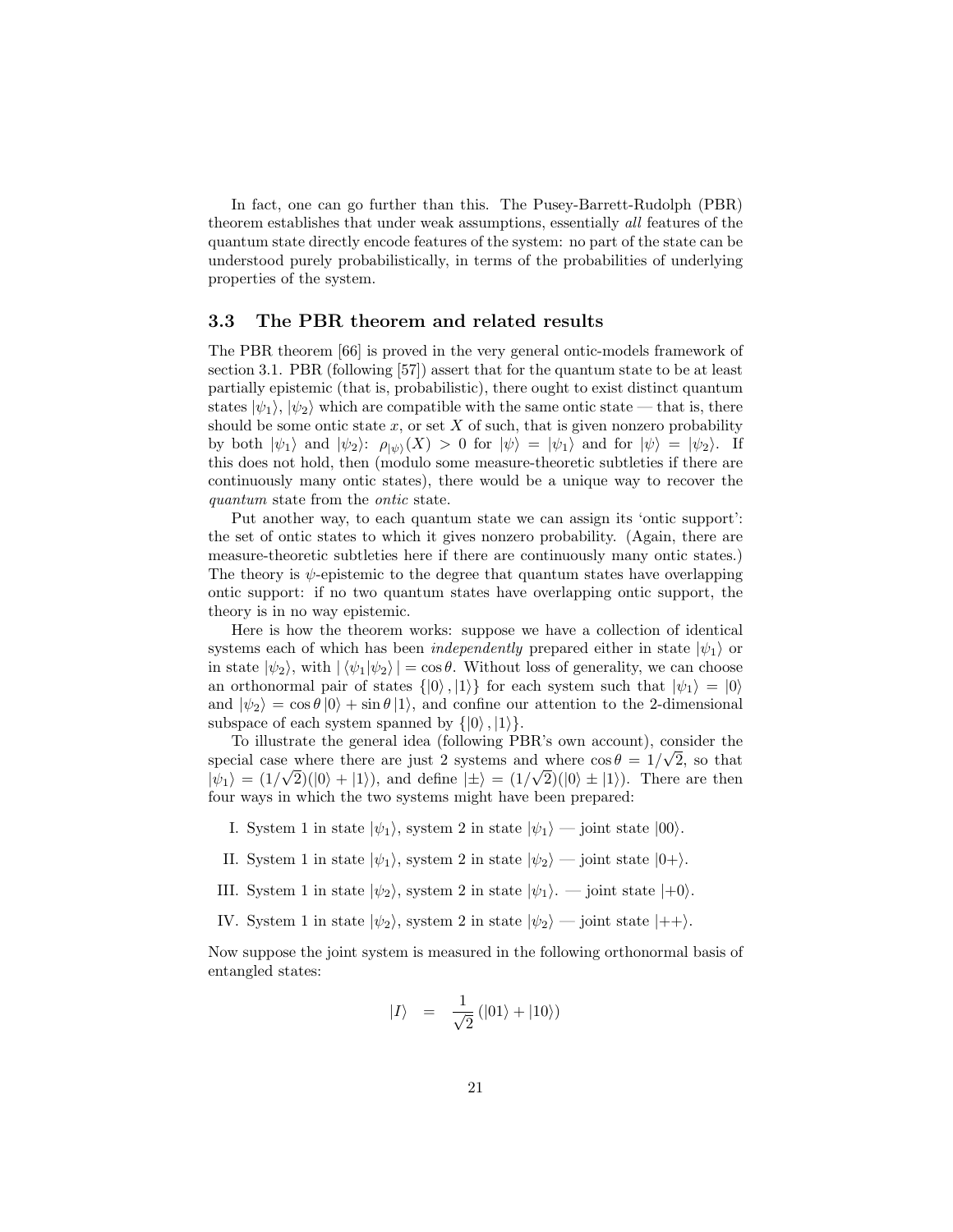$$
|II\rangle = \frac{1}{\sqrt{2}} (|0-\rangle + |1+\rangle)
$$
  

$$
|III\rangle = \frac{1}{\sqrt{2}} (|+1\rangle + |-0\rangle)
$$
  

$$
|IV\rangle = \frac{1}{\sqrt{2}} (|+-\rangle + |-+\rangle)
$$

(one can readily verify that this is indeed orthonormal). The state  $|I\rangle$  is orthogonal to  $|00\rangle$ , so that if I is how the systems were prepared, II will never be obtained on measurement — or, put another way, if we obtain measurement result I we have ruled out preparation process I. Similarly,  $|II\rangle$  is orthogonal to  $|0+\rangle$ , so that measurement result II rules out preparation process II, and so forth.

But now: suppose that there is *any* ontic state  $x$  given non-zero probability by both state  $|\psi_1\rangle$  and  $|\psi_2\rangle$ . Then there is a non-zero probability for any of preparation processes I-IV to have have left the combined system in the joint ontic state  $(x, x)$ . Since preparation process I has zero probability of leading to outcome I, we know that  $(x, x)$  has zero probability of leading to outcome I (in terms of the ontic-model framework, we have

$$
0 = |\langle I|0+\rangle|^2 = \sum_{o} A_{|I\rangle\langle I|}(o)\rho_{|0+\rangle}(o)
$$
\n(24)

so if  $\rho_{|0+\rangle}(x, x) > 0$ ,  $\mathcal{A}_{|I\rangle\langle I|}(o) = 0$ .) But by the same argument,  $(x, x)$  has zero probability of giving results II, III or IV either. And this is impossible, because outcomes I-IV are exhaustive. So our original assumption must be false: there is no such x; the ontic supports of  $|\psi_1\rangle$  and  $|\psi_2\rangle$  are non-overlapping.

The full PBR theorem generalizes this result to arbitrary states: it shows that if  $|\langle \psi_1 | \psi_2 \rangle| = \cos \theta < 1$ , there is some N such that we can consider N identical systems each prepared in  $|\psi_1\rangle$  or  $|\psi_2\rangle$  and then construct a joint measurement on the combined system such that each outcome rules out one of the  $2^N$  possible preparations. It follows that any two distinct states have non-overlapping ontic support; the PBR theorem thus apparently rules out  $\psi$ epistemic hidden variable theories altogether.

Of course, results of this kind always have assumptions. In the case of the PBR theorem, the most significant asssumption is *Preparation Independence*, the assumption that if two systems  $X, X'$  are independently prepared in pure quantum states  $|\psi\rangle$ ,  $|\psi'\rangle$ , then the joint probability over ontic states of X  $\times$  $X'$  from this preparation is just the product of the probability distributions associated to the two states:

$$
\rho_{|\psi\rangle\otimes|\psi'\rangle}(o,o') = \rho_{|\psi\rangle}(o)\rho_{|\psi'\rangle}(o').\tag{25}
$$

Violation of Preparation Independence would imply some very subtle underlying correlation of the state of the Universe, such that completely disconnected preparation processes in labs on opposite sides of the world nevertheless had correlated outcomes; it is extremely hard to see how any such theory could be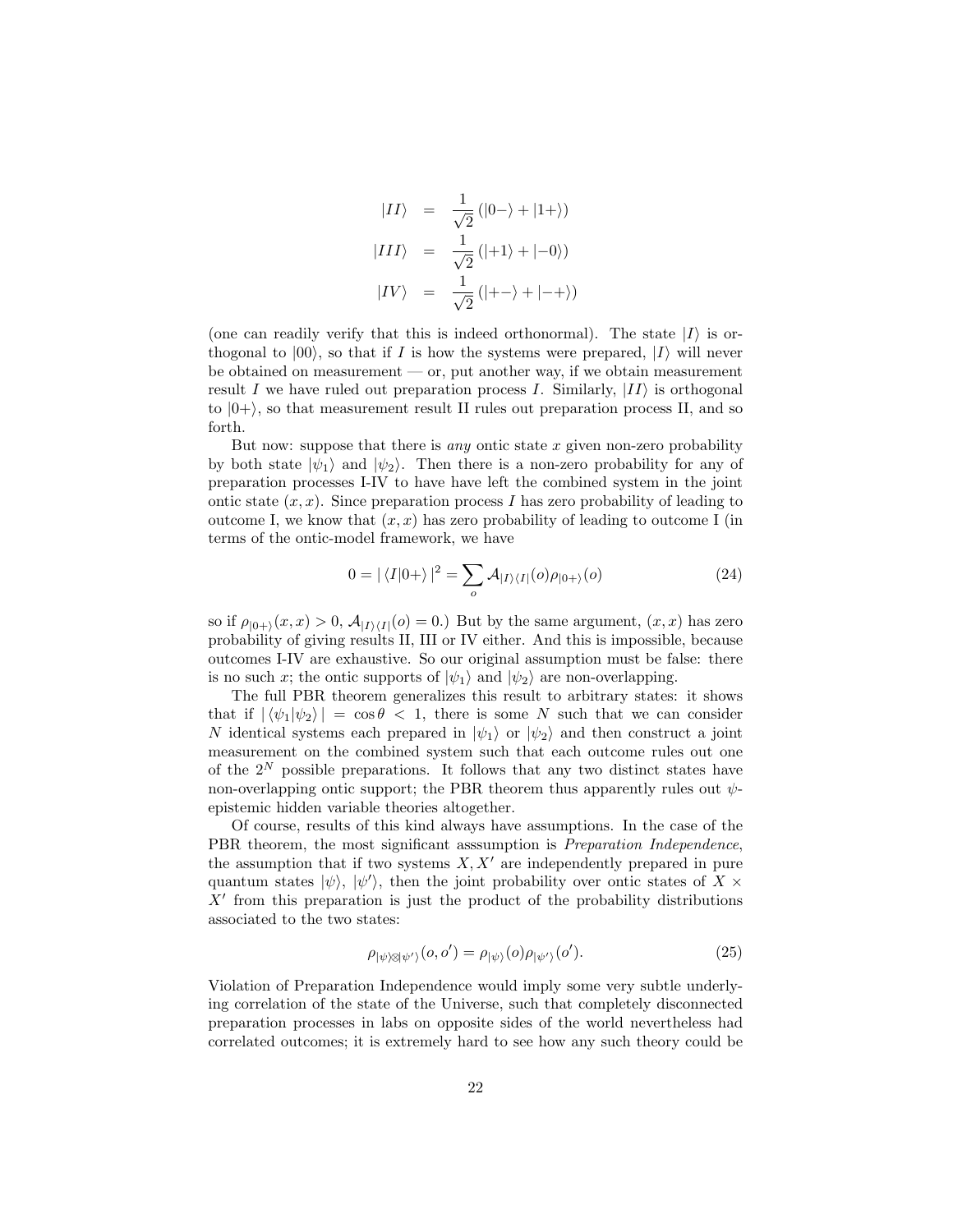constructed. (But at some level, this is just a bet on how future theory development will go: if we actually had any such theory, the PBR theorem would be of limited significance in assessing it, since we could study the theory itself directly See also section 5.4.)

The PBR theorem, and the substantial literature developing and extending its results and varying its assumptions (see [67] for a review), has by no means ended attempts to develop  $\psi$ -epistemic hidden-variable theories. But it does seem to give significant support either to the idea that the quantum state is not after all to be understood probabilistically, or that any such understanding must make more explicit connection to observation, experiment and measurement, and abandon the classical conception of physics as describing an observer-independent reality; I now turn to how this latter move avoids the difficulties arising from the BKS and PBR theorems, and to its broader goals and challenges.

#### 3.4 Measurement-first approaches to quantum mechanics

All the empirical content of quantum mechanics arises via the Born probability rule,  $\langle O \rangle_{|\psi\rangle} = \langle \psi | O | \psi \rangle$ , and the starting point for the broad class of approaches we might call 'measurement-first' is that this rule also gives a complete understanding of the quantum state.  $|\psi\rangle$  does not represent any physical features of the underlying system, either directly or through defining probabilities over underlying hidden variables; it simply defines the rule by which the probabilities of experimental outcomes are determined. On this approach to quantum mechanics, 'measurements' are misnamed, since they do not really 'measure' anything. They are simply indeterministic physical processes, and the role of quantum mechanics is simply to calculate the probabilities associated to those processes.

Measurement-first approaches in a certain sense take the quantum state as probabilistic, and so bypass the problem of Schrödinger's cat: if the cat's state is in a superposition of alive and dead, that just means that a measurement of whether it is alive might give either outcome. But since the probabilities are defined directly over measurement outcomes, and not over any intermediary hidden variables, these approaches also bypass the BKS and PBR theorems.

Approaches of this kind are often called 'instrumentalist' or 'operationalist' given the central role they assign to measurements. (These terms have subtly different meanings in the philosophy literature; in physics they are largely conflated.) The idea has been present since the dawn of quantum mechanics: Heisenberg's view seems to have been fairly operationalist, and operationalism is one of the sometimes-contradictory strands in the so-called Copenhagen interpretation (see [68, 69] and references therein for more on the vexed question of what 'the Copenhagen interpretation' really means).

In more recent physics, operationalism has been advocated in an influential Physics World article by Fuchs and Peres [70], and developed by Fuchs and others into "quantum Bayesianism' [71, 72] and later 'QBism' [73, 74] (for critical discussion see, e. g. , [75, 76]). The distinctive feature of the former is that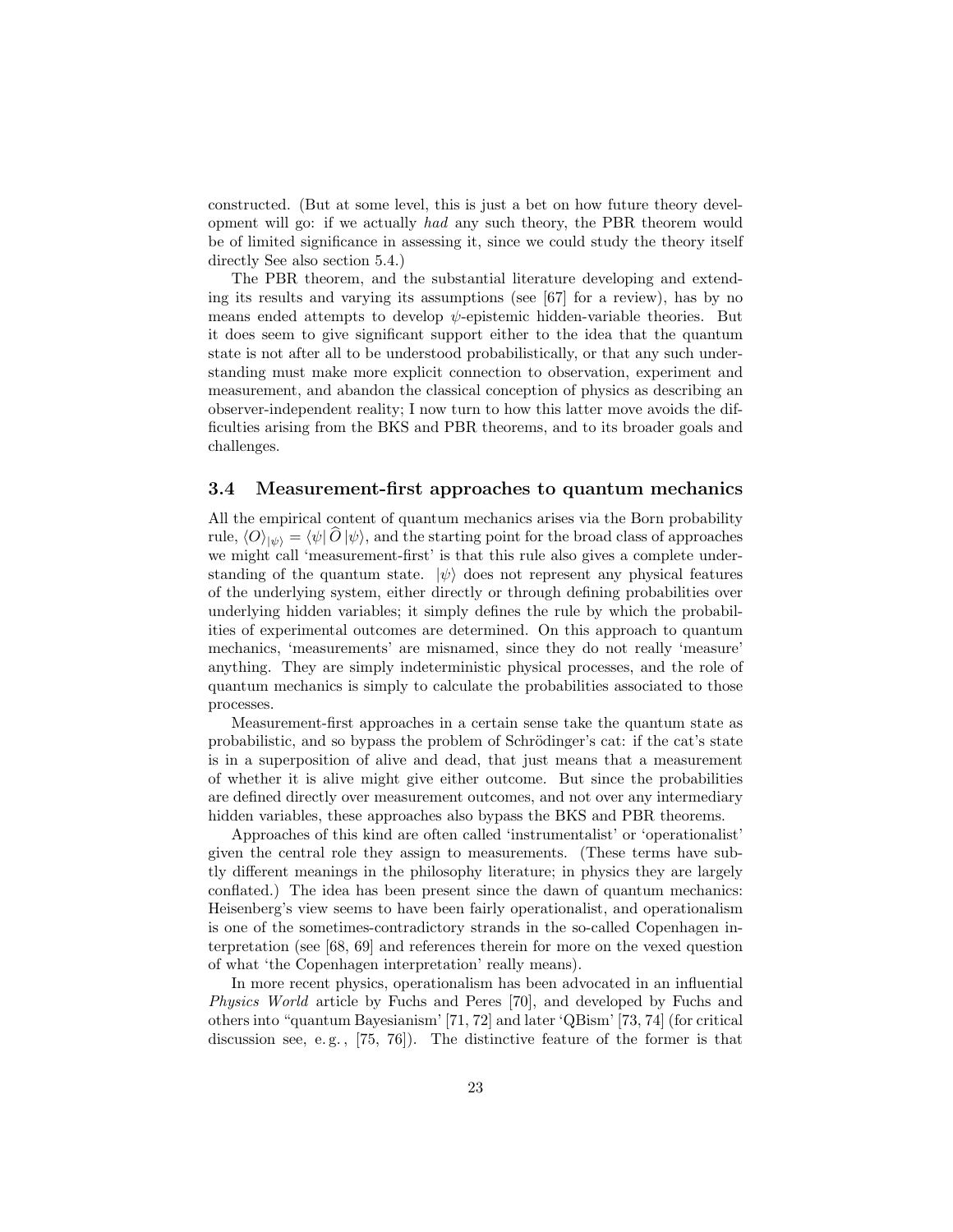the probabilities of quantum mechanics are simply taken to encode an agent's beliefs about measurement outcomes, without any commitment to there being anything underlying those outcomes; the further distinctive feature of the latter is its insistence that no fully-third-personal account of physics is possible, even at the level of observers: all probabilities are probabilities for some localized agent, and there is no guarantee of a consistent account of two or more agents, except insofar as the second agent is treated as one more system about which the first agent has beliefs and assigns probabilities just as they would to any other system. Turning from physicists to philosophers, Richard Healey [77, 78] has developed a 'quantum pragmatism' which treats the quantum state not as an encoding of an agent's belief, but as pragmatic advice to that agent as to how they should act; related accounts include [79, 80, 81]. (In each case these are simplified accounts of subtle positions and interested readers are referred to the references; see [82] for a general review.)

It would beg the question to criticize measurement-first approaches for failing to tell an objective, agent-indepedent story about the external world: their advocates typically deny that there is any such story to be told, or at any rate that quantum mechanics is supposed to tell it. A sharper criticism [83, 84] is that if quantum mechanics simply tells us the probabilities of outcomes, we need a language or a mathematical framework to say what those outcomes are which is not itself quantum-mechanical. In the heyday of the Copenhagen interpretation, that language was classical physics: Bohr's insistence in a classical description of any experiment can be seen as recognition that the classical language needed to be intelligible independent of the quantum. But it is hard to maintain that approach in modern physics, in which inherently-quantum terms like 'laser' or 'condensate' are ubiquitous even in describing experimental apparatus, in which the workings of that apparatus rely on quantum principles, and in which quantum mechanics is applied to systems like plasmas, superconductors and the early Universe which resist classical descriptions. (Put another way, treating 'measurement' (still less 'belief') as a primitive concept in our interpretation of quantum mechanics runs into the problem that the practice of physics itself does not treat measurement as primitive: measurement devices are physical systems, built according to physical principles.) The most severe challenge for operationalist approaches — the same challenge, in fact, that philosophical operationalism in general has struggled to overcome — is how to make adequate contact with the way in which physics in fact uses quantum theory, outside the somewhat stylized quantum-information contexts in which they are most often developed.

# 4 Modifying quantum mechanics

The conceptually most straightforward way to address the paradoxes of quantum mechanics is to decide that they are not merely paradoxes by contradictions, demonstrations that quantum mechanics is wrong. Any theory that predicts that cats are alive and dead at the same time, when manifestly they are not,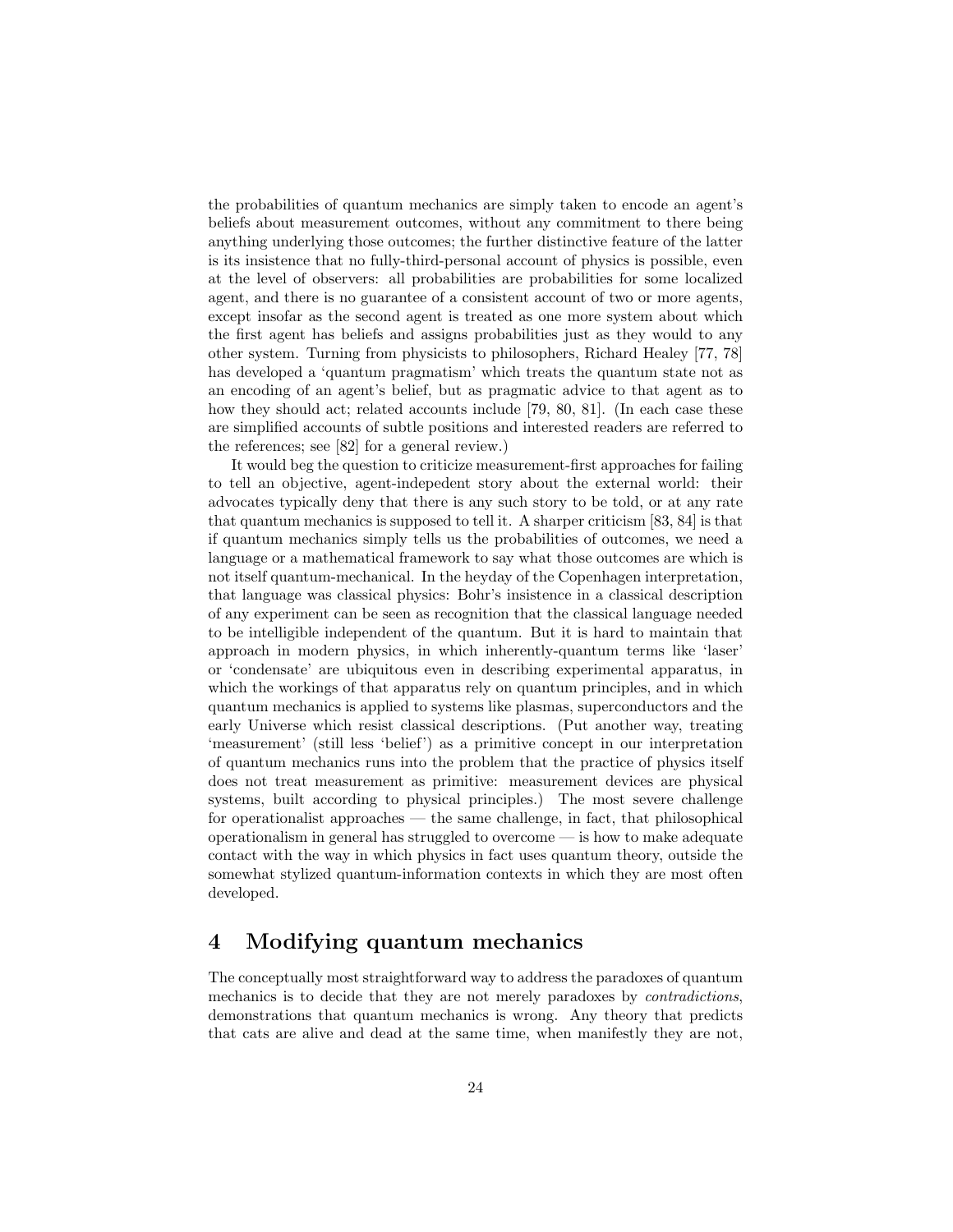might be said to have refuted itself; perhaps the issue is not how to understand quantum mechanics but how to modify it — or replace it — so that it is not in flat contradiction with the facts. Given how fantastically successful quantum mechanics is, of course, such modifications have to be done delicately, to preserve those successes — and this is easier said than done.

There are a vast number of proposed strategies for how quantum mechanics can be modified, but most proposals — including almost all those which have been developed far enough to reproduce the predictions of a non-trivial part of quantum mechanics — can can be classified as either hidden-variable or dynamical-collapse theories. This classification follows a famous observation by John Bell [85, p.201] that "either the Schroödinger equation is not everything, or it is not right" — that is, either the quantum formalism needs to be *supple*mented with additional 'hidden' variables which describe the actual outcomes of experiments, or else the linear quantum dynamics need to be modified so that macroscopic superpositions are suppressed.

#### 4.1 Dynamical collapse theories

To understand how dynamical-collapse theories work, consider again a Schrödingercat state,

$$
|\psi\rangle = \alpha |\text{Alive}\rangle + \beta |\text{Dead}\rangle \tag{26}
$$

Since (putting aside Everett's move, and the possibility of a probabilistic reading of the state) this is not what we find when we look at the cat, the theory needs to be modified so that states like this do not arise, or at any rate do not persist when observed. This amounts to changing the equations of quantum mechanics, to introduce a new evolution that can be written as

$$
|\psi\rangle \longrightarrow |\text{Alive}\rangle \quad \text{with probability } |\alpha|^2
$$
  

$$
|\psi\rangle \longrightarrow |\text{Dead}\rangle \quad \text{with probability } |\beta|^2. \tag{27}
$$

If this 'quantum state collapse' has always occurred by the time that we actually observe the cat, it resolves the measurement problem we find the cat either alive or dead (and not in a weird superposition of both), and the probability of each matches what the Born rule predicts.

In the infancy of quantum theory, Dirac [86] and von Neumann [60] proposed that it should occur exactly when a system is measured. That is, there should be two different sorts of quantum-mechanical dynamics unitary (Schrödinger) dynamics, which applies whenever a system is not being measured, and the collapse rule, which occurs at the point of measurement. If we adopted the probabilistic reading of the quantum state, collapse would be trivial, corresponding only to our update of information when we actually discovered whether the cat survived. But as a proposed modification of quantum theory to solve the measurement problem, it cannot be thought of that way: instead, it is an instant, random change of the actual state the cat is in. (As such, if we introduce quantum state collapse to solve the measurement problem, we do so as part of a physical interpretation of the quantum state — the probabilities now occur because of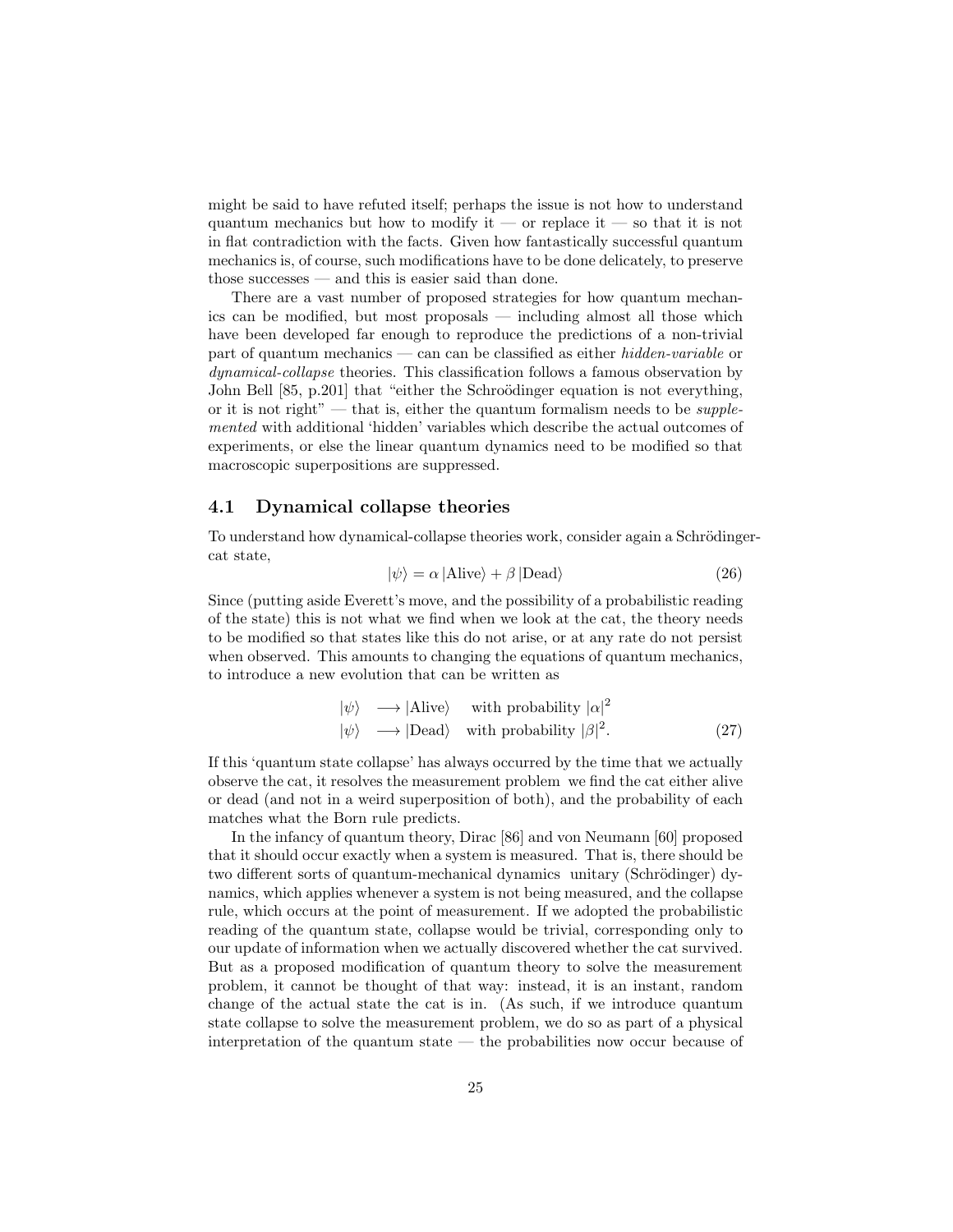the randomness in the collapse rule, not as part of the very interpretation of the state.)

This way of presenting quantum mechanics is still found in introductory textbooks, but it has largely been abandoned [5] in the actual practice of quantum mechanics. (It treats measurement as a primitive, unanalyzed notion, and thus shares in the problems of 'measurement-first' interpretations, but it lacks their advantages.) But there is an alternative way to think of quantum state collapse: instead of including a fundamental posit that collapse occurs upon measurement, we could imagine a theory where collapse occurs for some other reason, in some other circumstances, that can be described and defined sharply in terms of microscopic physics — and yet those circumstances are in fact such as to ensure that collapse has occurred well before actual measurements are completed. This alternative would be a *dynamical* collapse theory — dynamical referring to some microscopically-defined, bona fide dynamical mechanism, instead of collapse by definition being triggered by the macroscopic concept of measurement.

The constraints on any such theory are strict. If collapse happens too soon, it will suppress the interference effects which quantum theory relies on for its predictions and explanations, and so will falsify itself. If it happens too late, it will fail in its duty to suppress Schrodinger-cat states. But in the non-relativistic regime at least, such theories can be constructed. Probably the best-known, the GRW theory (for Ghirardi, Rimini and Weber) will be briefly described in the next section; other important examples are the CSL (continuous state localization) theory [87] and the proposals of Diosi, Penrose, Stamp and coworkers [88, 89, 90, 91, 92] that attempt to link dynamical collapse to the problem of quantum gravity.

#### 4.2 The GRW theory

The GRW theory [93] applies to a finite number (say,  $N$ ) of distinguishable, non-relativistic particles, and is most straightforwardly presented in the position representation. Its basic assumptions are:

- 1. each particle has some small, independent probability of undergoing spontaneous collapse in any small time interval, so that the probability of particle *i* collapsing over a time  $\delta t$  is  $\delta t/\tau$ .
- 2. If collapse occurs for particle i, it occurs at some 'collapse center'  $a$ , and is represented mathematically by

$$
\psi(x_1, \dots x_n; t) \to \psi'(x_1, \dots x_n; t) = \mathcal{N}\psi(x_1, \dots x_n)\rho(x_i - a)
$$
 (28)

Here  $\rho$  is some reasonably-narrowly-peaked wave-packet centered at 0, so that  $\rho(x - a)$  is a function of x centered at a: standardly it is taken to be a Gaussian,

$$
\rho(x) \propto e^{-x^2/2\Lambda^2}.\tag{29}
$$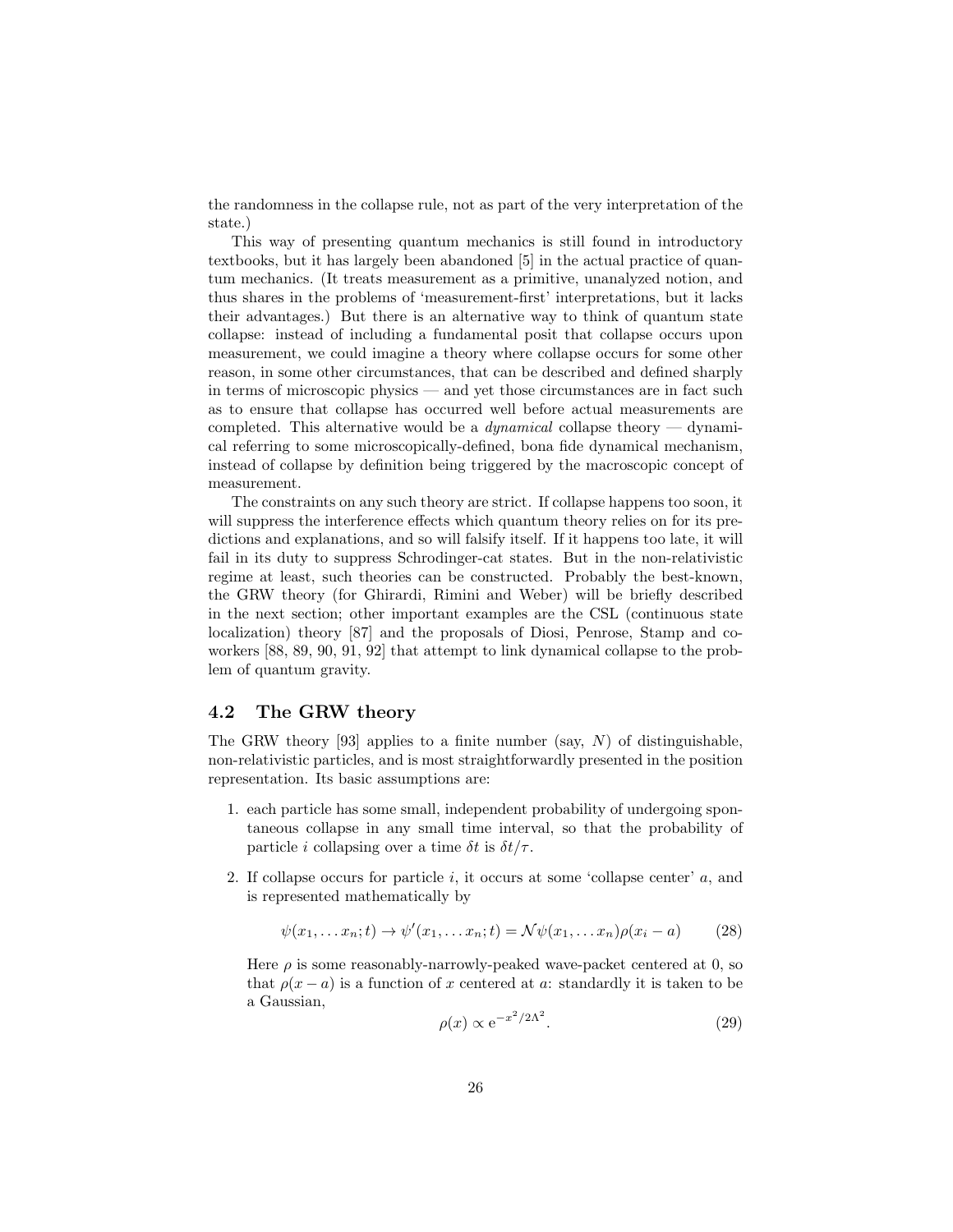$\mathcal N$  is a normalization constant, chosen to preserve the standard normalization condition for the wavefunction.

3. If (without loss of generality) particle 1 undergoes a collapse, the probability of that collapse having center  $a$  (conditional of collapse having happened in the first place) is

$$
\Pr(\text{collapse at a}) = \int \mathrm{d}x \, 2 \cdots \mathrm{d}x \, \frac{N \psi(a, x_2, \dots, x_N)}{2}. \tag{30}
$$

In other words, the probability of the collapse center being at  $a$  is numerically equal to the Born-rule probability that a measurement of the position of particle 1 would give result a. (And similarly for the other particles.)

4. Collapses are instantaneous, and between collapses the wavefunction evolves unitarily according to the Schrödinger equation.

The parameters  $\tau$  and  $\Lambda$  are to be thought of as new constants of nature, ultimately to be determined empirically: in the original GRW paper, the sample values were  $\tau = 10^{16}$ s and  $\lambda = 10^{-7}$ m.

To see how the theory works, consider two scenarios. In the first, we have  $(say)$  10<sup>20</sup> particles, all unentangled with one another. Every second, thousands will undergo collapse, and if each is delocalized over a region  $\gtrsim 10^{-7}$ m, the collapse will significantly alter its quantum state; however, since the particles are unentangled, the collapse only affects the particle which collapses. Hence any empirical data is highly unlikely to detect the collapse, because the vast majority of particles will not undergo collapse in any reasonable period, and any given particle will typically evolve unitarily for  $\sim 10^9$  years before collapsing.

In the second scenario, we still have  $10^{20}$  particles, but they are bound together into a dust mote, and the dust mote is in a superposition of two macroscopically distinct locations, say with centers of mass at  $\pm X/2$ , so that the combined wavefunction is something like

$$
\psi(x_1,... x_N) = \alpha \psi_0(x_1 + X/2,... x_n + X/2) + \beta \psi_0(x_1 - X/2,... x_N - X/2)
$$
 (31)

where  $\psi_0(x_1, \ldots, x_n)$  is the wavefunction of a dust mote centered at 0. Writing

$$
\psi_{\pm}(x_1, \dots x_N) = \psi_0(x_1 \mp X/2, \dots x_N \mp x/2) \tag{32}
$$

we can express this more compactly as

$$
\psi = \alpha \psi_{-} + \beta \psi_{+}.
$$
\n(33)

Within  $\sim 10^{-4}$ s one of the particles will collapse, and with probability  $\sim 1$ the collapse centre will be in the vicinity of either  $X/2$  or  $-X/2$ . The new wavefunction, to a very good approximation, will be either

$$
\psi' \simeq \psi_{-} + (\beta/\alpha) e^{-\frac{1}{2}(X/\Lambda)^2} \tilde{\psi}_{+} \text{ (probability } |\alpha|^2) \tag{34}
$$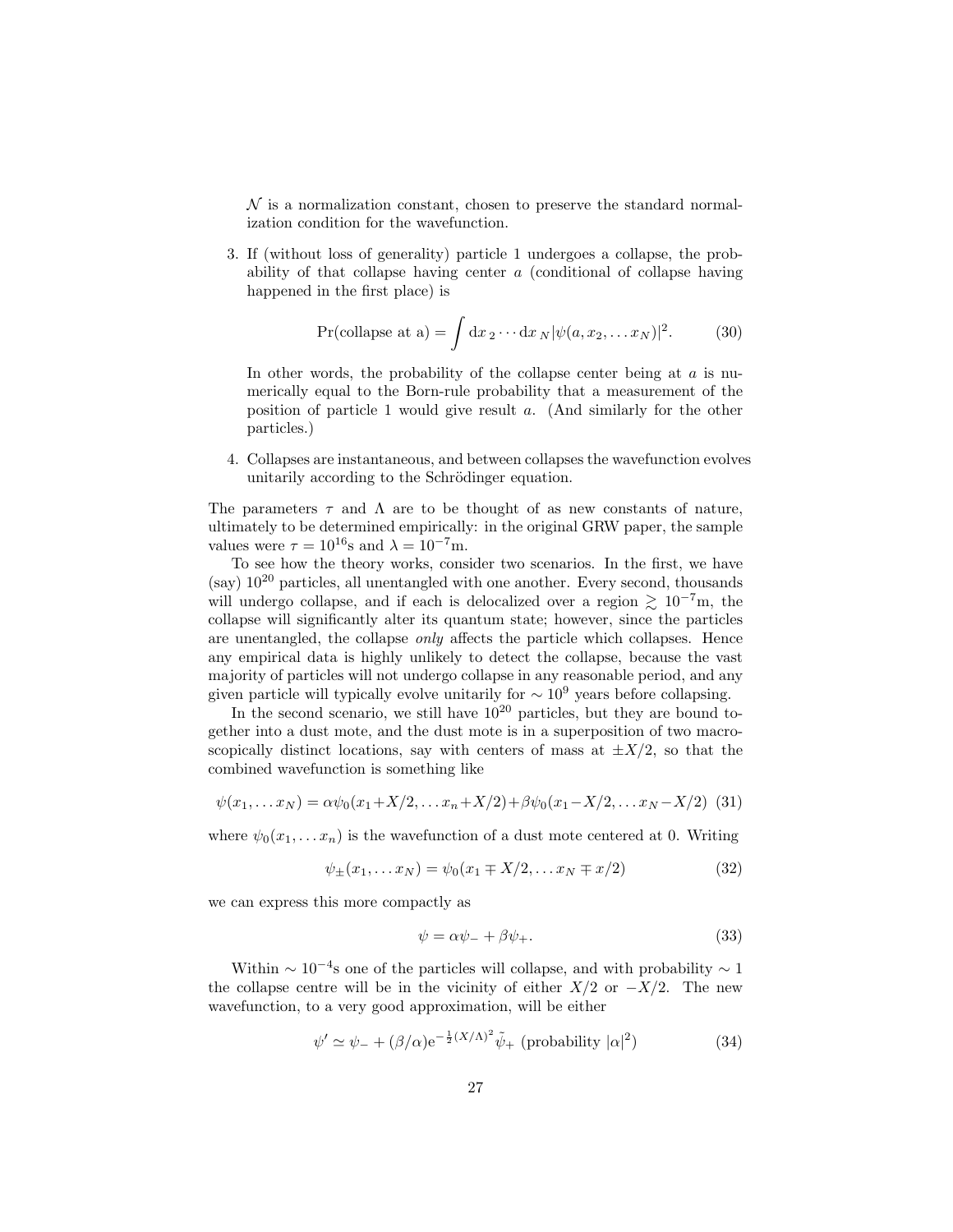$$
\psi' \simeq (\alpha/\beta) e^{-\frac{1}{2}(X/\Lambda)^2} \tilde{\psi}_- + \psi_+ \text{ (probability } |\beta|^2)
$$
 (35)

where  $\psi_{\pm}$  are distorted [94] versions of the original  $\psi_{\pm}$ . Assuming that  $X \gg \Lambda$ , the wavefunction goes from being a macroscopic superposition to being (extremely close to) a macroscopically definite state. Furthermore, the probability of the system collapsing to a state localized at  $-X/2$  is exactly the ordinary quantum probability  $(|\alpha|^2)$  of a position measurement finding the system at  $-X/2$ . And any subsequent collapse is almost certain also to be at that location.

So: as long as we are considering small systems, GRW is empirically indistinguishable from unitary quantum mechanics; once we start trying to construct macroscopic superpositions, GRW very rapidly collapses them, and does so with the correct probabilities. These are the two central requirements for a collapse theory.

There has been a certain amount of foundational discussion of GRW as though it was a candidate for a fundamental theory, in which context some philosophical problems become salient, notably the 'problem of tails' ([95, 96, 97]; for a review see [98]): state (34) is still, technically, a macroscopic superposition, just one with very uneven amplitudes, so can we really take it to solve the measurement problem? But it is probably better to think of GRW as a phenomenological parameterization of what a more fundamental modification to quantum theory might look like in the non-relativistic regime. And from this point of view, probably the most important feature of GRW is that in principle it is a testable alternative to quantum mechanics.

More precisely, for any given choice of  $\Lambda$  and  $\tau$ , GRW makes concrete predictions that disagree with quantum mechanics; testing GRW, then, means constructing superpositions of many particles and either (i) detecting dynamical collapse or (ii) not doing so, and so constraining the choice of  $\Lambda$  and  $\tau$ . No experiment can rule out all possible values (if  $\tau$  is so large that only one particle in the Universe would have collapsed by now, we would have no chance of detecting that collapse) but sufficiently large values of  $\tau$  or  $\Lambda$  will fail to achieve GRW's basic goals of suppressing macroscopic superpositions and so solving the measurement problem.

The difficulty in carrying out these tests (and this applies to all collapse theories of which I am aware, not just to GRW) is that superpositions of many particles tend to be very prone to decoherence, and decoherence is very hard to distinguish from genuine non-unitary dynamics (decoherence provides an effective rather than a real collapse of the quantum state, but we can only tell the two apart by implausibly precise measurements of the environment). So the trick is to somehow construct a system which is macroscopic (hence prone to GRW collapses) but with very few effective degrees of freedom (hence protected from internal decoherence) and very isolated from its environment (hence protected from decoherence from the external environment). A very cold, very isolated metal bar, for instance, is a potentially promising system for testing dynamical collapse. Some experiments of this kind have been carried out (by far the most

or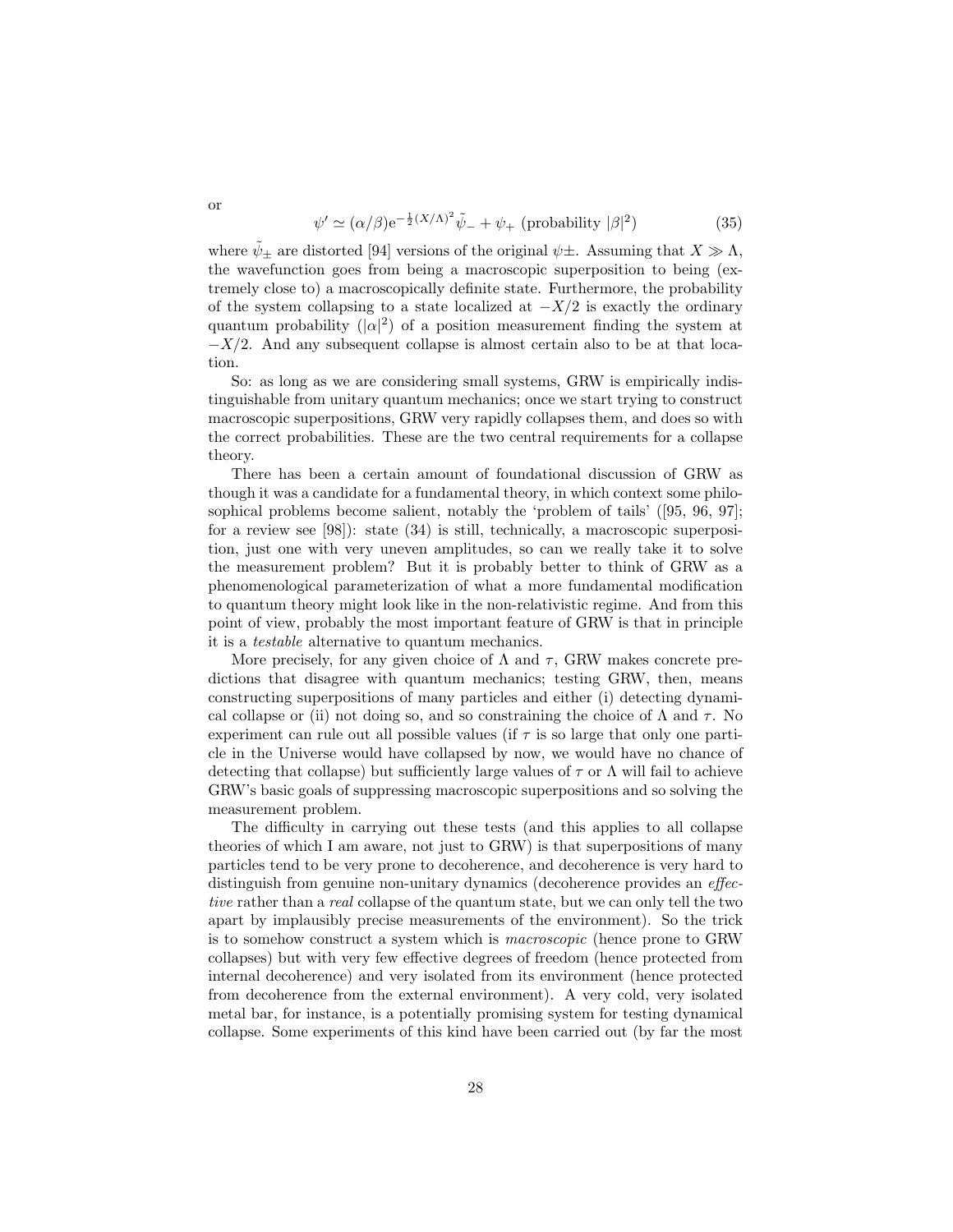impressive is the LIGO gravity-wave observatory, which of course was not built to test collapse theories but in fact tests them quite stringently); so far there has been no evidence of dynamical collapse (GRW-style or otherwise), but there are still regions of parameter space not ruled out (see [99] for a review).

For general reviews of GRW theory, and the related CSL theory, see [100, 101].

#### 4.3 Hidden-variable theories

In section 3.1, we met  $\psi$ -epistemic hidden-variable theories. In these theories, the real physical content of quantum mechanics was supposed to be expressed in terms of some new degrees of freedom — the hidden variables — and their dynamics. The quantum state was to be understood as an indirect representation of a probability distribution over those new degrees of freedom, to be understood in the same way that the probability distributions of statistical mechanics are to be understood. We also saw that  $-$  thanks to no-go results like the Bell-Kochen-Specker and Pusey-Barrett-Rudolph theorems — the prospects for finding any such theory for realistic quantum systems are fairly dim.

But there is an alternative conception of hidden-variable theory which embraces the dual nature of the quantum state as both representational and probabilistic. In these theories, the hidden variables are added to the quantum formalism, physical measurements are supposed to return information about those variables, and the probabilities of quantum mechanics are taken to arise from some probability distribution over the true, unknown, values of the variables. But the quantum state is not interpreted probabilistically: it remains in the theory, evolves unitarily, and serves to determine the dynamics of the hidden variables. Theories of this kind are variably called  $\psi\text{-}onto$  or dualist hidden-variable theories —  $\psi$ -ontic because the quantum state represents part of the ontology of the theory and not just our ignorance or some other measure of probability, dualist because the theory's ontology contains both whatever the quantum state represents and whatever entities are described by the hidden variables.

Constructing a hidden-variable theory normally requires selecting some subset of quantum observables and taking the hidden variables to be the actuallypossessed values of those observables (so that measurements of the observables return those actually-possessed values). In accordance with the no-go results of section 3.2, that subset needs to be taken to be (at most) a complete set of commuting observables, and 'measurements' of observables not in the set are determined contextually and do not simply return already-possessed values.

There is then a choice to make: is the preferred set of observables to be determined by the quantum state, or is it fixed, state-independently, as part of the specification of the dynamics? The first option leads to so-called modal interpretations [102, 103, 104], which were popular in the 1980s and 1990s but have somewhat fallen out of favor due to fairly severe technical problems ([105, 106]; see also [98] and references therein). Most hidden-variable theories discussed at present choose the second option; at least in the nonrelativistic context, by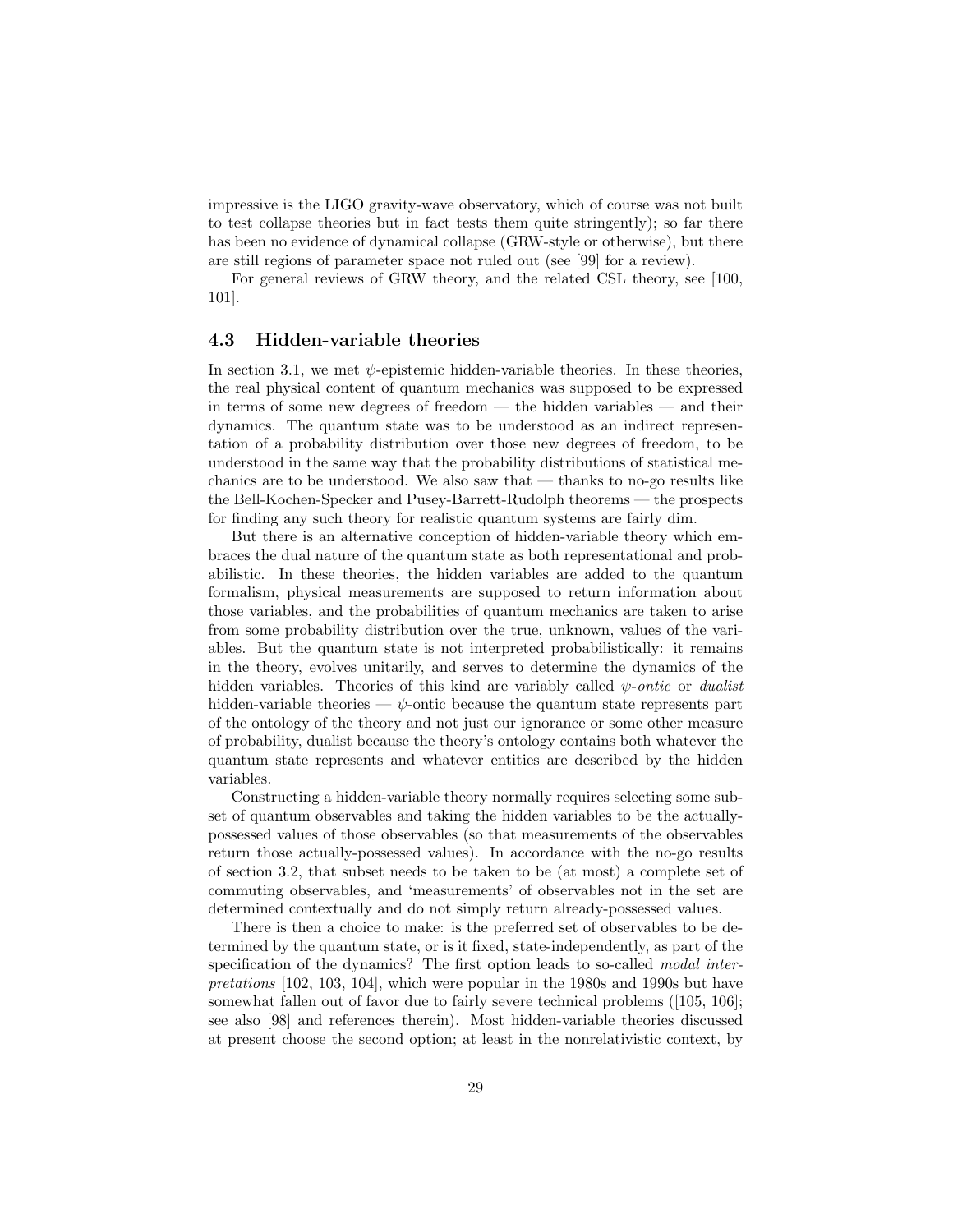far the most common choice of preferred observable is particle position, and by far the most commonly-discussed hidden-variable theory is the de Broglie-Bohm theory (also called Bohmian mechanics or the pilot-wave theory), developed by Bohm [107] in the 1950s following earlier work by de Broglie. In the following section I briefly present the de Broglie-Bohm theory, both for its own interest and as an illustration of the general structure of hidden-variable theories of this kind.

### 4.4 The de Broglie-Bohm theory

The de Broglie-Bohm theory is a  $\psi$ -ontic hidden-variable theory for a finite number N of distinguishable spinless nonrelativistic particles (generalization to spin and to indistinguishable particles is relatively straightforward). Physically it consists of N point particles, together with the wavefunction (or more accurately: together with whatever the wavefunction is taken to represent). It is specified in three steps:

- 1. The *state* of the theory at a time  $t$  is given by:
	- The wave-function, a complex, differentiable, square-integrable function  $\psi(x_1, \ldots, x_N; t)$  with square-integral 1. (This is basically the normal wavefunction in position representation, though the de Broglie-Bohm theory places stricter constraints of differentiability on the wavefunction than ordinary quantum theory does.)
	- N points  $q_1(t), \ldots q_N(t)$  in three-dimensional space, representing the positions at time t of the N particles.
- 2. The dynamics of the theory are given by:
	- The normal Schrödinger dynamics for the wave-function,

$$
i\hbar \frac{\partial \psi}{\partial t} = -\sum_{I} \frac{\hbar^2}{2m_I} \nabla_I^2 \psi + V\psi \tag{36}
$$

where  $\nabla_I$  is the gradient with respect to the *i*th coordinate, and  $m_I$ is the quantum-mechanical mass of the ith particle.

• The *quidance equation*,

$$
m_J \frac{\mathrm{d}q_J}{\mathrm{d}t} = \hbar \operatorname{Im} \left( \frac{\nabla_I \psi}{\psi} \right). \tag{37}
$$

Here the right-hand side of the equation is evaluated at the point  $(q_1(t), \ldots q_N(t))$  determined by the joint positions of all of the particles; the guidance equation thus makes the velocity of each particle depend on the positions of all of the particles, via its dependence on the wavefunction in the vicinity of the configuration-space point picked out by their joint locations.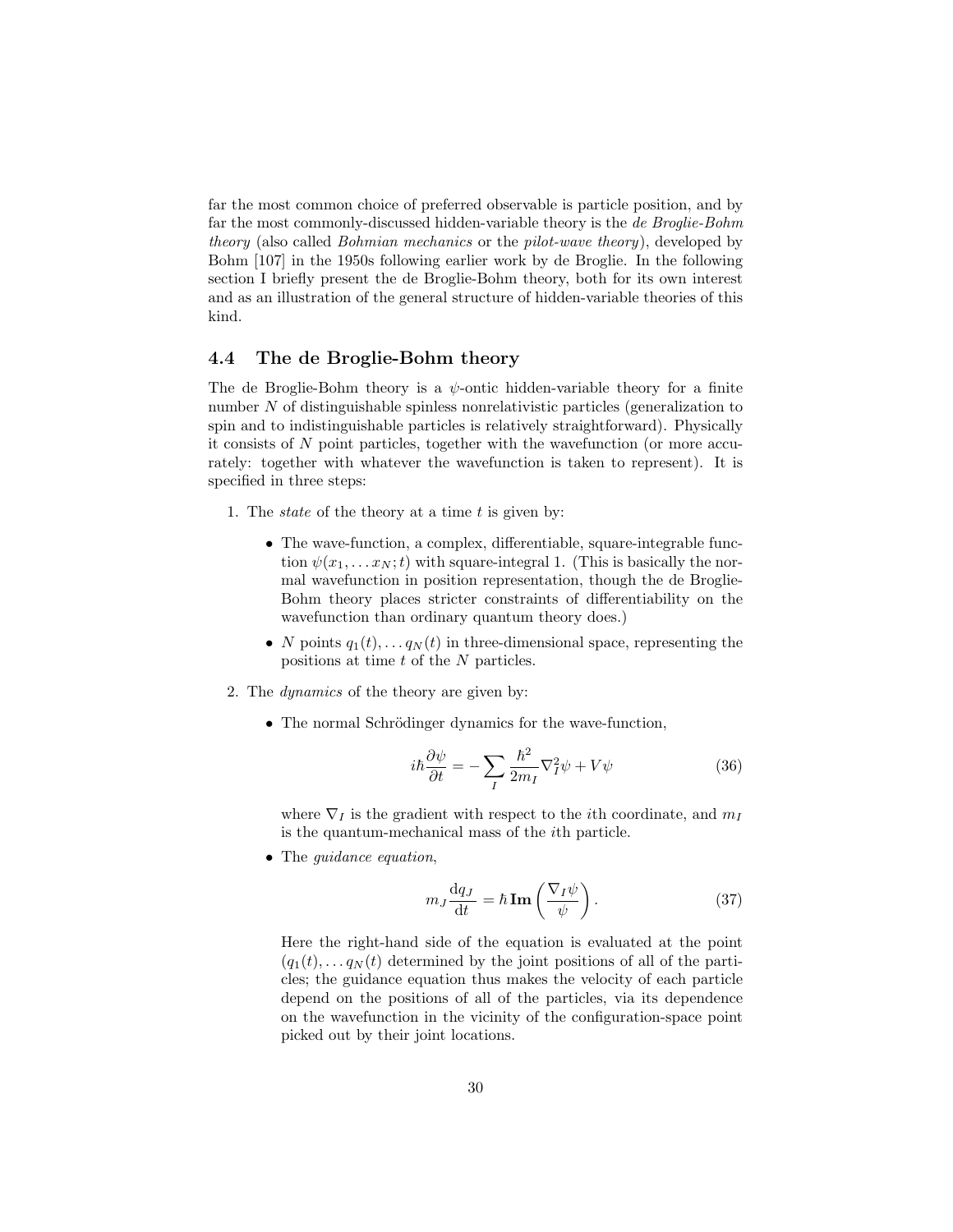3. The probabilities of the theory are given by a probability function  $\rho(x_1, \ldots, x_n; t)$ , representing the probability density to find the  $N$  particles at time  $t$  in the vicinity of  $(x_1, \ldots, x_N)$ . At some *fixed* time  $t_0$ , the probability distribution is required to satisfy

$$
\rho(x_1, \dots x_N; t_0) = |\psi(x_1, \dots, x_N; t_0)|^2. \tag{38}
$$

It is easy to verify that if  $(38)$  holds at time  $t_0$ , and the guidance equation holds for all times, then  $\rho(x_1, \ldots, x_N; t_0) = |\psi(x_1, \ldots, x_N; t)|^2 = 0$  for all times t, not just the specific time  $t_0$  (a property called *equivariance*).

The de Broglie-Bohm theory connects to experimental results through a 2 part interpretative assumption, logically independent of the formal specification of the theory:

- Interpretative assumption 1: Those quantum measurements that physicists treat as 'position measurements' in fact return the positions of the de Broglie-Bohm particles.
- Interpretative assumption 2: All quantum measurements are ultimately redescribable as measurements of position; or, put another way: the results of any measurement are ultimately encoded in the positions of particles.

Given assumption 1, the probability distribution over measurements of position is in fact given by  $\rho$  — but, by construction, it is numerically equal to the Born probability distribution, and so reproduces the empirical predictions of quantum theory as far as position measurements are concerned. Given assumption 2, this can be extended to all quantum measurements. In addition, the guidance equation implies that when the quantum state is in a macroscopic superposition, the particles jointly respond to only that part of the wavefunction corresponding to one term in the superposition; other parts of the wavefunction can in practice be discarded. The de Broglie-Bohm theory thus effectively reproduces wavefunction collapse despite its unitary quantum dynamics, ensuring that repeated measurements give the same outcomes.

(To see the importance of this last condition, contrast the de Broglie-Bohm theory with the so-called 'Everett $(?)'$ ' theory described by Bell [108] (its connection to the actual Everett interpretation is tenuous). In that theory, the guidance equation is dropped and the probability rule is just imposed independently at each instant of time, describing a wildly stochastic dynamics in which the particles constantly jump around in space. The Everett<sup>(?)</sup> theory reproduces the instantaneous probabilities, but implies that Schrödinger's cat is constantly fluctuating from alive to dead and back again, with our memories and records constantly being rewritten; theories of this kind are normally deemed unacceptable — though see [109] for a defense.)

Interpretative assumption 2 (originally stated in [110]) seems fairly unproblematic; as a last resort, one can always fall back on the fact that lab results can be written down on paper and discussed by scientists, and both these processes encode the results in position data. Assumption 1 is more controversial.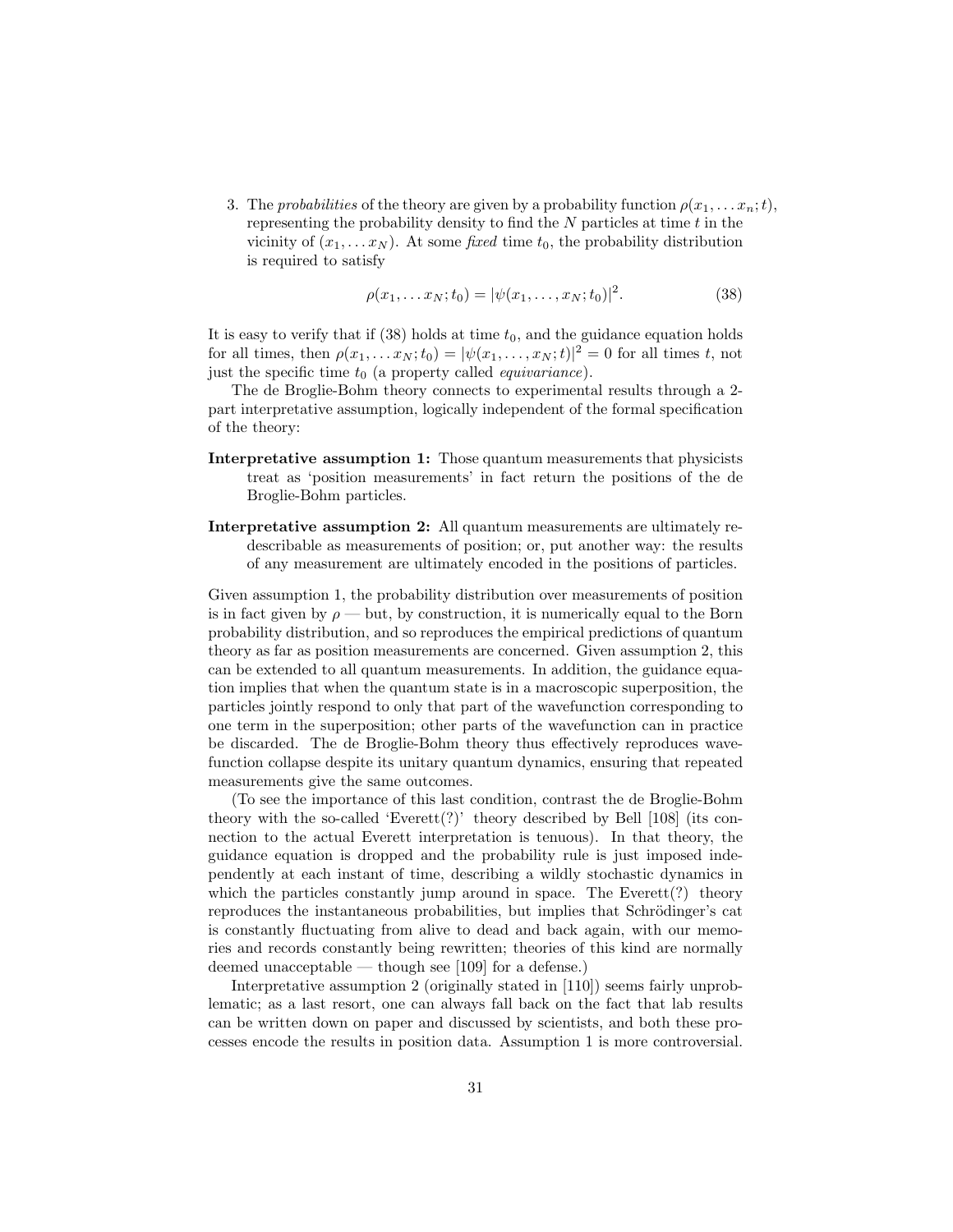Advocates of the de Broglie-Bohm theory have generally [111, 25, 112] claimed that a core presumption of the theory is that ordinary macroscopic objects are comprised of the de Broglie-Bohm particles (so that, for instance, the needle on a measurement device is a swarm of such particles); as such, measurements just are correlations of particle positions with one another, and indeed the definite world we observe around us is simply a vast collection of these particles. From this perspective it is the wave-function, not the de Broglie-Bohm particles, that is 'hidden': it affects our observations only indirectly, through its dynamical influence on the particles. (Some advocates of the de Broglie-Bohm theory (e.g.  $[113]$ ) go so far as to suggest the wave-function might be akin to a law of nature rather than representing any physical quantities.) Critics have countered that the claim that the observable world is just the particles needs to be argued for and not stipulated, and that since the structural features of the world are encoded in (one branch of) the wave-function, there is no clear reason to regard measurements as recording that structure rather than the particle positions. The 'Everett-in-denial' version of this argument [114, 115, 116, 117, 118] asserts that since the de Broglie-Bohm theory is unitary quantum theory plus some particles that do not interact with the wavefunction, it should be regarded as a version of the Everett interpretation equipped with additional, redundant, ontology.

Any resolution of this debate turns on fairly philosophical issues of how theories can and should be interpreted — and this is typical of debates about the de Broglie-Bohm theory since — unlike collapse theories — the theory is generally taken as empirically equivalent to ordinary quantum theory. This fact, together with the clear *mathematical* observation that the theory is unitary quantum mechanics plus additional particles (however this is to be interpreted physically or metaphysically) probably accounts for the relative lack of interest in the theory in the mainstream physics community. (Its advocates would respond that its practical — and pedagogical significance is the much greater level of explanatory clarity it offers.)

That said, it is not *uncontroversial* that the theory cannot be tested empirically against standard quantum mechanics: there is a research program [119, 120, 121] that seeks to understand the probability assumption (38) as having the character of statistical equilibrium, so that one might imagine exotic circumstances (the early Universe) in which the probability rule does not hold. In this circumstance, the de Broglie-Bohm theory's predictions would deviate perhaps wildly, from standard quantum predictions. No empirical evidence has been found to support this idea to date, but work continues.

For reviews of the de Broglie-Bohm theory, see [122, 123, 110, 124, 125].

#### 4.5 Beyond non-relativistic quantum theory

The most severe problem for modificatory theories is, of course, the enormous empirical success of standard quantum theory and the corresponding challenge for any research program that seeks to replace it. The de Broglie-Bohm theory and various developments of the GRW theory are the furthest-developed of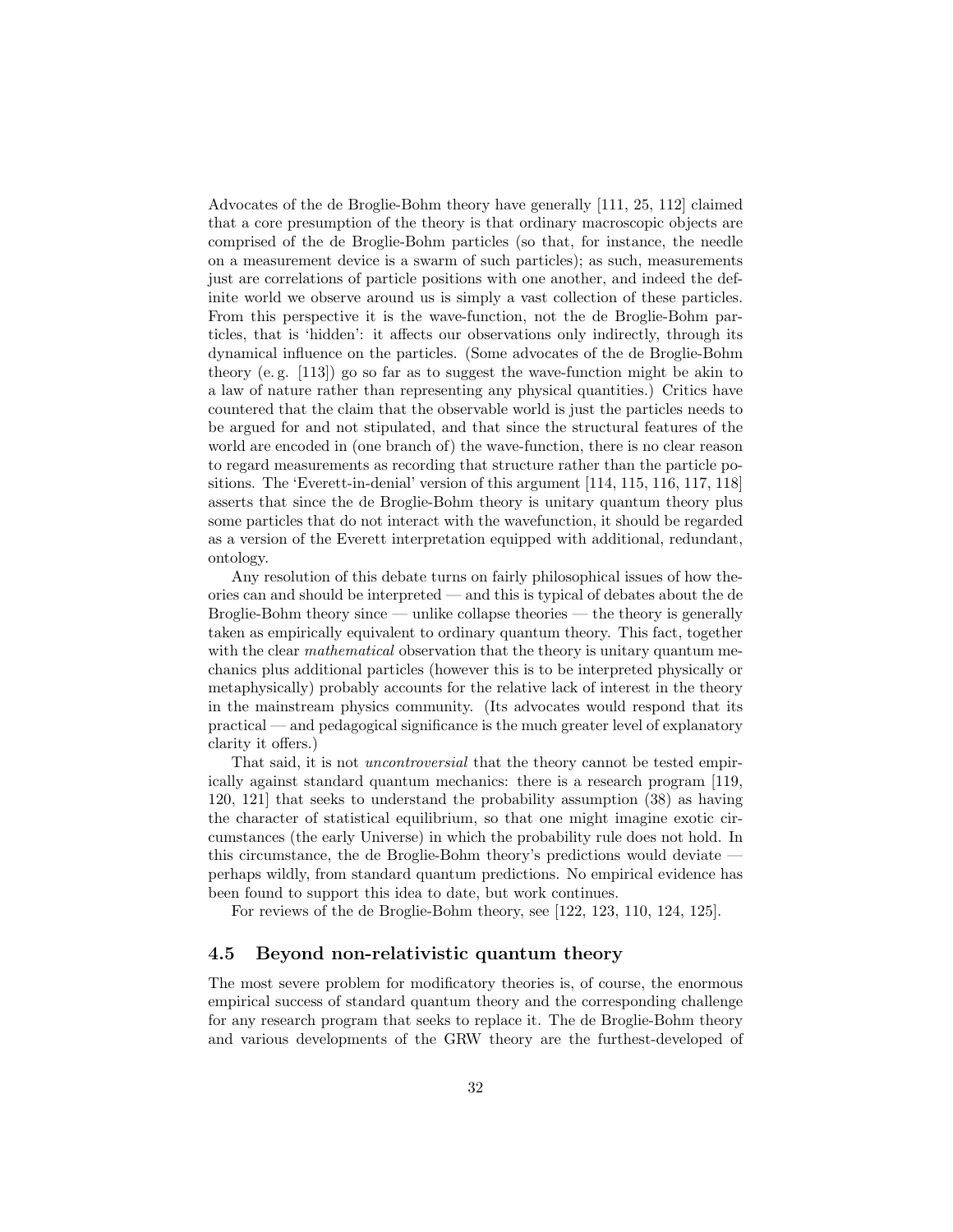any such modifications so far, and neither has really succeeded in going far beyond nonrelativistic particle mechanics into relativistic quantum field theory: specifically, to the best of my knowledge, neither has developed to the stage of being able to reproduce a prediction in (say) quantum electrodynamics beyond leading order, or reproduce the renormalization analysis at the core of modern quantum field theory. (There are developments of both that incorporate some features of quantum field theory short of this test: in the de Broglie-Bohm theory, see [126, 127, 128, 129, 130, 131]; for the GRW theory, see [132, 133, 134]. There are also versions of dynamical collapse [92] which appear to match quantum field theory at the microscopic level but as yet lack a demonstration that the collapse mechanism actually solves the measurement problem.)

This is a very substantial limitation on the scope of these theories, going well beyond an inability to apply them to high-energy physics [84]. A proper quantum description of light requires quantum field theory; hence, at present neither the GRW nor the de Broglie-Bohm theory can provide a full account of classic quantum experiments like the (photon) two-slit experiment, or the spectral lines of hydrogen. Furthermore, there is at least some tension between the strategy of these theories (which rely on a relatively direct encoding of macrosopic observables in the fundamental structure of the theory) and the modern understanding of quantum field theory (in which the theory is taken as an effective description of the world at certain scales, and in which the relation between 'fundamental' ontology and phenomena is opaque and indirect). At any rate, extending the theory to quantum field theory in a reasonably systematic matter remains the overwhelmingly most substantial challenge for any proposal to modify quantum mechanics.

# 5 Quantum nonlocality

Since Einstein, Podolsky and Rosen's famous EPR thought-experiment [135] it has been clear that there are at least subtleties, and perhaps even tensions or outright contradictions, between quantum entanglement and the idea that physics is local. Philosophical discussion of this issue mostly focuses around Bell's inequality; in this section I present a modern version of that inequality and consider its implications for the various approaches to quantum mechanics which we have discussed so far.

## 5.1 Bell's inequality

Put aside quantum mechanics for the moment and consider this simple coordination game (adapted from [136]). Alice and Bob are in separate rooms, and each has a card with  $+$  on one side and  $-$  on the other, along with a randomizing device that can read either 'Heads' or 'Tails'. The device might be a simple tossed coin, or a pseudo-random-number generator, or it might generate the random numbers by consulting the ambient background noise or the New York Stock Exchange — all that matters is that it gives each outcome with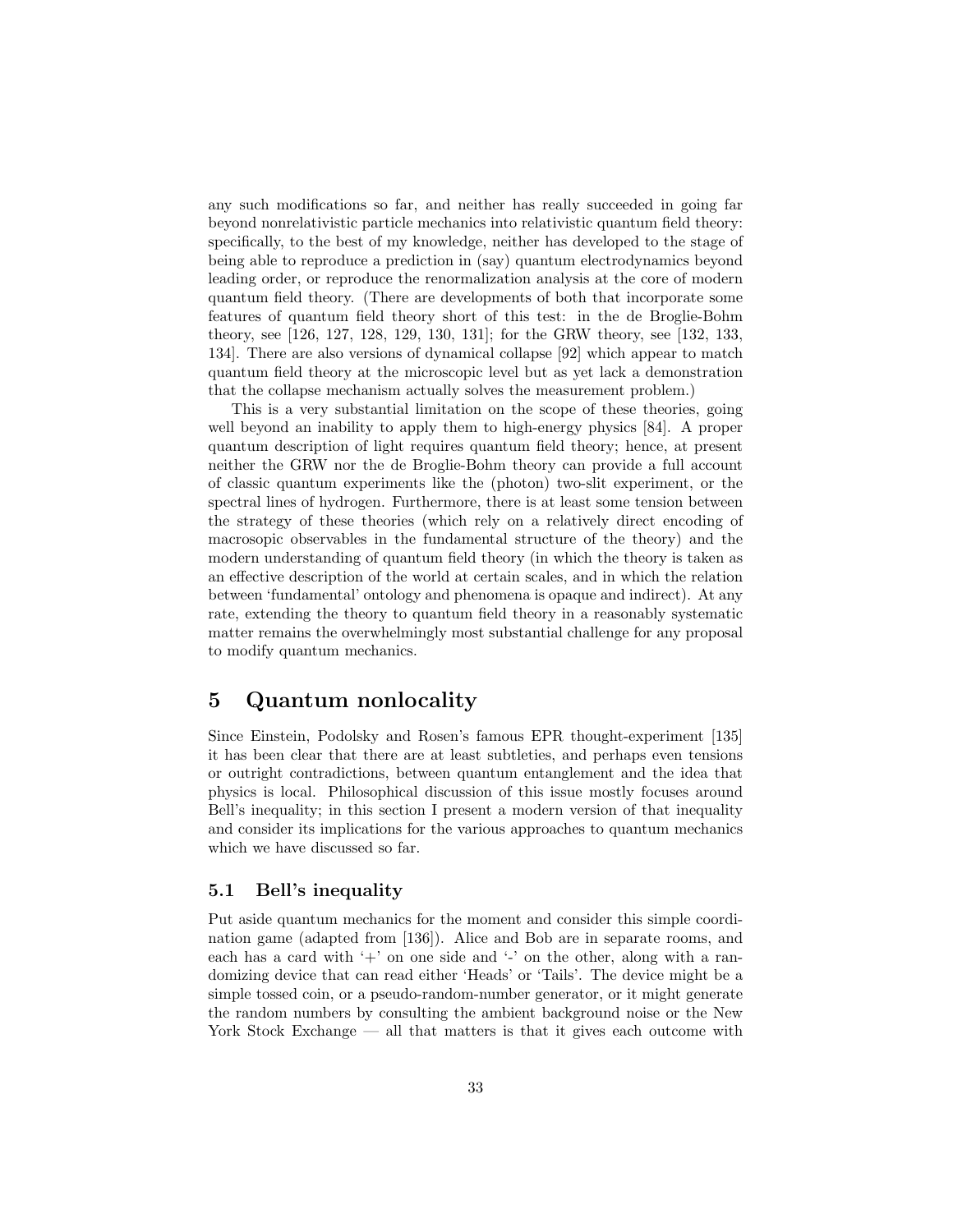Figure 2: Scoring in the Bell-inequality game

| Randomizer results   Score for $++$ or $-$   Score for $+-$ or $-+$ |  |
|---------------------------------------------------------------------|--|
|                                                                     |  |
|                                                                     |  |
|                                                                     |  |
|                                                                     |  |

probability 50% and that Alice's device and Bob's are uncorrelated.

In each round of the game, Alice and Bob each activate their randomizer, and then place the card with either '+' or '-' face-up. Scoring is simple (see figure 2): they (jointly) score a point whenever their cards display the same symbol except that if both randomizers display 'tails', they score the point whenever the cards display different symbols. Alice and Bob can consult beforehand, but cannot communicate with one another between the randomizers being triggered and the cards being laid down.

For the moment, suppose that Alice and Bob adopt *deterministic* strategies. In principle any such strategy might win on 0, 1, 2, 3, or all 4 or the four possible outcomes from the randomizer, and so might give an average score per round of 0, 0.25, 0.5, 0.75, or 1. For instance, Alice might choose to play  $+$  if the randomizer reads H and  $\cdot$ -' if it reads T, while Bob decides to play  $+$ ' on every run, a strategy which scores on average 0.75 per round. Or they might both choose to play '+' if the randomizer reads  $H$  and '-' if it reads  $T$ , in which case they will average only 0.25 per round. It is easy to see, however, that no deterministic strategy scores higher than 0.75 (or lower than 0.25). For any strategy beating 0.75 would have to win *every round*, and that cannot be done. (Suppose that Alice plays x if her randomizer reads H. To win in an HH round, Bob must also play  $x$  if his randomizer reads  $H$ ; to win in an  $HT$  round, he must also play x if his randomizer reads T. In other words, he must play x always. To win in a TH round, Alice must play x if her randomizer reads T. But then both Alice and Bob will play  $x$  in a TT round, and will lose.)

The restriction to deterministic strategies can easily be lifted. Any randomness (say, Alice playing '+' with 75% likelihood on H and 25% likelihood on T, or Alice and Bob randomly selecting their joint strategy before each round) just causes Alice and Bob to be playing a 'mixed strategy', a probabilistic mixture of deterministic strategies. The expected score from that strategy will just be a weighted average of the expected scores from the deterministic strategies; since each of those expected scores is between 0.25 and 0.75, the mixed strategy will likewise average between these bounds.

Suppose Alice and Bob manage to score outside the 0.25-0.75 range (and to do so consistently enough and over a long enough period to rule out dumb luck as an explanation). How could they have done it? There seem to be only two possibilities. The most obvious is that they can signal between their rooms: if Alice and Bob sneaked a cellphone in with them, for instance, their score becomes unmysterious. It is helpful [137, 138] to distinguish two forms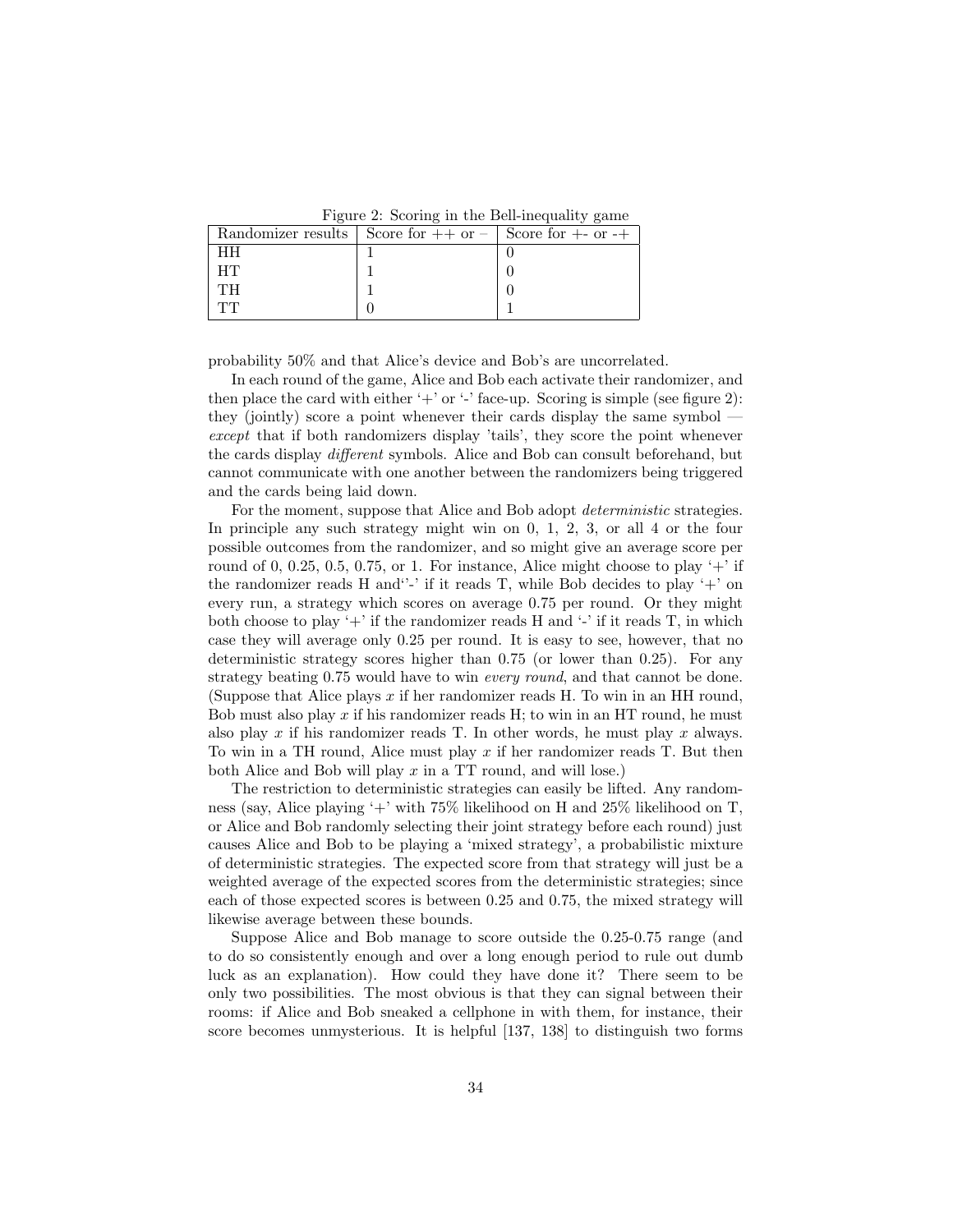of signalling: Alice and Bob violate parameter independence if their choice of card played can depend on the other player's randomizer output; they violate outcome independence if their choice of card played can depend on the other player's choice of card. Violating either principle will allow them to exceed the 0.75 bound. We can make this form of cheating more difficult if we arrange for Alice and Bob's play in each round to be spacelike separated; in that case, violation of either principle seems to involve some sort of superluminal signalling.

There is a subtler way for them to cheat: they might have advance knowledge of what the randomizer outputs will be. If Alice and Bob can predict the randomizer results in advance to some extent, and if they can select their strategy so that they make a different choice if they anticipate different randomizer outputs, they can again get outside the 0.25-0.75 range. Alice and Bob violate the no-conspiracy requirement if they somehow arrange this.

All of this can be put somewhat more precisely. On a given run of the experiment, let a and b be, respectively, the outcomes of Alice and Bob's randomizers, and let A and B be, respectively, Alice and Bob's plays; let  $\lambda$  represent their choice of strategy. Then a given strategy is defined by a probability measure  $Pr(AB|ab\lambda)$ : the joint probability that Alice plays A and Bob plays B, given randomizer outputs a and b and strategy  $\lambda$ . The overall setup of that run is given by a probability measure  $Pr_S(ab\lambda)$ : the joint probability that the randomizers read a and b and the strategy chosen is  $\lambda$ .

Our requirements to avoid cheating are then:

**Parameter independence:**  $Pr(A|ab\lambda) = Pr(A|ab'\lambda)$  and vice versa.

**Outcome independence:**  $Pr(A|Bab\lambda) = Pr(A|B'ab\lambda)$  and vice versa.

No conspiracies:  $Pr(ab\lambda) = Pr(a)Pr(b)Pr(\lambda)$ .

The restriction of Alice and Bob's joint score to between 0.25 and 0.75 is called the Bell inequality; more precisely, it is the CHSH inequality (for Clauser, Horne, Shimony and Holt [139]), a form of the Bell inequality. It is often expressed using a different scoring system, where Alice and Bob score +4 if they win a round and -4 if they lose; so expressed, the inequality bounds their average score between  $+2$  and  $-2$ , and the inequality can be re-expressed as

$$
CHSH \equiv |\mathcal{C}(HH) + \mathcal{C}(HT) + \mathcal{C}(TH) - \mathcal{C}(TT)| \le 2 \tag{39}
$$

where  $C(ab)$  is the correlation coefficient between Alice and Bob's play, given randomizer results  $a, b$ : that is,

$$
\mathcal{C}(ab) = \Pr(+ + |ab) + \Pr(- - |ab) - \Pr(+ - |ab) - \Pr(- + |ab). \tag{40}
$$

Bell's theorem is then the result that if Alice and Bob conform to these requirements, the Bell inequality holds. Of course, the coordination-game way I have presented it is optional (and was not how it was originally presented; see [140, 141] for more traditional versions): we can take 'strategies' simply to be relevant facts about the physical setup of a particular run and replace Alice and Bob's choice of cards with some mechanically-realized process with two possible outcomes.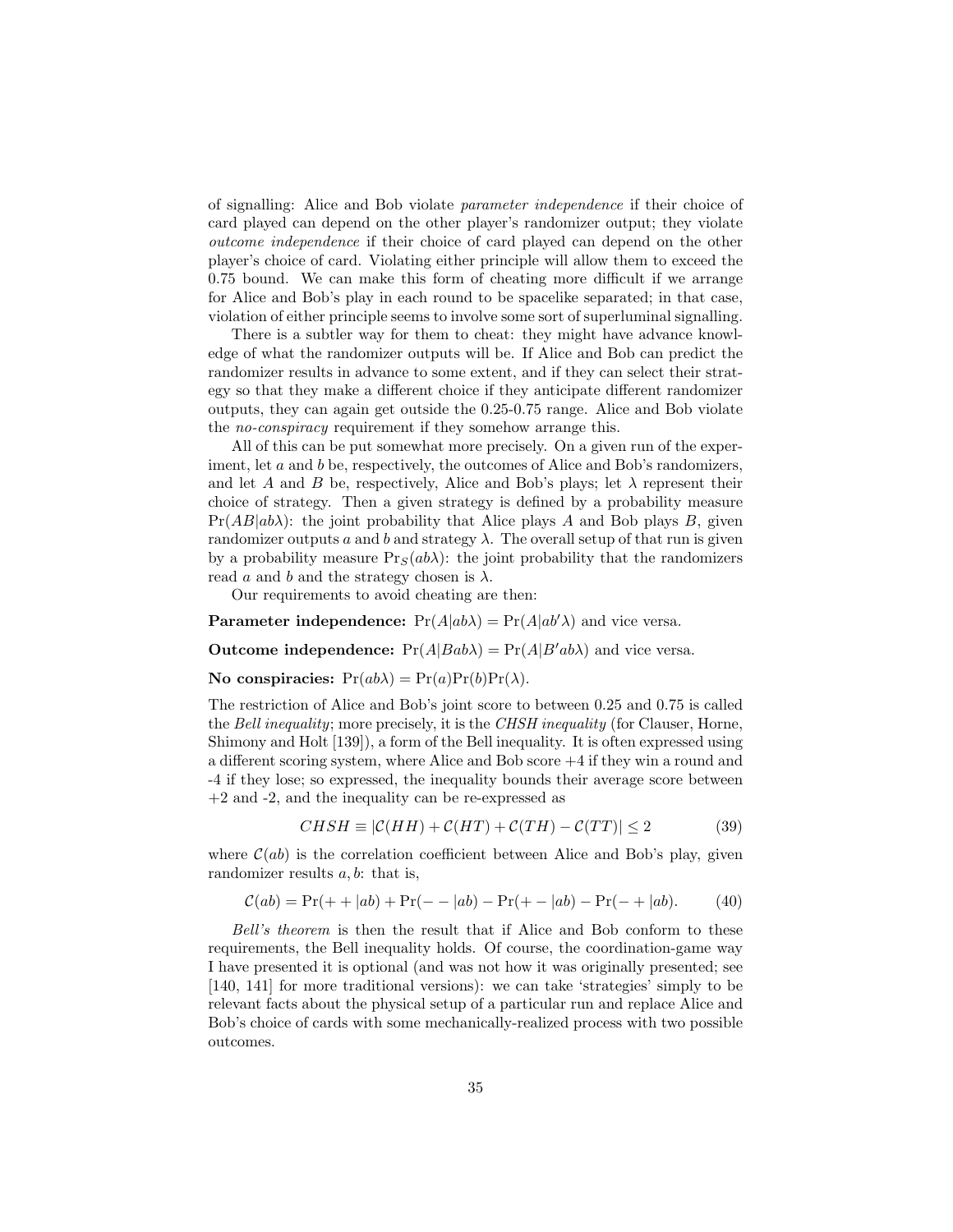### 5.2 Cheating with qubits

There is a different (or, perhaps, not so different) way in which Alice and Bob might cheat so as to violate the Bell inequality. Suppose that before each round of the experiment they share a pair of qubits — spin-half particles, say — in an entangled singlet state:

$$
|\psi\rangle = \frac{1}{\sqrt{2}}(|+\rangle \otimes |-\rangle - |-\rangle \otimes |+\rangle). \tag{41}
$$

Depending on the outcome of their randomizers, Alice and Bob then decide to measure the spin of their particle along an axis at some chosen angle from the z axis in the x-z plane (they can coordinate their choice of axes in advance). Since singlet states are rotationally invariant, all that matters in predicting the result of their joint measurement is the angular difference  $\theta$  between their two measurement axes. Taking Alice to measure (without loss of generality) in the  $(|+\rangle, |-\rangle$  basis, Bob is then measuring in the

$$
|+(\theta)\rangle = \cos(\theta/2)|+\rangle + \sin(\theta/2)|-\rangle, |-(\theta)\rangle = \sin(\theta/2)|+\rangle - \cos(\theta/2)|-\rangle
$$
 (42)

basis. Elementary quantum mechanics tells us that the probabilty of correlation  $(+\alpha -)$  is  $\sin^2(\theta/2)$  and the probability of anticorrelation  $(+\alpha -)$  is  $\cos^2(\theta/2)$ , so that the correlation coefficient is  $-\cos(\theta)$ .

Alice and Bob adopt the following specific strategies. If Alice's randomizer gets H, she measures spin at  $-\phi$  to the  $+z$  axis; if she gets T, she measures spin at  $+\phi$  to that axis. Meanwhile, if Bob's randomizer gets H, he measures spin along the  $-z$  axis; if he gets T, he measures spin at  $+2\phi$  to the  $-z$ -axis. The result is that Alice and Bob's measurements differ by an angle of  $180^\circ - \phi$  in all cases except when their randomizers read  $TT$ , in which case their measurements differ by  $180° - 3\phi$ . Using the second scoring rule, and the correlation result just established, we get

$$
CHSH = 3\cos(\phi) - \cos(-3\phi). \tag{43}
$$

It is easy to show that there are values of  $\phi$  for which this violates Bell's inequality: indeed, differentiating and setting to zero, we find this expression for CHSH takes its maximum for  $\phi = 60^{\circ}$ , at which

$$
CHSH(\phi = 60^{\circ}) = 2\sqrt{2}.
$$
\n(44)

Quantum theory violates the Bell inequality. And the specific setup Alice and Bob use here to violate the inequality has been experimentally realized many times (replacing Alice and Bob with simple mechanisms), including with spacelike separation between the two sets of measurements: the quantumspacelike separation between the two sets of measurements: the quantum-<br>mechanically predicted result of  $2\sqrt{2}$  has been robustly reproduced. (For a survey of the experimental situation, see [141].)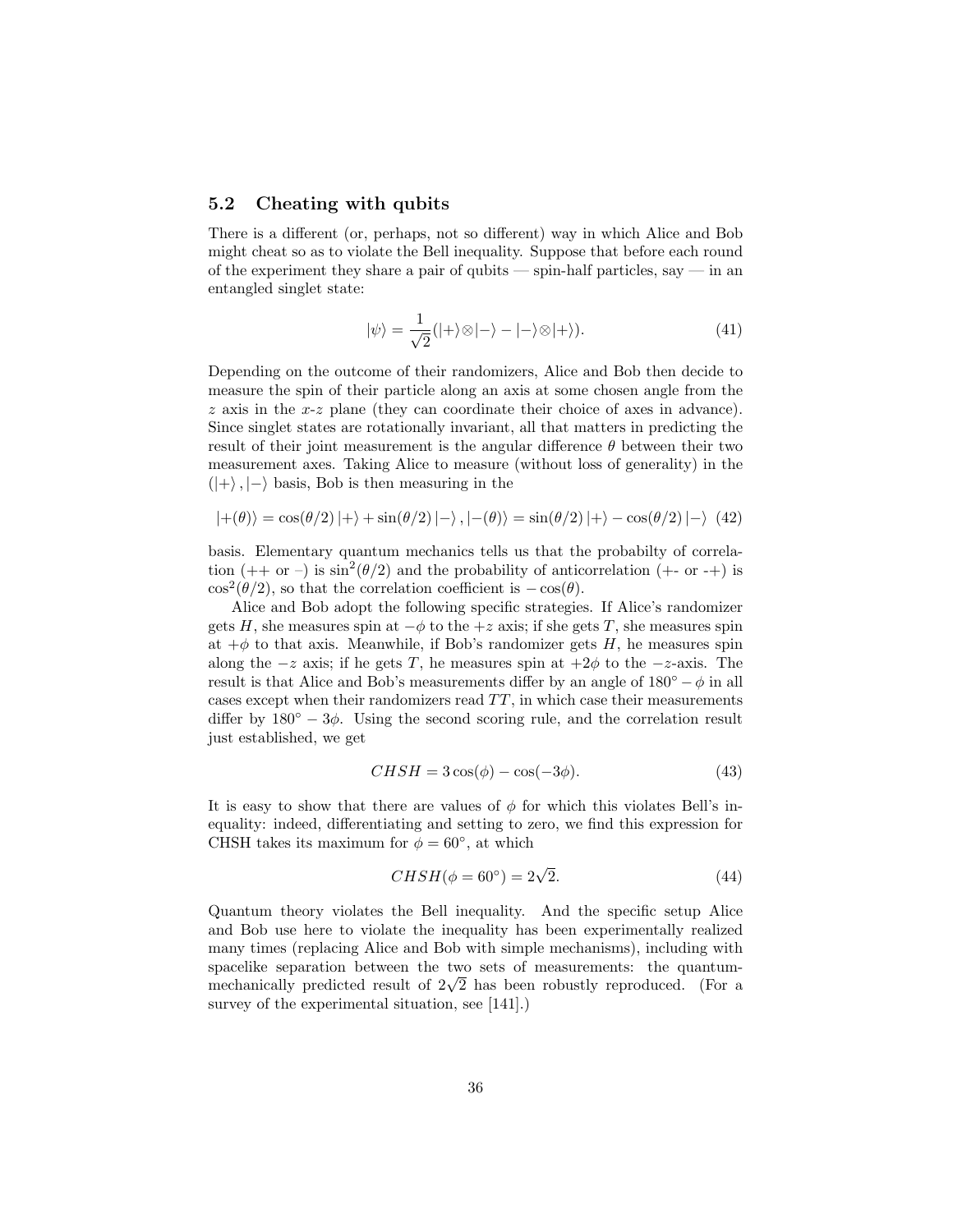### 5.3 The scope of Bell's theorem

In the philosophy literature there are two main interpretations of Bell's theorem. The narrow interpretation takes it specifically as a result about hidden-variable theories: Bell's setup (it is claimed) tacitly assumes exactly the sort of classical physics that quantum theory rejects. For advocates of the narrow interpretation, Bell's theorem is just another nail in the coffin of the quixotic project to construct hidden-variable alternatives to quantum theory. On the narrow interpretation, experimental violation of the Bell inequality is further evidence for the supremacy of quantum mechanics (advocates of the narrow interpretation tend to be sceptical of the project of modifying quantum theory to solve the measurement problem). Careful advocates of the narrow interpretation include [142, 143]; there are many more careless advocates.

The wide interpretation takes Bell's theorem as a result about pretty much any physical theory at all: if a theory is local (captured by outcome independence and parameter independence) and if it satisfies no-conspiracy, it will satisfy the Bell inequality. And since the Bell inequality has been violated in the lab (and assuming the no-conspiracy rule is reasonable) it follows that any empirically adequate scientific theory is non-local. In particular, quantum mechanics, insofar as it is empirically adequate, is non-local: or, more precisely (since advocates of the wide interpretation normally take the measurement problem very seriously) any empirically adequate modification or interpretation of quantum mechanics must be non-local. On the wide interpretation, experimental violation of the Bell inequality is a result of profound significance, transcending quantum mechanics itself (Shimony called it a piece of 'experimental metaphysics' [144]). Advocates of the wide interpretation include [6, 145].

Rather than attempt directly to adjudicate this interpretative dispute, I will briefly consider some of the various interpretative approaches I have already discussed and ask what forms of nonlocality we see in them and how those relate to the Bell inequality.

The Everett interpretation: At least in the mainstream 'many-worlds' reading of the Everett interpretation, Bell's inequality fairly obviously is inapplicable, since the proof of the inequality tacitly assumes that measurements have unique outcomes. So there is no reason (at least, no reason arising from Bell's theorem) to think that Everettian quantum mechanics involves any sort of dynamical nonlocality, or any consequent clash with relativistic covariance. (This could have been expected in any case from the fact that the Schrödinger equation is exceptionless in Everettian quantum mechanics and that, at least in relativistic quantum field theory, that equation is explicitly covariant and local. See [142] for more on locality in quantum field theory.)

Relativised to a world, however, Bell's theorem can be proved; as such, it follows that any world-defining rule — insofar as it applies globally — must involve nonlocality. (Again, this might have been expected: if any measurement causes the whole universe to split, that seems to define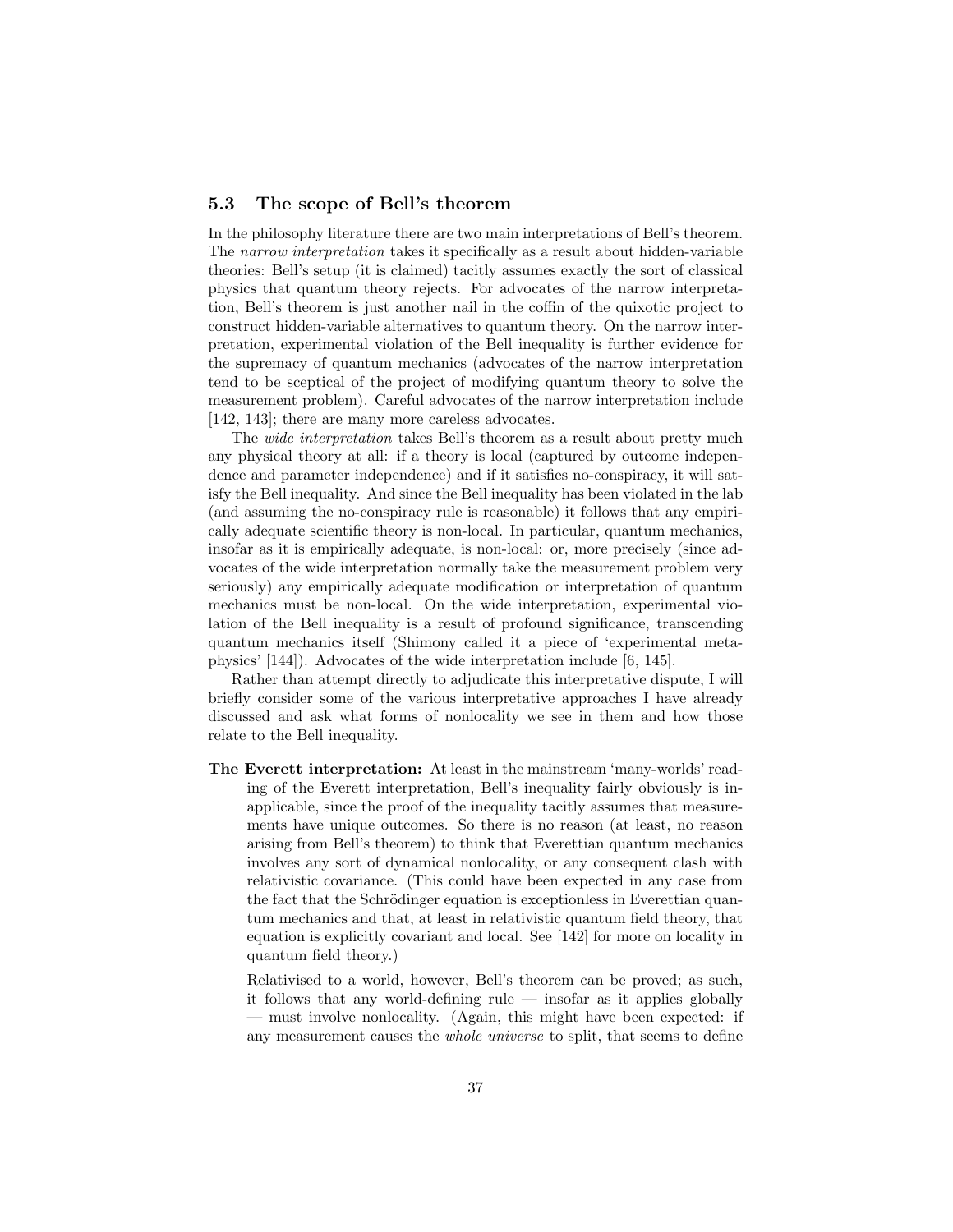a preferred simultaneity surface on which it splits.) So if branching is an objective — albeit emergent — feature of the world and not just a convention, the branching process must after all proceed locally. (For detailed attempts to develop theories of branching along these lines see  $[146]$ ,  $[16, ch.9]$ .

For the same reason, Bell's theorem seems to hold for 'single-world' versions of Everett, raising further questions as to whether such versions really can be coherently described without modifying quantum theory.

- $\psi$ -epistemic hidden-variable theories: If there is an underlying (and singleworld) theory which stands to quantum theory as classical mechanics stands to classical statistical mechanics, Bell's theorem must apply to that theory; since Bell's inequality is violated, that theory must violate either outcome independence, preparation independence, or no-conspiracy. This stands as a further constraint (alongside those already imposed by the PBR theorem) on constructing any such theory.
- Operationalist/pragmatist interpretations: Insofar as it is possible to describe even an operationalist-interpreted quantum theory in terms of objectively recorded measurement outcomes and parameter choices, Bell's theorem ought to apply to that theory; hence it must violate one of the premises of Bell's theorem (probably outcome independence). That said, it is not obvious that it is possible to describe all operationalist interpretations in this way. One supposed advantage of QBism, for instance (cf [73]) is that the only possible descriptions of a system are from the perspective of a single observer or agent, so that (for instance) it makes sense to discuss Alice's belief's about what measurement result by Bob will be reported to her but not about what measurement result he obtains. Since these reports travel subluminally, there is  $-$  arguably  $-$  no violation of locality.
- Dynamical-collapse theories: Dynamical-collapse theories fairly clearly violate outcome independence: there are correlations between Alice and Bob's measurement outcomes that are not factored out by any shared initial state. It is less clear that this nonlocality should be interpreted as action at a distance [147], or that it entails any clash with relativistic covariance: indeed, there is a known relativistically-covariant version of GRW [132], albeit only for non-interacting particles.
- The de Broglie-Bohm theory: The de Broglie-Bohm theory explicitly includes action at a distance: the trajectory taken by Alice's particle can be directly influenced by Bob's choice of measurement parameter and vice versa, though Alice and Bob's ignorance of the exact positions of their particles prevents them using this information to signal to one another. This is a violation of parameter independence; it also strongly suggests that any theory along these lines will have to involve a preferred choice of simultaneity surface, in violation of relativistic covariance. Bell [110]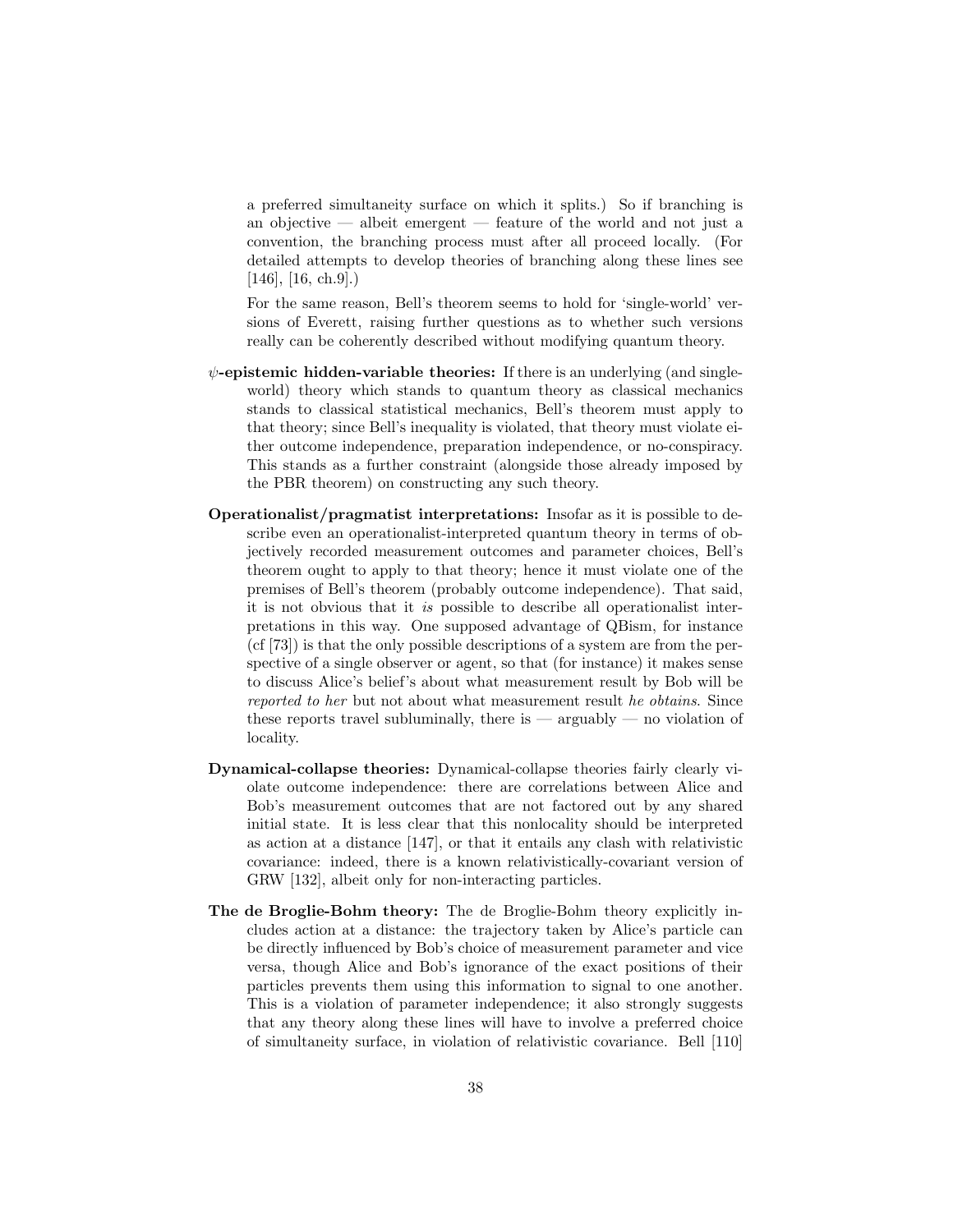and other advocates of the de Broglie-Bohm theory have argued that since Bell's inequality tells us that any empirically-adequate theory must violate locality in some fashion, it is a virtue rather than a vice of the de Broglie-Bohm theory that it makes explicit how the trick is done. Of course, this argument will have no traction with anyone who thinks unmodified quantum mechanics can evade Bell's theorem via Everettian or operationalist means.

We can usefully extract from this discussion two tacit principles that seem to be presupposed in the proof of Bell's inequality, along with its explicit requirements:

- Objectivity: It must be possible to give a third-party description of an experiment, even one spread over an extended region, without having to localize that description to the first-personal experiences of a particular observer or agent.
- Single outcomes: Measurements must have unique outcomes: it must actually be the case that the measurements used in Bell's theorem in the end have as outputs  $+$  and  $-$ , rather than superpositions of such.

The two are even somewhat related. The Everett interpretation permits an objective description, but that description will be of an entangled superposition in a macroscopically non-classical state. If we require a classical description, that description is restricted to the past light cone of an observer.

## 5.4 The conspiracy loophole

Before leaving Bell's theorem, let's briefly consider its no-conspiracy requirement. The dominant view in foundations of physics is that no physically reasonable theory could exploit this loophole: the random processes that might be used in violations of Bell inequalities could be anything at all and it beggars belief that the world could be so conspiratorially interconnected as to make, say, stock market prices or weather patterns subtly correlated with quantum or subquantum processes here and now in the lab. Recent tests of Bell's theorem have selected the settings of the measurement devices using photons from astronomically distant sources [148], and 100,000 human subjects making choices in an online video game [149]; both robustly violated Bell's inequality. It is often claimed  $([150, p.266],[145])$  that the scientific method itself requires something like a no-conspiracy assumption. Discussions between the more fervent advocates of this view, and the minority (e. g. , [151, 152]) who have continued to try to develop 'conspiratorial' (or, as they are sometimes called, 'superdeterministic') hidden-variable theories, have mostly produced more heat than light.

The point to keep in mind about any such discussions is that they occur only because we do not have concrete examples of any (non-toy) version of quantum mechanics that holds on to locality by violating no-conspiracy. If we did, we could discuss that theory directly: if it was usable to do science, and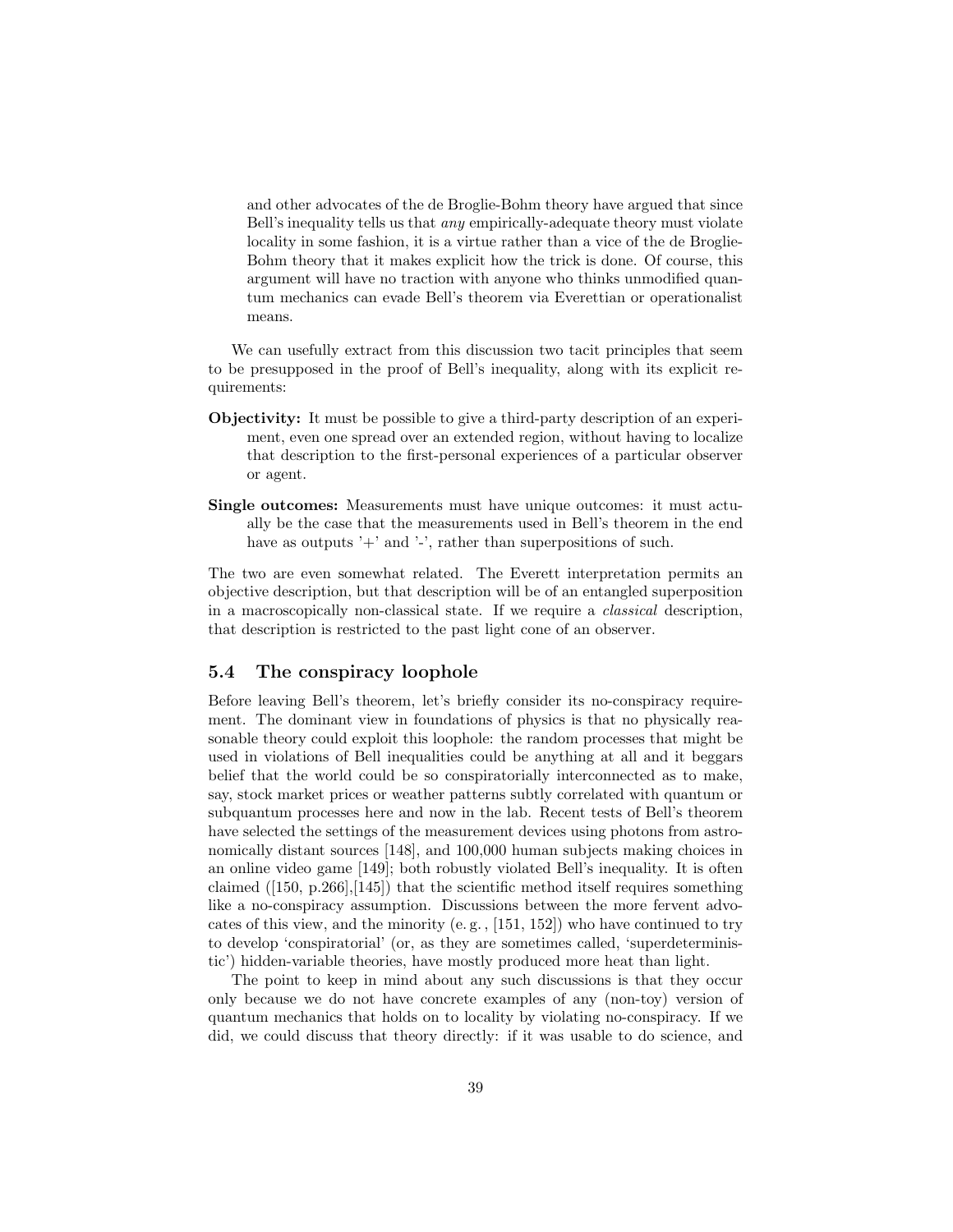especially if it made novel predictions deviating from quantum mechanics, and especially if some of those predictions were confirmed, then we could discuss the theory directly without reference to Bell's theorem. In the absence of that theory, critics of the conspiracy loophole are saying in effect that it will not in fact be possible to construct any scientifically useful theory via that loophole. I strongly suspect they are right, but it is hard to see what a completely conclusive argument might look like. (An analogy: Einstein thought [153] that the scientific method requires something like a locality assumption, someone who agreed, and who knew Bell's theorem but not the de Broglie-Bohm theory, might conclude that searching for a single-outcome, objective (and non-conspiratorial) theory would be fruitless, since any such theory would be non-local. The de Broglie-Bohm theory — whatever its virtues or vices — proves that this prediction about future theories was wrong: it is after all possible to build a scientifically coherent non-local theory.)

# 6 Conclusions

Among physicists, the (more operationalist versions of the) probability-based approach, and the Everett interpretation, are roughly as popular as one another, with different sub-communities having different preferences. (The modificatory strategies are much less popular among physicists, although they are probably the most common choice among philosophers of physics.) But more popular than either is the 'shut-up-and-calculate' approach [154]: the view that we should not worry about these issues and should get on with applying quantum mechanics to concrete problems.<sup>6</sup>

In its place, there is much to be said for 'shut up and calculate'. Not everyone needs to be interested in the interpretation of quantum mechanics; insofar as a physicist working on, say, solar neutrinos or superfluidity can apply the quantum formalism without caring about its interpretation, they should go right ahead — just as a biochemist may be able to ignore quantum mechanics entirely, or a behavioral ecologist may be able to ignore biochemistry. Division of labor is unavoidable in science, and often desirable. But there is a more aggressive reading of 'shut up and calculate' — not just as a description of a physicists own approach, but as an exhortation to the community to stop wasting their time. That exhortation is often accompanied by the claim that since all the 'interpretations of quantum mechanics' give the same predictions anyway, it is pointless or even unscientific to worry about which one is correct.

Philosophers of physics tend to give a a high-minded response to such skepticism: quantum theory tells us about the deepest nature of reality; how could we not be interested in its nature? (This response is often (e.g., [156, p.xiv]) accompanied by a lament about physicists' own retreat from seeking conceptual clarity in their deepest theories.) But there is a more pragmatic response: the various approaches to the measurement problem are not just different verbal glosses on the same quantum formalism but constitute significantly different

 ${}^{6}$ Part of this section is adapted from [155, pp.129–132].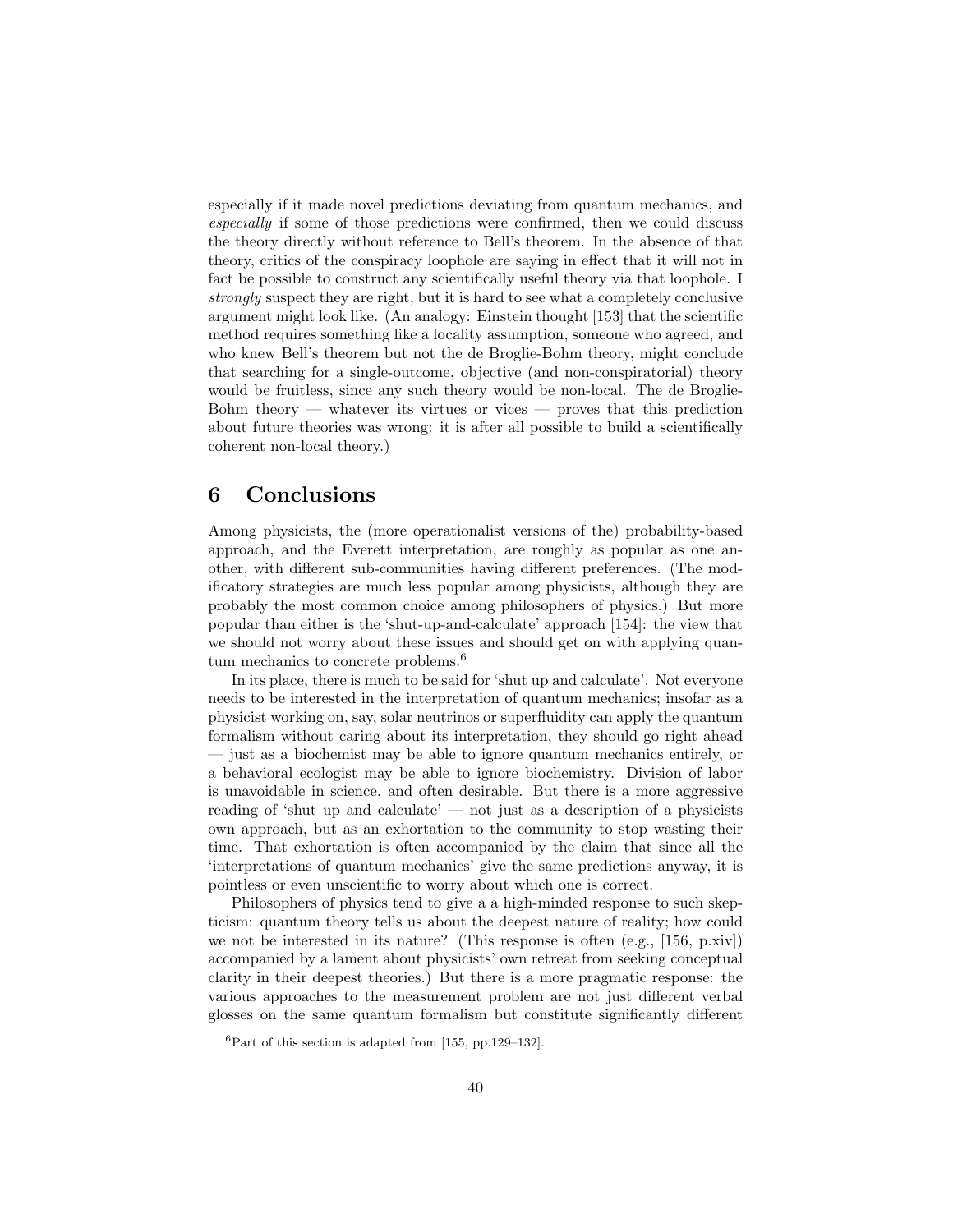strategies for using and applying — or even modifying — that formalism. This is most obvious for modificatory approaches, which are proposals for genuinely, mathematically distinct theories. In some cases, these theories already make predictions — albeit difficult to test — that differentiate them from unmodified quantum theory; in others, they are the seeds of research programs which may lead in a testably different direction from quantum theory. One can regard this as promising or unpromising science, but it is clearly, recognizably, science. (Which is not to say that all advocates of these theories treat them this way — a good test of how serious an advocate of a dynamical-collapse or hidden-variable theory is for their proposal as science is whether they welcome, or resist, the implication that their theory might have testable deviations from quantum mechanics.)

But even within those approaches that leave the quantum formalism unmodified — approaches which treat the quantum state as probabilistic, and Everett-type approaches based on decoherence and the emergence of a classical branching structure — there are major differences of scientific method. The probability-based interpretation has generally been applied in situations where the goal is to understand the interventions and manipulations we might make on a system; it is extremely well suited to the study of computability and information processing, where it has inspired a great deal of insightful work; it naturally leads us to ask why the framework of quantum theory is what it is and not something else; it is the dominant approach in quantum information theory.

The decoherence-based approach has been applied more to situations where the goal is to understand how systems evolve and develop when left to themselves. It has been central in our understanding of quantum/classical transitions, in environments ranging from the present-day laboratory to the early Universe; it provides a framework and a language to handle situations where experiment and measurement do not have a clear meaning; its language of branches and worlds has been valuable in quantum cosmology and in non-equilibrium statistical mechanics; it treats the framework of quantum theory as a given and uses it to understand and explore issues in specific quantum theories; it is the dominant approach in high-energy physics and in string theory.

(Indeed, when physicists in those communities 'shut up and calculate', they are normally calculating in unitary quantum mechanics, eschewing any talk of external observers, modelling measurement physically, using decoherence to mediate the quantum/classical transition, and accepting the in-principle possibility that macroscopic superpositions could be recohered, even as they stress its inpractice impossibility; the gap between this position and full-on advocacy of the Everett interpretation is thin and largely verbal.)

This is not to say that everyone who has used decoherence-based methods to study cosmology is explicitly committed to the Everett interpretation and its language of many worlds, or that everyone who was inspired by a probabilistic interpretation of quantum theory to prove a valuable theorem in quantum information is explicitly committed to one or other variety of instrumentalism. It is to say that there has been, and continues to be, a continuous flow of ideas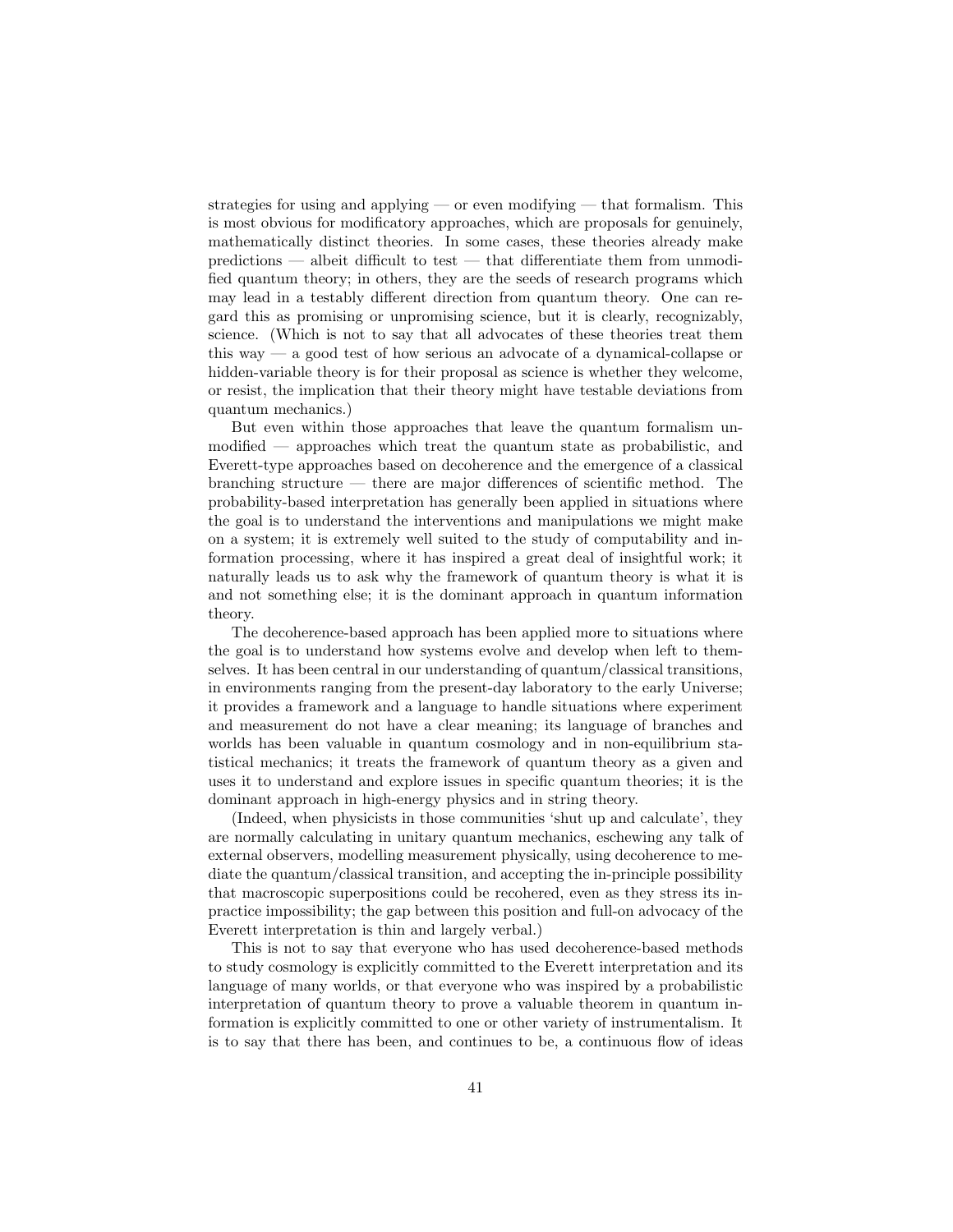and inspiration between considerations of the quantum measurement problem toand more concrete issues in quantum theory.

# References

- [1] Willard Van Orman Quine. Two dogmas of empiricism. Philosophical Review, 60:20–43, 1951.
- [2] Hilary Putnam. Is logic empirical? In R. Cohen and M. Wartofsky, editors, Boston Studies in the Philosophy of Science, vol. 5, pages 216–241. Reidel, Dordrecht, 1968. Reprinted as 'The Logic of Quantum Mechanics' in H. Putnam, Mathematics, Matter and Method: Philosophical Papers, vol. 1 (Cambridge: Cambridge University Press, 1975), pp. 174–197.
- [3] Michael Dickson. Quantum logic is alive ∧ (it is true ∨ it is false). Philosophy of Science, 68:S274–S287, 2001.
- [4] Guido Bacciagaluppi. Is logic empirical? In Kurt Engesser, Dov Gabbay, and Daniel Lehmann, editors, The Handbook of Quantum Logic and Quantum Structures. Elsevier, 2007. Available online at http://philsciarchive.pitt.edu/archive/00003380/.
- [5] David Wallace. What is orthodox quantum mechanics? In Alberto Cordero, editor, Philosophers Look at Quantum Mechanics, pages 285– 309. Springer, Switzerland, 2019.
- [6] D. Z. Albert. Quantum mechanics and experience. Harvard University Press, Cambridge, Massachussets, 1992.
- [7] Tim Maudlin. Three measurement problems. Topoi, 14:7–15, 1995.
- [8] J.S. Bell. Against measurement. In Speakable and Unspeakable in Quantum Mechanics (Second Edition), pages 213–231. Cambridge University Press, 2004.
- [9] Guido Bacciagaluppi. The role of decoherence in quantum mechanics. In the Stanford Encyclopedia of Philosophy (Summer 2005 edition), Edward N. Zalta (ed.), available online at http://plato.stanford.edu/archives/sum2005/entries/qm-decoherence, 2005.
- [10] E. Joos, H. D. Zeh, C. Kiefer, D. Giulini, J. Kupsch, and I. O. Stamatescu. Decoherence and the Appearence of a Classical World in Quantum Theory. Springer, Berlin, 2nd edition edition, 2003.
- [11] Maximilian Schlosshauer. Decoherence and the Quantum-to-Classical Transition. Springer, Berlin, 2007.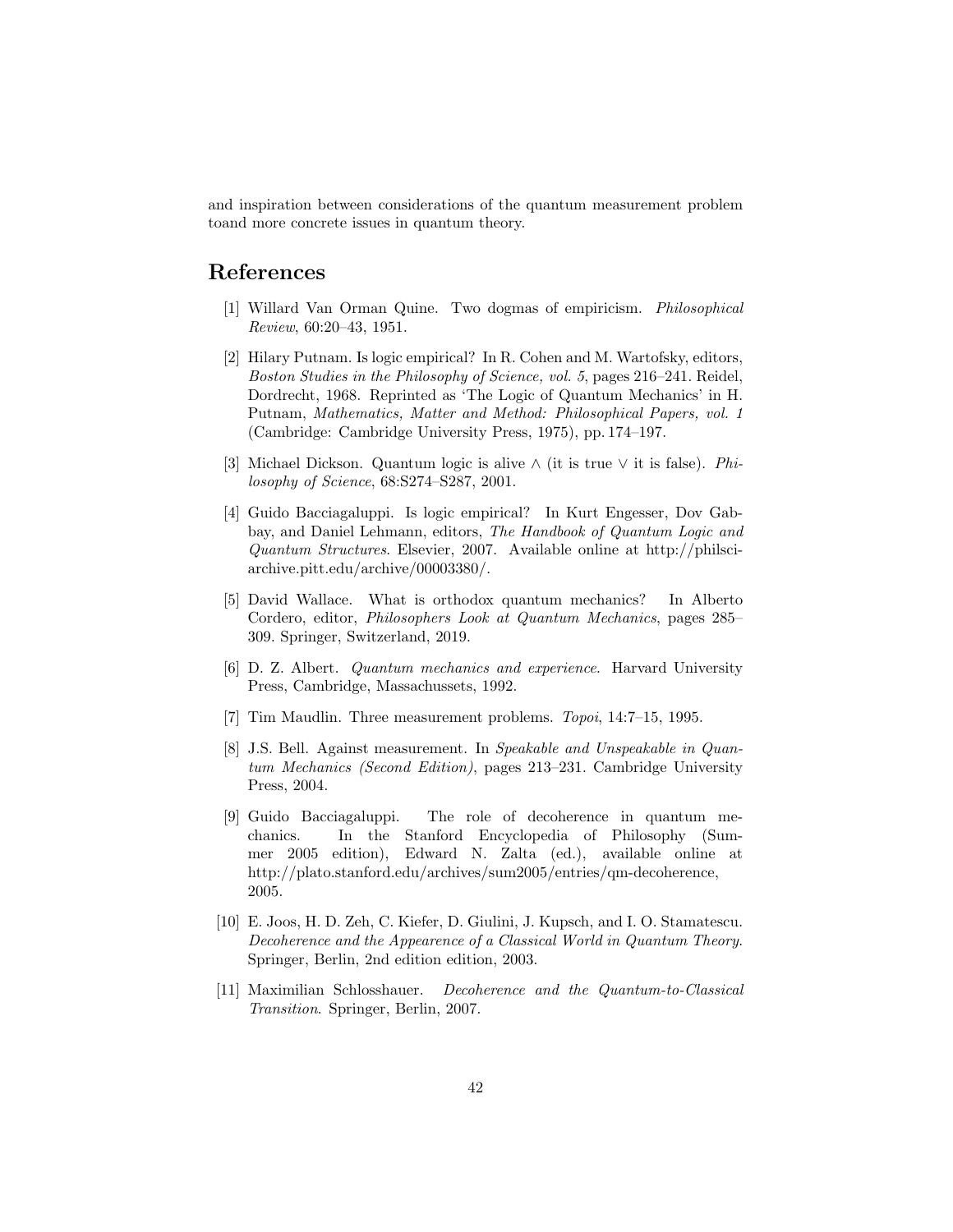- [12] H. III Everett. Relative State Formulation of Quantum Mechanics. Review of Modern Physics, 29:454–462, 1957. Reprinted in [157].
- [13] B. DeWitt. Quantum Mechanics and Reality. Physics Today, 23(9):30–35, 1970. Reprinted in [157].
- [14] Brett Maynard Bevers. Everett's "many-worlds" proposal. Studies in the History and Philosophy of Modern Physics, 42:3–12, 2011.
- [15] Jeffrey A. Barrett. Everett's pure wave mechanics and the notion of worlds. European Journal for Philosophy of Science, 1:277–302, 2011.
- [16] David Wallace. The Emergent Multiverse: Quantum Theory according to the Everett Interpretation. Oxford University Press, Oxford, 2012.
- [17] Simon Saunders. The Everett interpretation: structure. In Eleanor Knox and Alastair Wilson, editors, The Routledge Companion to Philosophy of Physics. Routledge, 2021. Preprint at http://philsciarchive.pitt.edu/18772/.
- [18] Simon Saunders, Jon Barrett, Adrian Kent, and David Wallace, editors. Many Worlds? Everett, Quantum Theory, and Reality, Oxford, 2010. Oxford University Press.
- [19] Simon Saunders. The Everett interpretation: probability. In Eleanor Knox and Alastair Wilson, editors, The Routledge Companion to Philosophy of Physics. Routledge, 2021. Preprint at philsci-archive.pitt.edu/19362/.
- [20] Lev Vaidman. The Many-Worlds Interpretation of Quantum Mechanics. In the Stanford Encyclopedia of Philosophy (Summer 2002 edition), Edward N. Zalta (ed.), available online at http://plato.stanford.edu/archives/sum2002/entries/qm-manyworlds ., 2002.
- [21] J. J. Halliwell. A review of the decoherent histories approach to quantum mechanics. Annals of the New York Academy of Sciences, 755:726–740, 1995.
- [22] M. Gell-Mann and J. B. Hartle. Classical equations for quantum systems. Physical Review D, 47:3345–3382, 1993.
- [23] David Wallace. Everett and Structure. Studies in the History and Philosophy of Modern Physics, 34:87–105, 2003.
- [24] David Wallace. Decoherence and ontology: Or: How I learned to stop worrying and love FAPP. In Simon Saunders, Jon Barrett, Adrian Kent, and David Wallace, editors, Many Worlds? Everett, Quantum Theory, and Reality, pages 53–72. Oxford University Press, Oxford, 2010.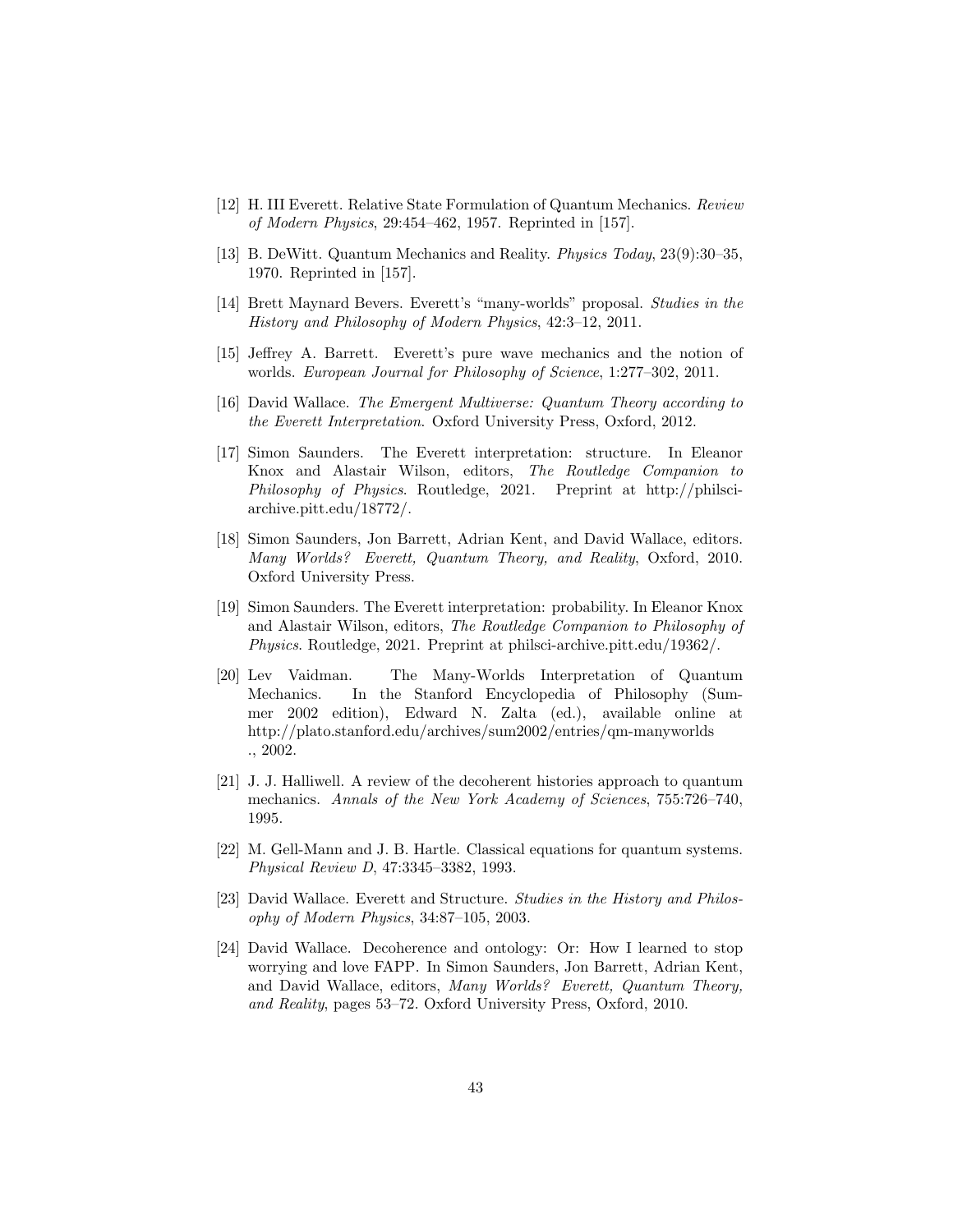- [25] Valia Allori, Sheldon Goldstein, Roderich Tumulka, and Nino Zangh´ı. On the common structure of Bohmian mechanics and the Ghirardi-Rimini-Weber theory. British Journal for the Philosophy of Science, 59:353–389, 2008.
- [26] Tim Maudlin. Can the world be only wavefunction? In Simon Saunders, Jonathan Barrett, Adrian Kent, and David Wallace, editors, Many Worlds? Everett, Quantum Theory, and Reality. Oxford University Press, Oxford, 2010.
- [27] Robert B. Griffiths. Consistent histories and the interpretation of quantum mechanics. Journal of Statistical Physics, 36:219–272, 1984.
- [28] Roland Omnes. Consistent interpretations of quantum mechanics. Reviews of Modern Physics, 64:339–382, 1992.
- [29] M. Gell-Mann and J. B. Hartle. Quantum Mechanics in the Light of Quantum Cosmology. In W. H. Zurek, editor, Complexity, Entropy and the Physics of Information, pages 425–459. Westview Press, Redwood City, California, 1989.
- [30] D. Papineau. Many Minds are No Worse than One. British Journal for the Philosophy of Science, 47:233–241, 1996.
- [31] S. Saunders. Time, Quantum Mechanics, and Probability. Synthese, 114:373–404, 1998.
- [32] David Papineau. A fair deal for Everettians. In Simon Saunders, Jonathan Barrett, Adrian Kent, and David Wallace, editors, Many Worlds? Everett, Quantum Theory, and Reality. Oxford University Press, Oxford, 2010.
- [33] E. Farhi, J. Goldstone, and S. Gutmann. How probability arises in quantum-mechanics. Annals of Physics, 192:368–382, 1989.
- [34] David Deutsch. Quantum theory of probability and decisions. Proceedings of the Royal Society of London, A455:3129–3137, 1999.
- [35] David Wallace. How to prove the Born rule. In Simon Saunders, Jon Barrett, Adrian Kent, and David Wallace, editors, Many Worlds? Everett, Quantum Theory and Reality. Oxford University Press, Oxford, 2010. Available online at http://arxiv.org/abs/0906.2718.
- [36] Wojciech H. Zurek. Probabilities from entanglement, Born's rule from envariance. Physical Review A, 71:052105, 2005. Available online at http://arxiv.org/abs/quant-ph/0405161.
- [37] Hilary Greaves. On the Everettian epistemic problem. Studies in the History and Philosophy of Modern Physics, 38:120–152, 2007.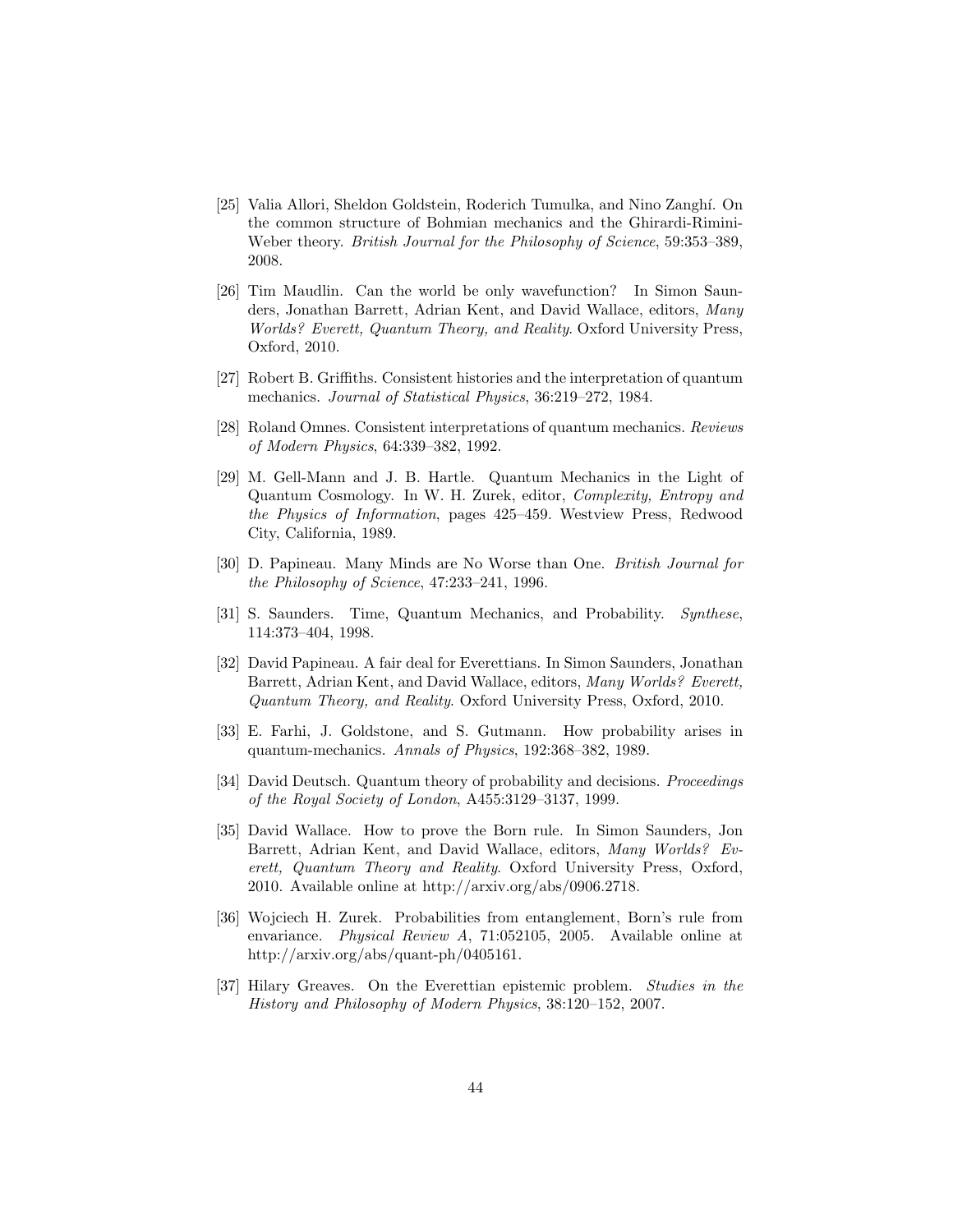- [38] H. Greaves and W. Myrvold. Everett and evidence. In Simon Saunders, Jon Barrett, Adrian Kent, and David Wallace, editors, Many Worlds? Everett, Quantum Theory and Reality. Oxford University Press, Oxford, 2010.
- [39] Sean M. Carroll and Charles T. Sebens. Many worlds, the born rule, and self-locating uncertainty. In D.C. Struppa and J.M. Tollaksen, editors, Quantum Theory: a Two-Time Success Story, Yakir Aharonov Festschrift, page 157. Springer-Verlag, Berlin, 2013.
- [40] Adrian Kent. One world versus many: the inadequacy of Everettian accounts of evolution, probability, and scientific confirmation. In Simon Saunders, Jonathan Barrett, Adrian Kent, and David Wallace, editors, Many Worlds? -Everett, Quantum Theory, and Reality, Oxford, 2010. Oxford University Press.
- [41] David Z. Albert. Probability in the Everett picture. In Simon Saunders, Jon Barrett, Adrian Kent, and David Wallace, editors, Many Worlds? Everett, Quantum Theory and Reality. Oxford University Press, Oxford, 2010.
- [42] Huw Price. Probability in the Everett picture. In Simon Saunders, Jon Barrett, Adrian Kent, and David Wallace, editors, Many Worlds? Everett, Quantum Theory and Reality. Oxford University Press, Oxford, 2010.
- [43] H.D. Zeh. Toward a quantum theory of observation. Foundations of Physics, 3:109–116, 1973.
- [44] Robert B. Griffiths. Consistent Quantum Theory. Cambridge University Press, Cambridge, 2002.
- [45] Roland Omnes. Logical reformulation of quantum mechanics. i. foundations. Journal of Statistical Physics, 53:893–932, 1988.
- [46] J. J. Halliwell. Macroscopic superpositions, decoherent histories and the emergence of hydrodynamic behaviour. In Simon Saunders, Jon Barrett, Adrian Kent, and David Wallace, editors, *Many Worlds? Everett, Quan*tum Theory, and Reality. Oxford University Press, Oxford, 2010.
- [47] Wojciech H. Zurek. Decoherence, einselection, and the quantum origins of the classical: the rough guide. Philosophical Transactions of the Royal Society of London, A356:1793–1820, 1998.
- [48] Carlo Rovelli. Relational quantum mechanics. International Journal of Theoretical Physics, 35:1637, 1996. Substantially revised version at arxiv.org/abs/quant-ph/9609002.
- [49] Carlo Rovelli. Space is blue and birds fly through it. Philosophical Transactions of the Royal Society A, 376:2017.0312, 2018.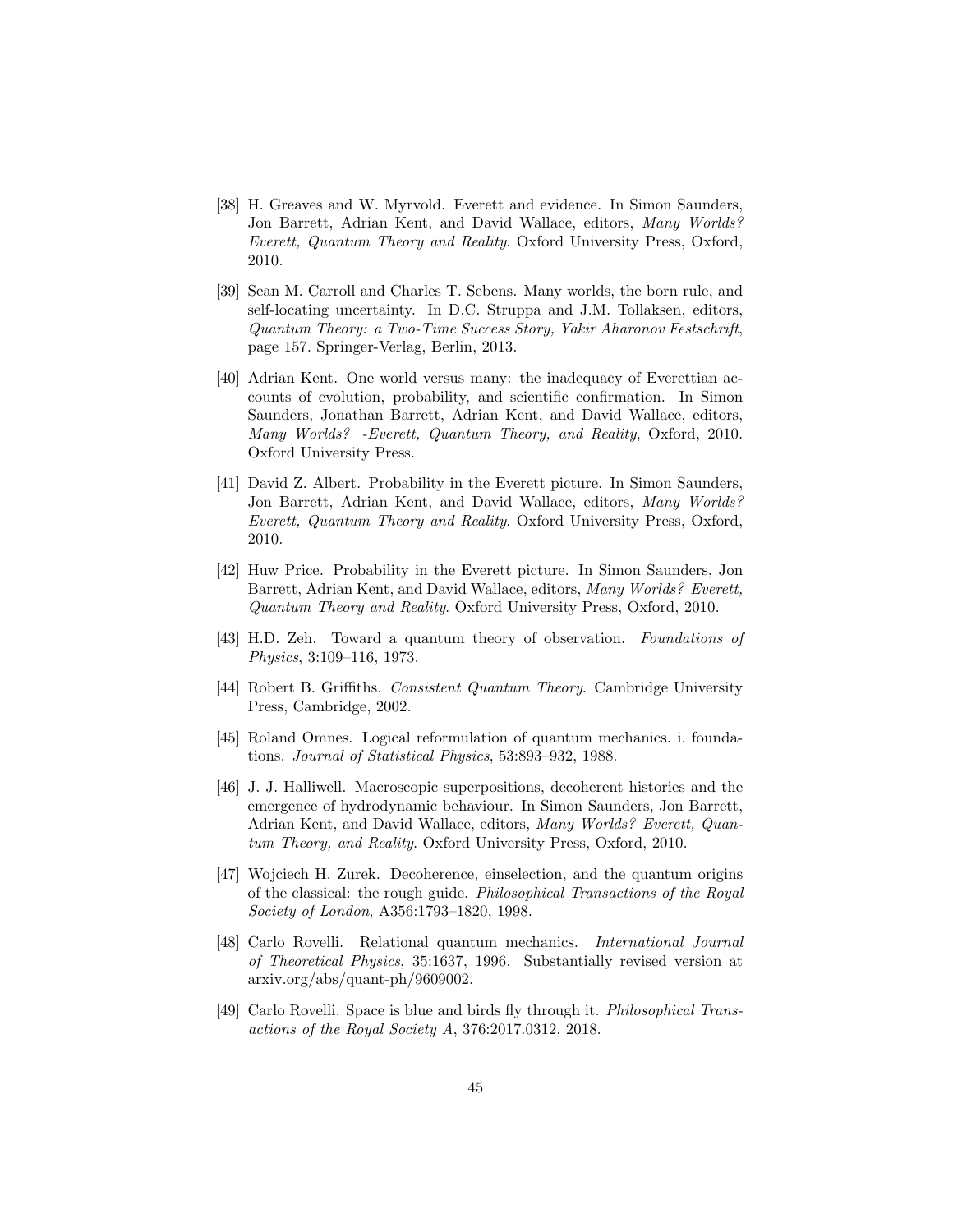- [50] J. A. Barrett. The quantum mechanics of minds and worlds. Oxford University Press, Oxford, 1999.
- [51] A. Bassi and G. Ghirardi. Decoherent histories and realism. Journal of Statistical Physics, 98:457–494, 2000.
- [52] E. Okon and D. Sudarsky. Measurements according to consistent histories. Studies in History and Philosophy of Modern Physics, 52:217–222, 2014.
- [53] R. Griffiths. Consistent quantum measurements. Studies in History and Philosophy of Modern Physics, 48:7–12, 2015.
- [54] E. Okon and D. Sudarsky. The consistent histories formalism and the measurement problem. Studies in History and Philosophy of Modern Physics, 52:188–197, 2015.
- [55] M. Brown. Relational quantum mechanics and the determinacy problem. British Journal for the Philosophy of Science, 60:679, 2009.
- [56] Bas van Fraassen. Rovelli's world. Foundations of Physics, 40:390–417, 2010.
- [57] Nicholas Harrigan and Robert W. Spekkens. Einstein, incompleteness, and the epistemic view of states. Foundations of Physics, 40:125, 2010.
- [58] Michael Redhead. Incompleteness, Nonlocality and Realism: A Prolegomenon to the Philosophy of Quantum Mechanics. Oxford University Press, Oxford, 1987.
- [59] S.D. Bartlett, T. Rudolph, and R. W. Spekkens. Reconstruction of Gaussian quantum mechanics from Liouville mechanics with an epistemic restriction. Physical Review A, 86:012103, 2012.
- [60] J. von Neumann. Mathematical Foundations of Quantum Mechanics. Princeton University Press, Princeton, 1955.
- [61] J. S. Bell. On the problem of hidden variables in quantum mechanics. Reviews of Modern Physics, 38:447–452, 1966. Reprinted in [85], pp. 1– 13.
- [62] S. Kochen and E. Specker. The problem of hidden variables in quantum mechanics. Journal of Mathematics and Mechanics, 17:59–87, 1967.
- [63] N. David Mermin. Hidden variables and the two theorems of John Bell. Reviews of Modern Physics, 65:803–815, 1993.
- [64] Jeffrey Bub and Robert Clifton. A uniqueness theorem for "no collapse" interpretations of quantum mechanics. Studies in the History and Philosophy of Modern Physics, 27:181–219, 1996.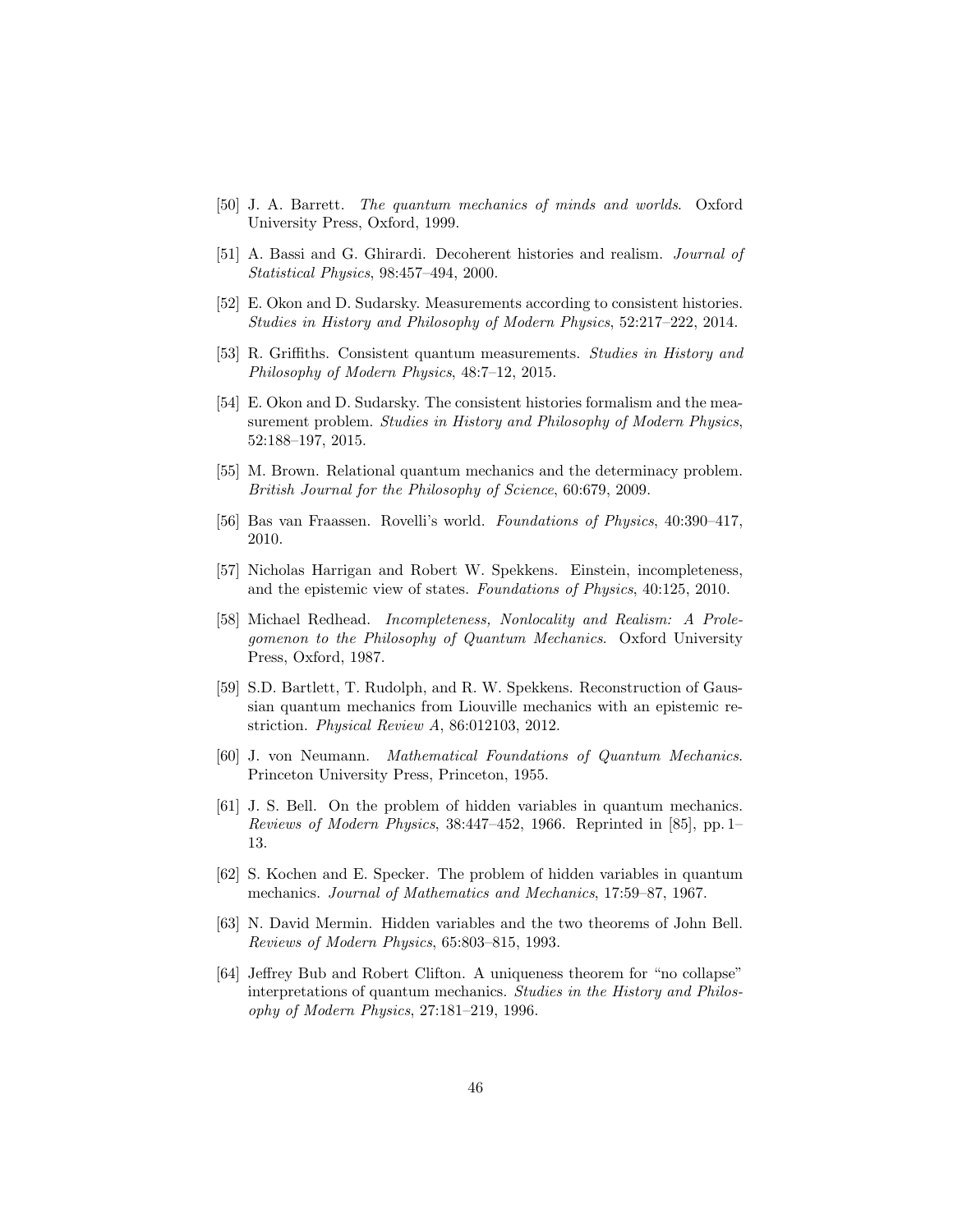- [65] Jeffrey Bub, Rob Clifton, and Sheldon Goldstein. Revised proof of the uniqueness theorem for 'no collapse' interpretations of quantum mechanics. Studies in the History and Philosophy of Modern Physics, 31:95, 2000.
- [66] Matthew F. Pusey, Jonathan Barrett, and Terry Rudolph. On the reality of the quantum state. Nature Physics, 8:476, 2011. arXiv:1111.3328v2.
- [67] M.S. Leifer. Is the quantum state real? an extended review of  $\psi$ -ontology theorems. Quanta, 3:67–155, 2014.
- [68] Don Howard. Who invented the Copenhagen Interpretation? a study in mythology. Philosophy of Science, 71:669–682, 2004.
- [69] Simon Saunders. Complementarity and scientific rationality. Foundations of Physics, 35:347–372, 2005.
- [70] Chris Fuchs and Asher Peres. Quantum theory needs no "interpretation". Physics Today, 53(3):70–71, 2000.
- [71] Carlton M. Caves, Christopher A. Fuchs, and Ruediger Schack. Quantum probabilities as Bayesian probabilities. Physical Review A, 65:022305, 2002.
- [72] Chris Fuchs. Quantum mechanics as quantum information (and only a little more). Available online at at http://arXiv.org/abs/quant-ph/0205039, 2002.
- [73] Christopher A. Fuchs, N. David Mermin, and Ruediger Schack. An introduction to QBism with an application to the locality of quantum mechanics. American Journal of Physics, 82:749–754, 2014.
- [74] Christopher A. Fuchs and Ruediger Schack. QBism and the Greeks: why a quantum state does not represent an element of physical reality. Physica Scripta, 90:015104, 2015.
- [75] Chris Timpson. Quantum bayesianism: a study. Studies, 39:579–609, 2008.
- [76] Amit Hagar. A philosopher looks at quantum information theory. Philosophy of Science, 70:752–775, 2003.
- [77] Richard Healey. Quantum theory: A pragmatist approach. British Journal for the Philosophy of Science, 63:729–771, 2012.
- [78] Richard Healey. The Quantum Revolution in Philosophy. Oxford University Press, Oxford, 2017.
- [79] Jeff Bub and Itamar Pitowsky. Two dogmas about quantum mechanics. In Simon Saunders, Jon Barrett, Adrian Kent, and David Wallace, editors, Many Worlds? Everett, Quantum Theory, and Reality. Oxford University Press, Oxford, 2010.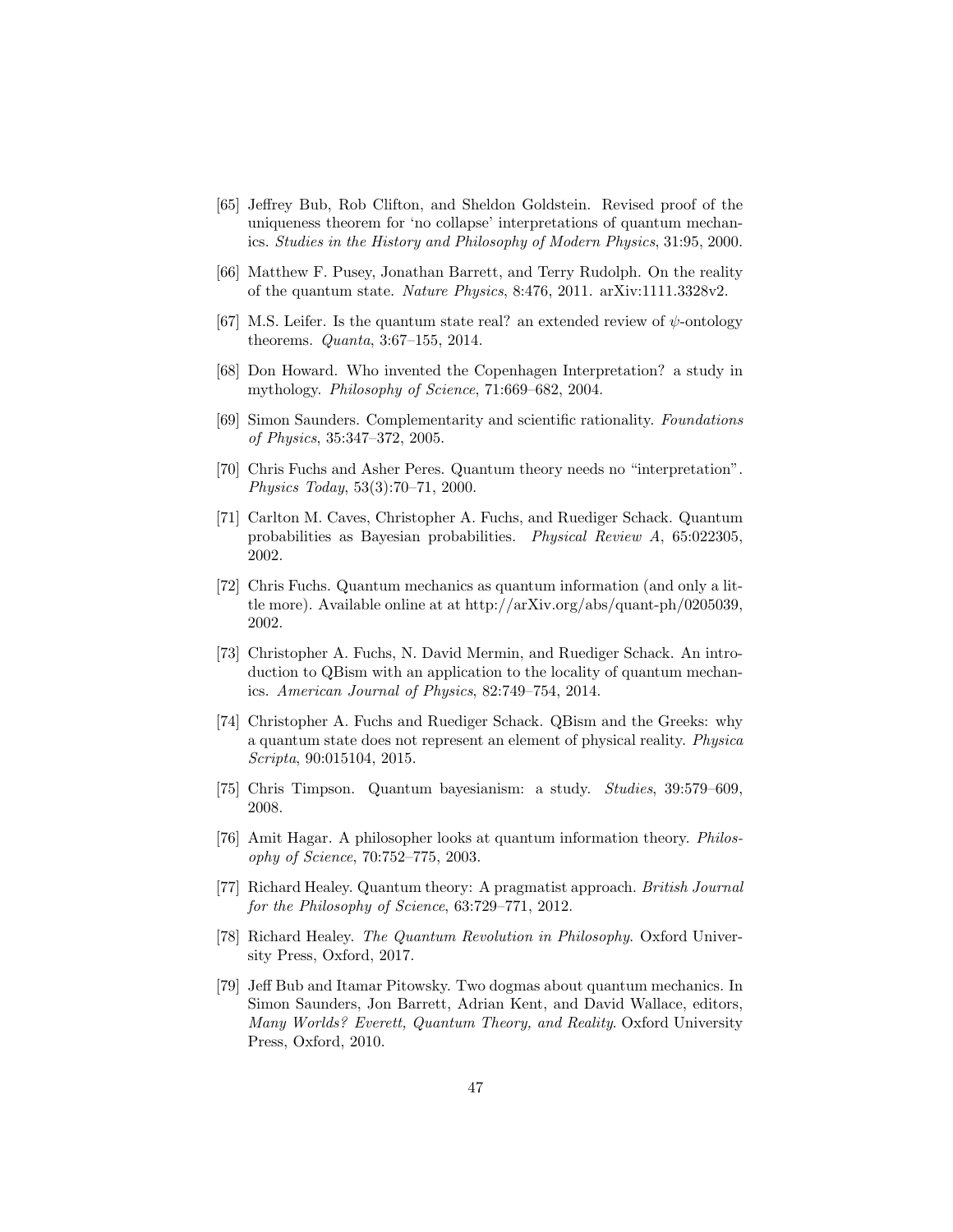- [80] Simon Friederich. In defense of non-ontic accounts of quantum states. Studies in History and Philosophy of Modern Physics, 44:77–92, 2013.
- [81] Simon Friederich. Interpreting Quantum Theory a Therapeutic Approach. Palgrave Macmillan, London, 2015.
- [82] Richard Healey. Quantum-Bayesian and pragmatist views of quantum theory. In Edward N. Zalta, editor, The Stanford Encyclopedia of Philosophy (Spring 2017 edition). 2017. https://plato.stanford.edu/archives/spr2017/entries/quantum-bayesian/.
- [83] Harvey Brown. The reality of the wavefunction: Old arguments and new. In Alberto Cordero, editor, Philosophers Look at Quantum Mechanics, pages 63–86. Springer Verlag, Berlin, 2019.
- [84] David Wallace. On the plurality of quantum theories: Quantum theory as a framework, and its implications for the quantum measurement problem. In Juha Saatsi and Steven French, editors, Scientific Realism and the Quantum, pages 78–102. Oxford University Press, Oxford, 2020.
- [85] J. S. Bell. Speakable and Unspeakable in Quantum Mechanics. Cambridge University Press, Cambridge, 1987.
- [86] Paul Dirac. The Principles of Quantum Mechanics. Oxford University Press, 1930.
- [87] P. Pearle. Combining Stochastic Dynamical State-Vector Reduction with Spontaneous Localization. Physical Review A, 39(5):2277–2289, 1989.
- [88] L. Diósi. A universal master equation for the gravitational violations of quantum mechanics. Physics Letters, 120:377–381, 1987.
- [89] L. Diósi. Gravity related spontaneous wavefunction collapse in bulk matter. New Journal of Physics, 16:105006, 2014.
- [90] Roger Penrose. On gravity's role in quanutm state reduction. General Relativity and Gravitation, 28:581–600, 1996.
- [91] Roger Penrose. On the gravitization of quantum mechanics 1: Quantum state reduction. Foundations of Physics, 44:557–575, 2014.
- [92] P.C.E. Stamp. Rationale for a correlated worldline theory of quantum gravity. New Journal of Physics, 17:065017, 2015.
- [93] G. Ghirardi, A. Rimini, and T. Weber. Unified Dynamics for Micro and Macro Systems. Physical Review D, 34:470–491, 1986.
- [94] David Wallace. Life and death in the tails of the GRW wave function. https://arxiv.org/abs/1407.4746, 2014.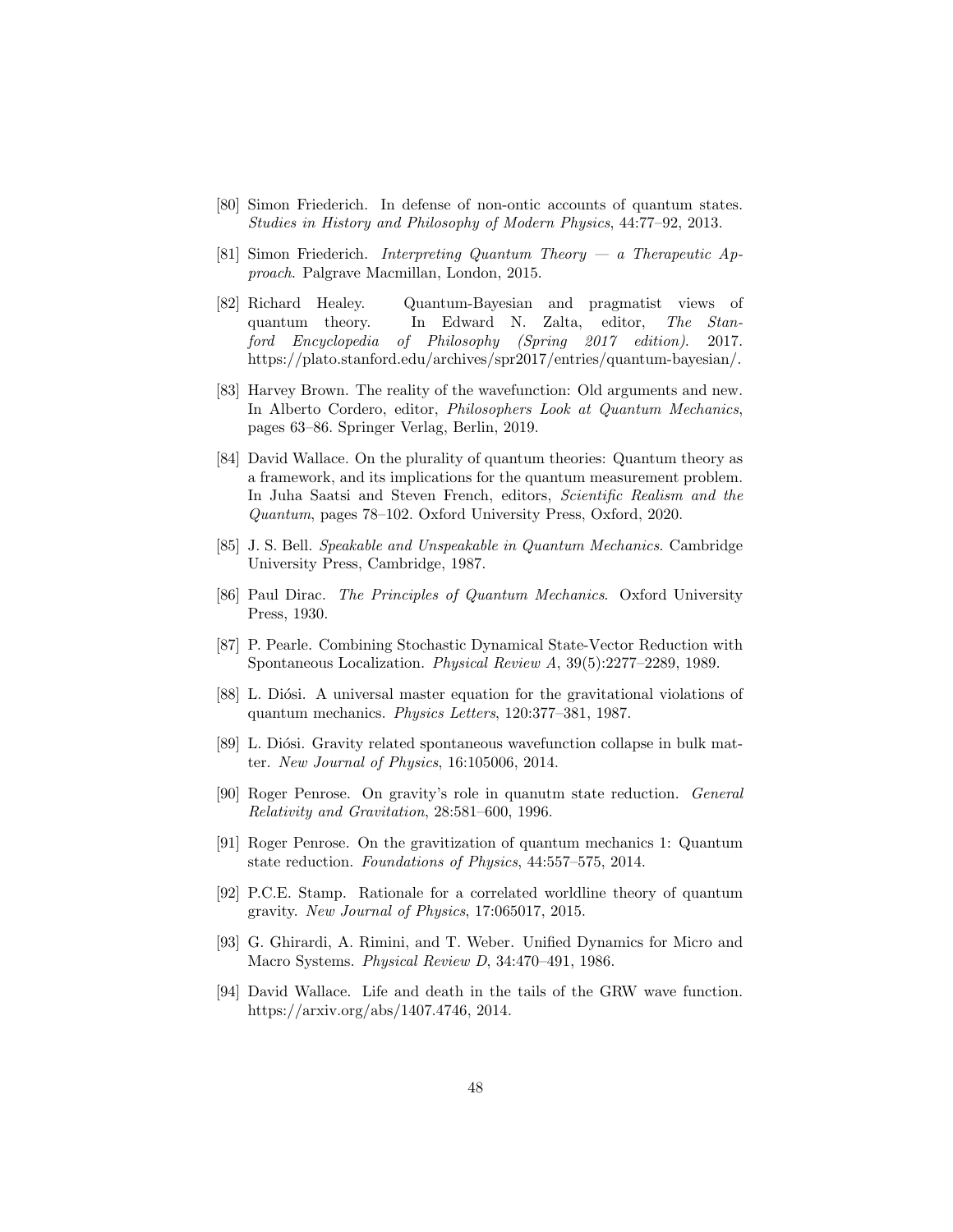- [95] D. Z. Albert and B. Loewer. Tails of Schrödinger's Cat. In R. Clifton, editor, Perspectives on Quantum Reality, pages 81–92. Kluwer Academic Publishers, Dordrecht, 1996.
- [96] Alberto Cordero. Are GRW tails as bad as they say? Philosophy of Science, 66:S59–S71, 1999.
- [97] Peter J. Lewis. Quantum mechanics and ordinary language: the fuzzy link. Philosophy of Science, 70(55):713–729, 2004.
- [98] David Wallace. The interpretation of quantum mechanics. In Dean Rickles, editor, The Ashgate Companion to Contemporary Philosophy of Physics, pages 197–261. Ashgate, Burlington, VT, 2008. Available online at http://arxiv.org/ under the title "The Quantum Measurement Problem: State of Play".
- [99] Matteo Carlesso and Sandro Donadi. Collapse models: main properties and the state of art of the experimental tests. https://arxiv.org/abs/1907.12460, 2019.
- [100] Angelo Bassi and GianCarlo Ghirardi. Dynamical reduction models. Physics Reports, 379:257, 2003.
- [101] Gian Carlo Ghiardi. Collapse theories. In the Stanford Encyclopedia of Philosophy (Summer 2002 edition), Edward N. Zalta (ed.), available online at http://plato.stanford.edu/archives/spr2002/entries/qm-collapse ., 2002.
- [102] B. C. van Fraassen. Quantum Mechanics. Oxford University Press, Oxford, 1991.
- [103] Dennis Dieks and P. E. Vermaas, editors. The Modal Interpretation of Quantum Mechanics, Dordrecht, 1998. Kluwer Academic Publishers.
- [104] O. Lombardi and D. Dieks. Modal interpretations of quantum mechanics. In E. Zalta, editor, The Stanford Encyclopedia of Philosophy (Spring 2017 edition). 2017.
- [105] Frank Arntzenius. Curioser and curioser: A personal evaluation of modal interpretations. In Dieks and Vermaas [103], pages 337–377.
- [106] Guido Bacciagaluppi. Delocalized properties in the modal interpretation of quantum mechanics. Foundations of Physics, 30:1431–1444, 2000.
- [107] D. Bohm. A Suggested Interpretation of Quantum Theory in Terms of "Hidden" Variables. Physical Review, 85:166–193, 1952.
- [108] J. S. Bell. Quantum Mechanics for Cosmologists. In C. J. Isham, R. Penrose, and D. Sciama, editors, Quantum Gravity 2: a second Oxford Symposium, Oxford, 1981. Clarendon Press. Reprinted in [85], pp. 117–138; page references are to that version.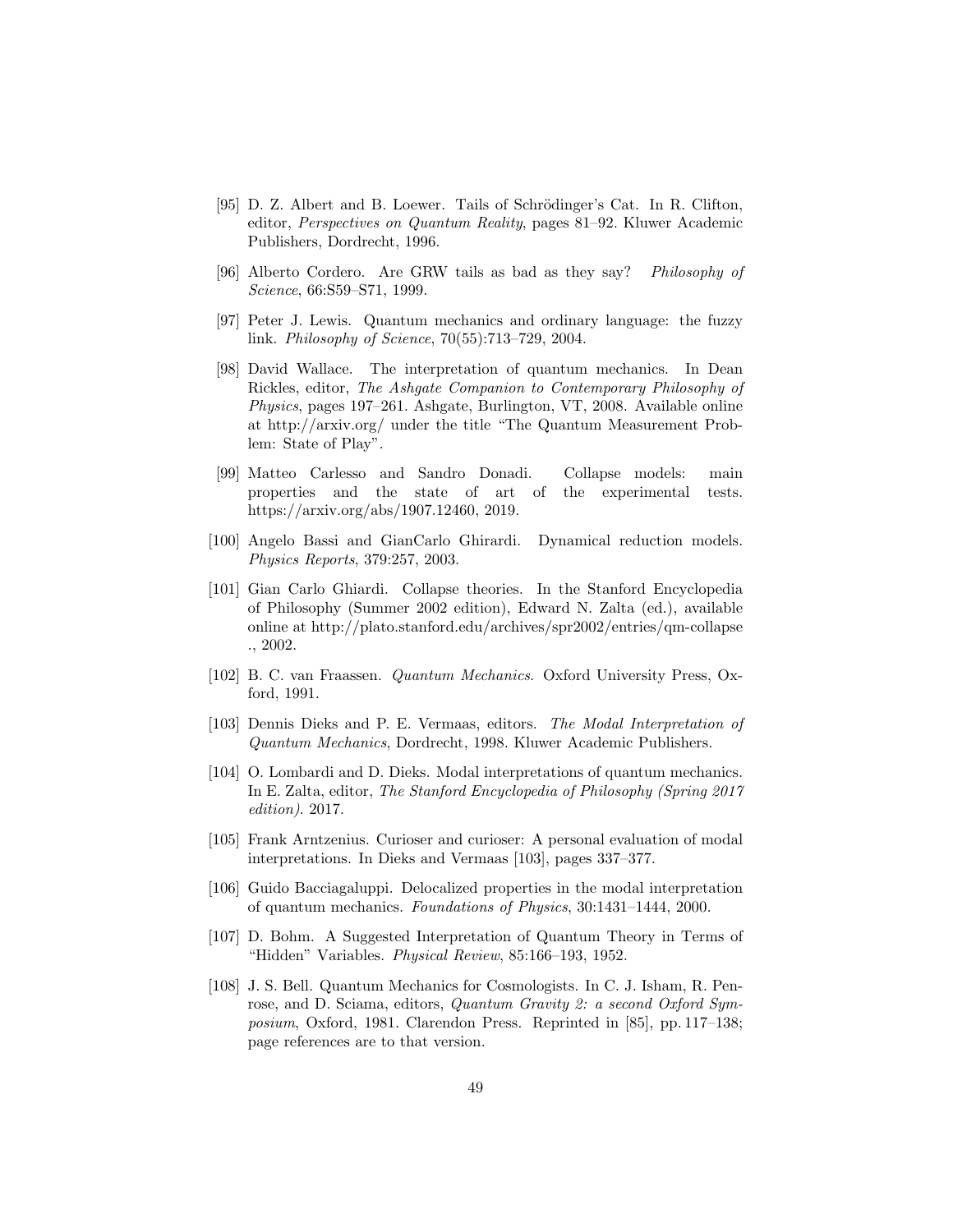- [109] Patrick Duerr and Alexander Ehmann. The physics and metaphysics of Tychistic Bohmian Mechanics. Studies in History and Philosophy of Science A, 90:168–183, 2021.
- [110] John S. Bell. On the impossible pilot wave. Foundations of Physics, 12:989–999, 1982. Reprinted in [85], pp. 159–168.
- [111] Tim Maudlin. The nature of the quantum state. In Alyssa Ney and David Albert, editors, The Wave Function, pages 126–153. Oxford University Press, 2013.
- [112] V. Allori. Primitive ontology and the structure of fundamental physical theories. In The Wave Function: Essays on the Metaphysics of Quantum Mechanics, pages 58–75. Oxford University Press, New York, 2013.
- [113] Detlev Dürr, Sheldon Goldstein, and Nino Zanghí. Bohmian mechanics and the meaning of the wave function. In R. S. Cohen, M. Horne, and J. Stachel, editors, Potentiality, Entanglement and Passion-at-a-Distance — Quantum Mechanical Studies in Honor of Abner Shimony. Kluwer, Dordrecht, 1997. Available online at http://arxiv.org/abs/quantph/9512031.
- [114] D. Deutsch. Comment on Lockwood. British Journal for the Philosophy of Science, 47:222–228, 1996.
- [115] Harvey R. Brown and David Wallace. Solving the measurement problem: de Broglie-Bohm loses out to Everett. Foundations of Physics, 35:517–540, 2005.
- [116] Antony Valentini. De Broglie-Bohm pilot wave theory: Many worlds in denial? In Many Worlds? Everett, Quantum Theory and Reality. Oxford University Press, Oxford, 2010.
- [117] Harvey Brown. Reply to Valentini: 'de Broglie-Bohm theory: Many worlds in denial?'. In Many Worlds? Everett, Quantum Theory, and Reality. Oxford University Press, Oxford, 2010.
- [118] Craig Callender. One world, one beable. Synthese, 192:3153–3177, 2015.
- [119] Antony Valentini and Hans Westman. Dynamical origin of quantum probabilities. Available online at http://arxiv.org/abs/quant-ph/0403034, 2004.
- [120] Antony Valentini. Inflationary cosmology as a probe of primordial quantum mechanics. Physical Review D, 82:063513, 2010.
- [121] Nicholas G. Underwood and Antony Valentini. Quantum field theory of relic nonequilibrium systems. Physical Review D, 92:063531, 2015.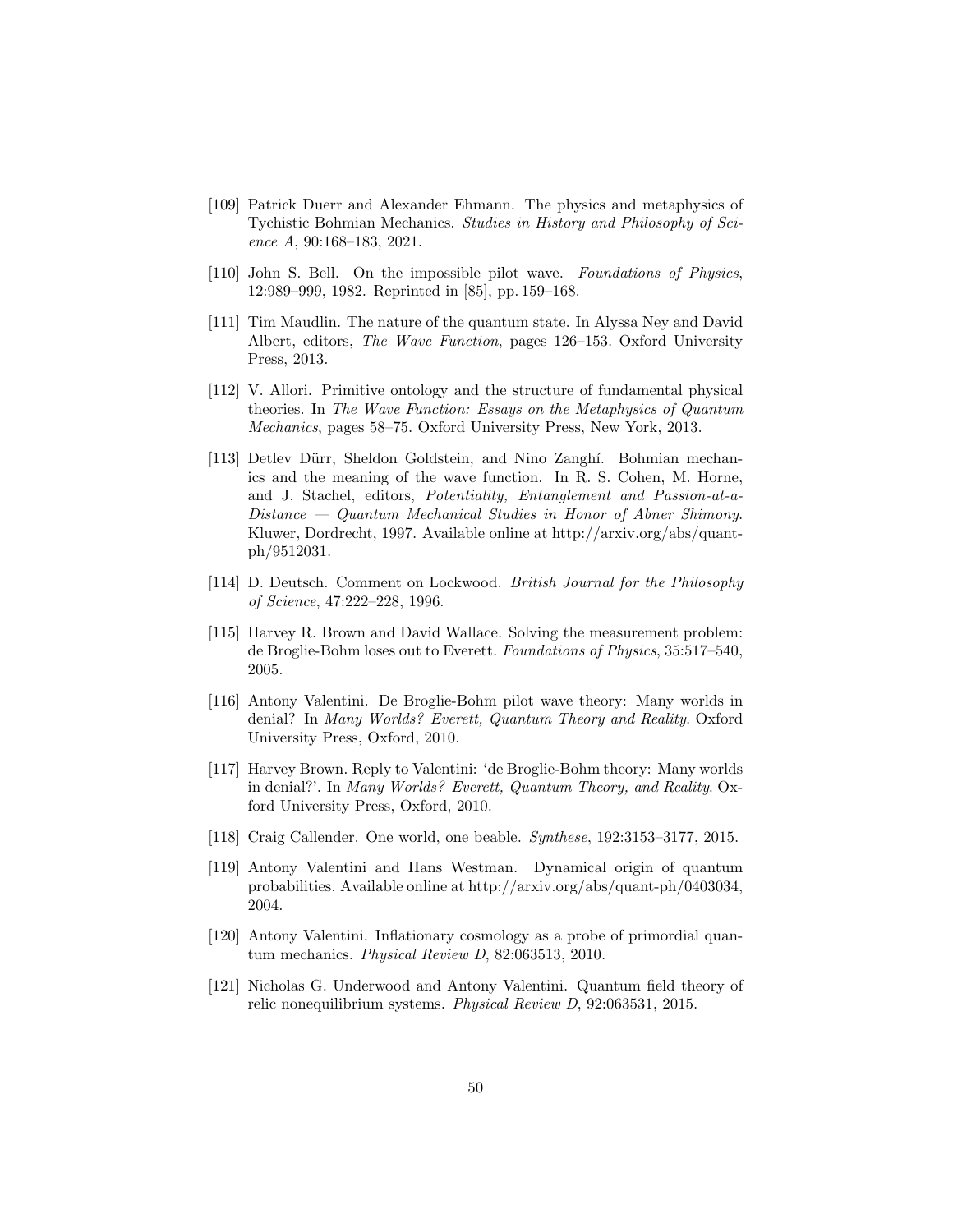- [122] Detlev Dürr, Sheldon Goldstein, and Nino Zanghí. Bohmian mechanics as the foundation of quantum mechanics. In James T. Cushing, Arthur Fine, and Sheldon Goldstein, editors, Bohmian Mechanics and Quantum Theory: An Appraisal, pages 21–44. Kluwer Academic Publishers, Dordrecht, 1996.
- [123] Sheldon Goldstein. Bohmian mechanics. In E. Zalta, editor, The Stanford Encyclopedia of Philosophy (Summer 2017 edition). 2017. https://plato.stanford.edu/archives/sum2017/entries/qm-bohm/.
- [124] P. Holland. The Quantum Theory of Motion. Cambridge University Press, Cambridge, 1993.
- [125] Jean Bricmont. Making Sense of Quantum Mechanics. Springer, Berlin, 2016.
- [126] Detlev Dürr, Sheldon Goldstein, Roderich Tumulka, and Nino Zanghí. Bohmian mechanics and quantum field theory. Physical Review Letters, 93:090402, 2004.
- [127] Detlev Dürr, Sheldon Goldstein, Roderich Tumulka, and Nino Zanghí. Bell-type quantum field theories. Journal of Physics, A38:R1, 2005.
- [128] Ward Struyve. Field beables for quantum field theory. Available online at http://arxiv.org/abs/0707.3685, 2007.
- [129] Samuel Colin and Ward Struyve. A Dirac sea pilot-wave model for quantum field theory. Journal of Physics A, 40:7309–7342, 2007.
- [130] Ward Struyve and Hans Westman. A new pilot-wave model for quantum field theory. AIP CONFERENCE PROCEEDINGS, 844:321, 2006.
- [131] Ward Struyve and Hans Westman. A minimalist pilot-wave model for quantum electrodynamics. Proceedings of the Royal Society of London A, 463:3115–3129, 2007.
- [132] Roderich Tumulka. Collapse and relativity. In A. Bassi, T. Weber, and N. Zanghí, editors, Quantum Mechanics: Are There Quantum Jumps? and on the Present Status of Quantum Mechanics, page 340. American Institute of Physics Conference Proceedings, 2006. Available online at http://arxiv.org/abs/quant-ph/0602208.
- [133] Daniel J. Bedingham. Relativistic state reduction dynamics. Online at http://arxiv.org/abs/1003.2774, 2010.
- [134] Daniel J. Bedingham. Relativistic state reduction model. Online at http://arxiv.org/abs/1103.3974, 2011.
- [135] A. Einstein, B. Podolsky, and N. Rosen. Can quantum-mechanical description of reality be considered complete? Physical Review, 47:777–780, 1935.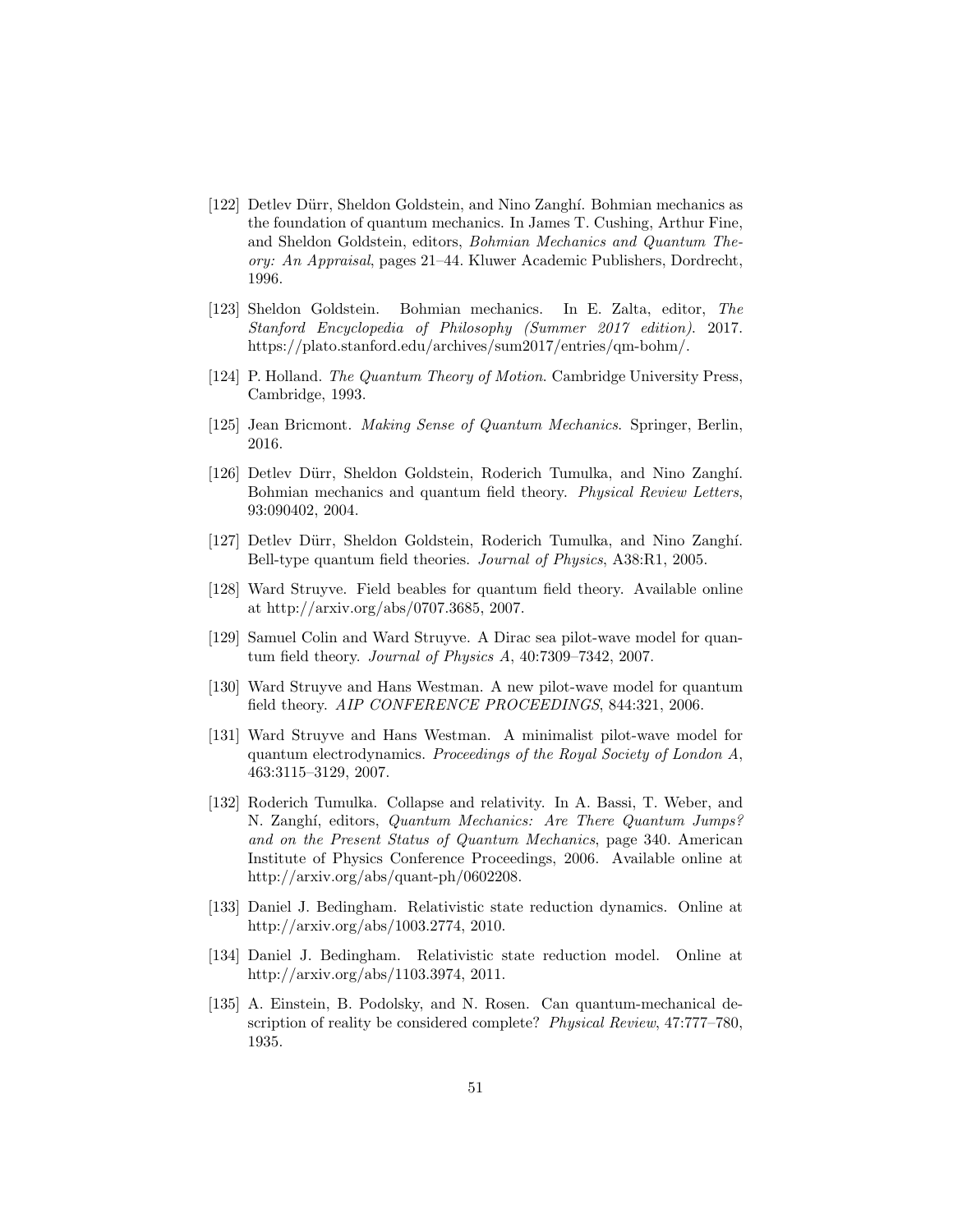- [136] Scott Aaronson. Quantum Computing since Democritus. Cambridge University Press, Cambridge, 2013.
- [137] J.P. Jarrett. On the significance of the locality conditions in the Bell argument. Nous, 18:569–589, 1984.
- [138] Abner Shimony. Events and processes in the quantum world. In Roger Penrose and Chris Isham, editors, Quantum Concepts in Space and Time, pages 182–203. Oxford University Press, 1986.
- [139] J.F. Clauser, M.A. Horne, A. Shimony, and R.A. Holt. Proposed experiment to test local hidden-variable theories. Physical Review Letters, 23:880–884, 1969.
- [140] J. S. Bell. Bertlmann's socks and the nature of reality. Journal de Physique, 42:C2 41–61, 1981. Reprinted in [85], pp. 139–158.
- [141] Wayne Myrvold, Marco Genovese, and Abner Shimony. Bell's theorem. In Edward N. Zalta, editor, The Stanford Encyclopedia of Philosophy (Fall 2021 edition). 2021.
- [142] Laura Ruetsche. Locality in (axiomatic) quantum field theory: A minority report. In Eleanor Knox and Alastair Wilson, editors, The Routledge Companion to Philosophy of Physics. Routledge, London, 2021.
- [143] Harvey Brown and Chris Timpson. Bell on Bell's theorem: The changing face of nonlocality. In M. Bell and S. Gao, editors, *Quantum Nonlocality* and Reality - 50 years of Bell's Theorem. Cambridge University Press, Cambridge, 2016.
- [144] Robert S. Cohen, M. Horne, and J.J. Stachel, editors. Experimental Metaphysics: Quantum Mechanical Studies for Abner Shimony, Volume 1. Kluwer, 1997.
- [145] Tim Maudlin. What Bell did. Journal of Physics A, 47:424010, 2014.
- [146] Guido Bacciagaluppi. Remarks on space-time and locality in Everett's interpretation. In Jeremy Butterfield and Tomasz Placek, editors, Nonlocality and Modality, volume 64 of Nato Science Series II. Mathematics, Physics and Chemistry. Kluwer, 2002.
- [147] Wayne Myrvold. On peaceful coexistence: is the collapse postulate incompatible with relativity? Studies in the History and Philosophy of Modern Physics, 33:435–466, 2002.
- [148] Johannes et al Handsteiner. Cosmic Bell test: Measurement settings from milky way stars. Physical Review Letters, 118:060401, 2017.
- [149] Abellan et al. Challenging local realism with human choices. Nature, 557:212–216, 2018.